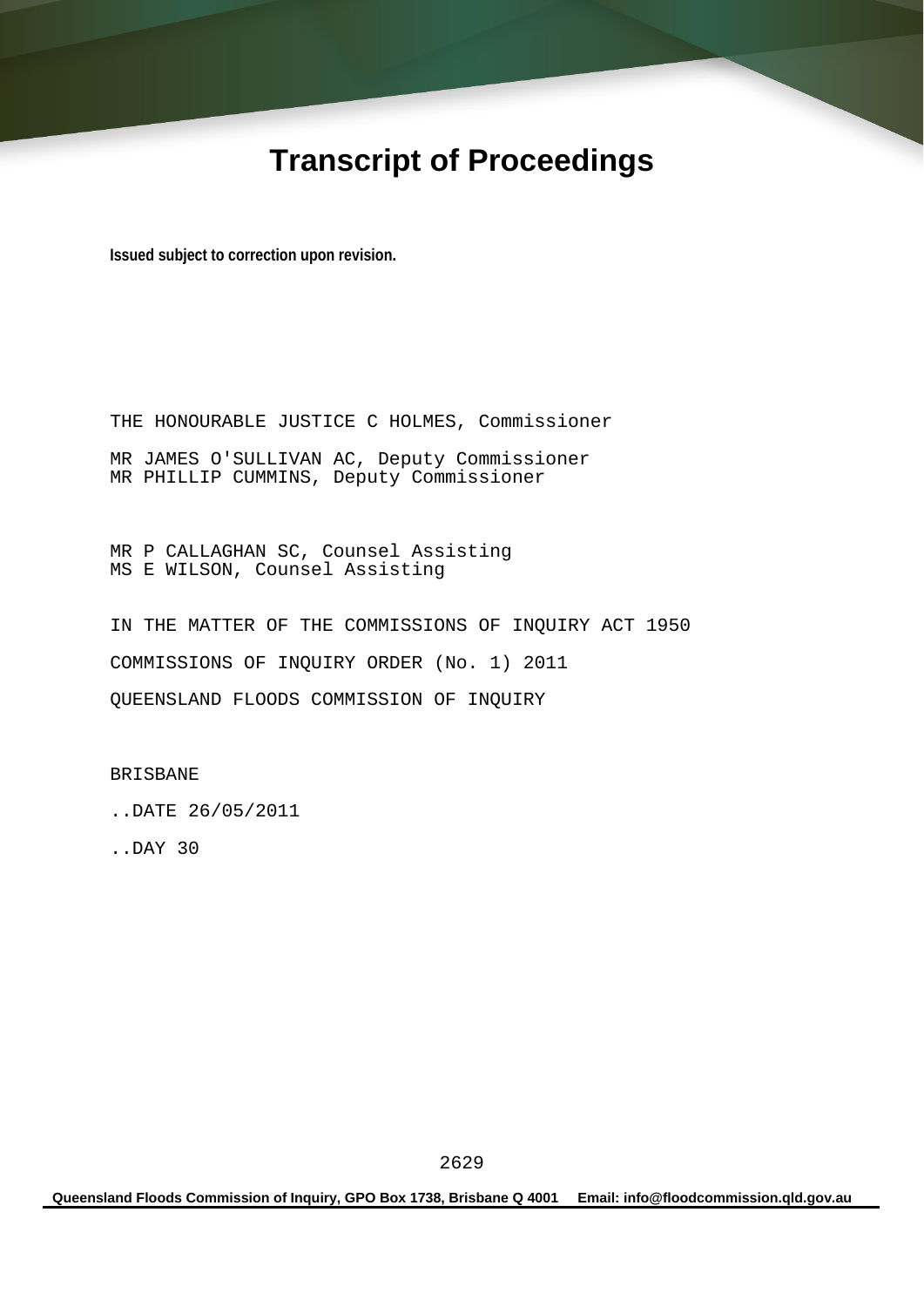| 26052011 D30 T1 KHW QUEESLAND FLOODS COMMISSION OF INQUIRY                                                                                                                                                                                             |    |
|--------------------------------------------------------------------------------------------------------------------------------------------------------------------------------------------------------------------------------------------------------|----|
| THE COMMISSION RESUMED AT 10.00 A.M.                                                                                                                                                                                                                   | 1. |
| COMMISSIONER: Yes, Mr MacSporran?                                                                                                                                                                                                                      |    |
| MR MacSPORRAN: Commissioner, Mr Rolls, I think, foreshadowed<br>yesterday there was a letter the Premier had sent to<br>Mayor Peter McGuire. So, I should tender that for<br>completeness now if that's convenient. I have copies.                     | 10 |
| COMMISSIONER: That will be Exhibit 490.                                                                                                                                                                                                                |    |
| ADMITTED AND MARKED "EXHIBIT 490"                                                                                                                                                                                                                      |    |
| MR MacSPORRAN: Thank you.                                                                                                                                                                                                                              | 20 |
| COMMISSIONER: I will just note for the record Mr Callaghan<br>and Ms Wilson assisting, Mr MacSporran for the Crown,<br>Mr Dollar for Sunwater, Ms O'Gorman for the Commonwealth.<br>That's it, is it? I think this is our quietest session to<br>date. |    |
| Thank you. Ms Wilson, Mr Callaghan?                                                                                                                                                                                                                    |    |
| MS WILSON: Thank you, Madam Commissioner. We call<br>Dr Mark Elcock.                                                                                                                                                                                   | 30 |
| MARK STEWART ELCOCK, SWORN AND EXAMINED:                                                                                                                                                                                                               |    |
| MS WILSON: Is your full name Mark Stewart Elcock?-- That's<br>correct                                                                                                                                                                                  | 40 |
| And you are a registered medical practitioner with the Medical<br>Board of Australia?-- Yes.                                                                                                                                                           |    |
| And you hold the position of State Medical Director for<br>Retrieval Services Queensland which is a division of the Chief<br>Health Officer?-- Yes.                                                                                                    |    |
| And you prepared a statement for the Queensland Floods<br>Commission of Inquiry?-- Yes, I have.                                                                                                                                                        | 50 |
| Can I show you this document, please?-- Thank you.                                                                                                                                                                                                     |    |
| Is that your statement with attachments and exhibits?-- Yes,<br>it is.                                                                                                                                                                                 |    |
| Madam Commissioner, I tender that document.                                                                                                                                                                                                            |    |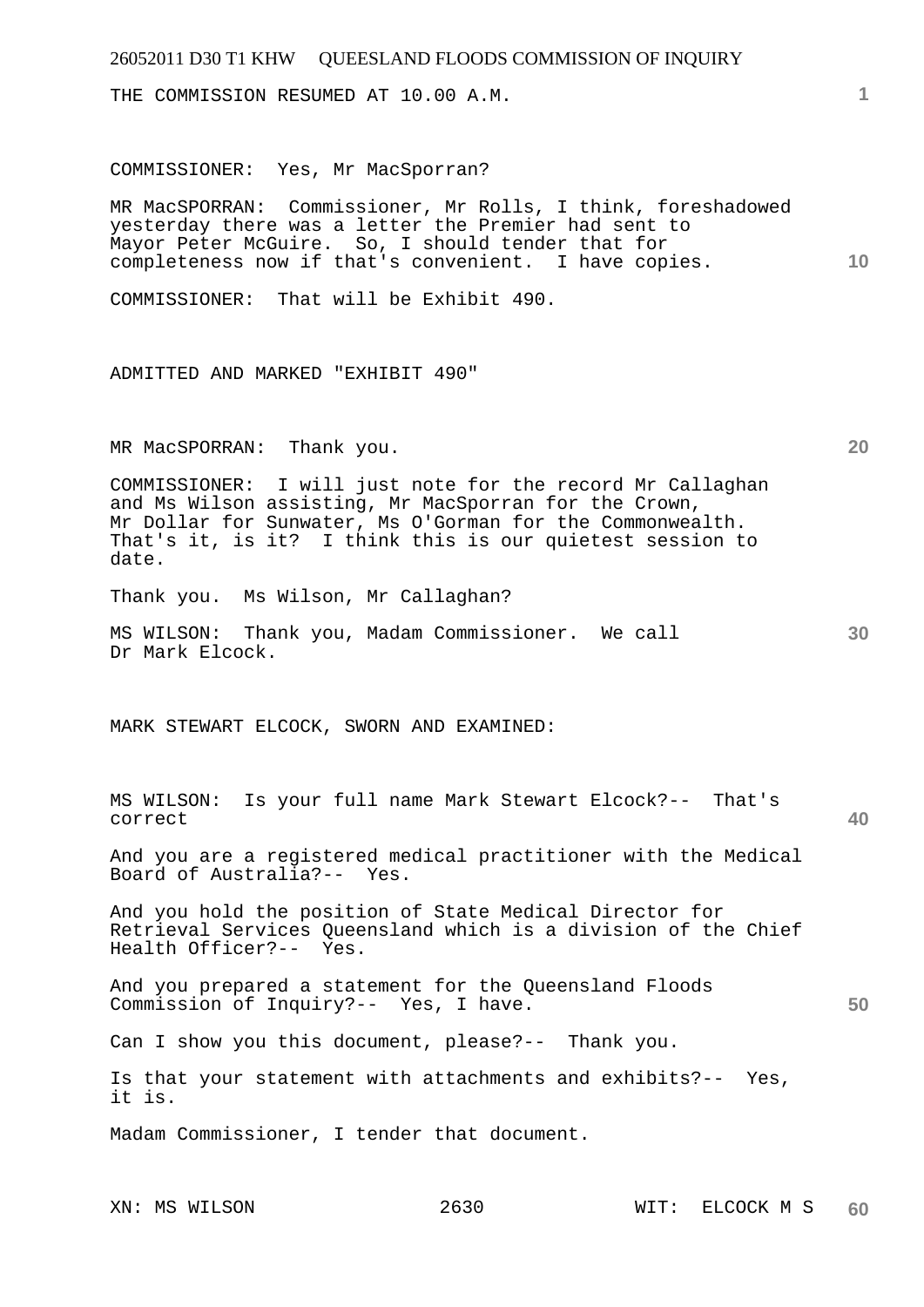COMMISSIONER: Exhibit 491.

ADMITTED AND MARKED "EXHIBIT 491"

MS WILSON: Now, you have got a copy of that statement in front of you?-- Is it all right if I look at my notes?

Have you got one that you have provided-----?-- Yes, I have.

-----that you have got there? Now, you perform both a clinical role and a nonclinical role with Queensland Health?-- That's correct.

Your clinical role is that you are employed as a clinician of the Eminent Staff Specialist?-- Yes.

And your role encompasses direct clinical work as retrieval physician performing retrievals with the Queensland Ambulance Service flight paramedics?-- Yes, I do.

And working with the Emergency Helicopter Network?-- That's correct.

Your nonclinical role is to provide clinical governance in operational oversight of Queensland Health controlled retrieval and aeromedical service providers?-- Yes, that's correct.

Now, you state that Retrieval Services Queensland, RSQ, was intricately involved in the acute flood disaster response from the 26th of December 2010 through to the 28th of February 2011?-- Yes, very much so.

**40**  Can you tell us how RSQ was involved in the flood disaster response?-- Retrieval Services Queensland is - I suppose has two functions. We provide the Queensland Health component of what is termed the Queensland Emergency Medical Service Coordination Centre and it's a collaboration between Queensland Ambulance Service and Queensland Health, and essentially what our staff in there do, we have nursing coordinators and medical coordinators, and they are there to essentially triage requests for aeromedical assistance at a clinical level. So, determinations are made as to the severity of that patient, how quickly do we have to respond, what level of escort do we require to send, which hospital is the best referral and receiving centre for them to go to, and we oversee and task the actual clinical retrieval team that  $will$  -----

Now, sorry, continue?-- Sorry, so Queensland Health looks after the clinical components of that coordination centre, and part, as in Queensland Ambulance Service, then proceed to task the respective aircraft whether that's fixed wing or helicopters.

**20** 

**10** 

**50**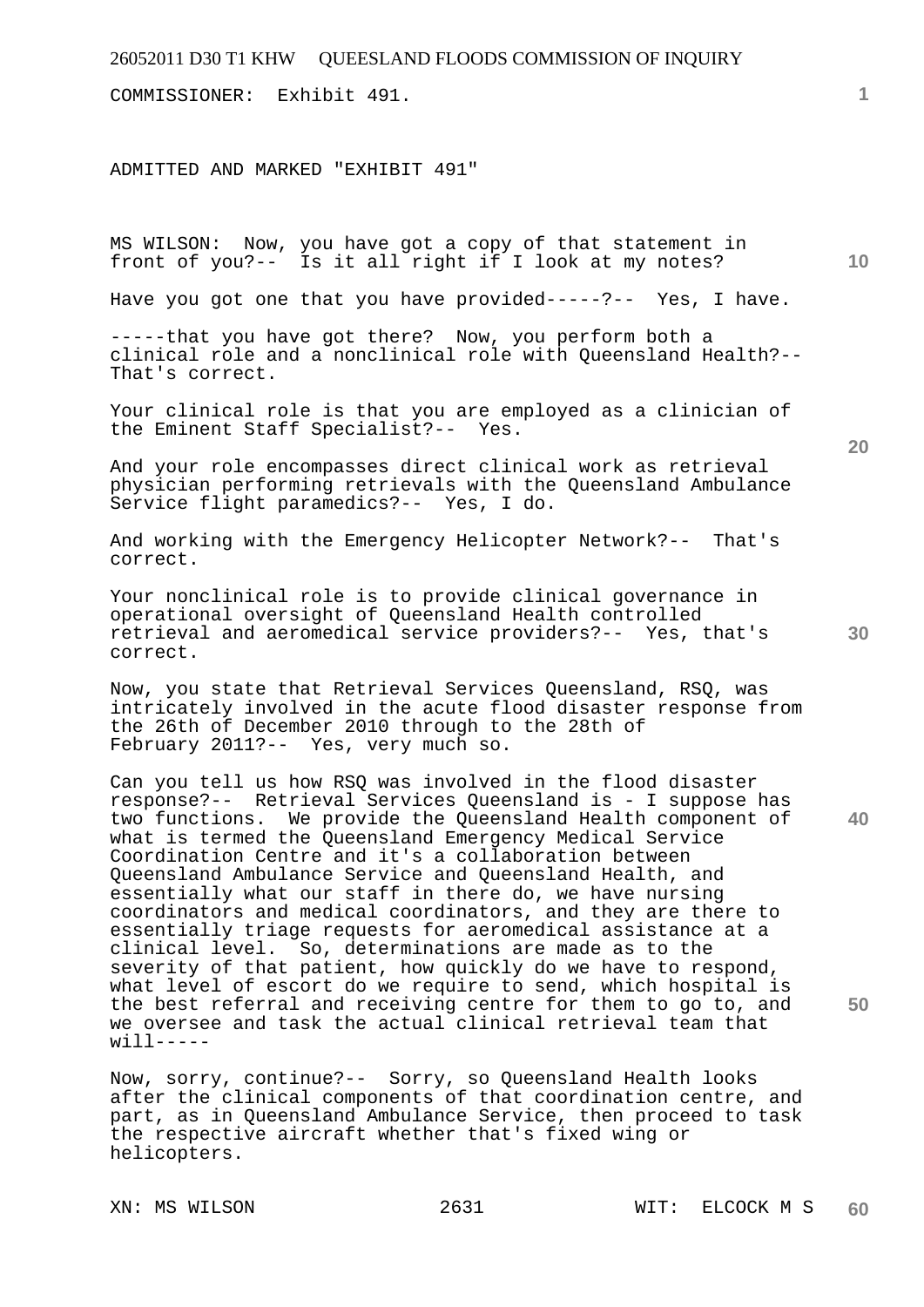Okay. Now, Queensland Emergency Medical System Coordination Centre which was referred to your QEMSCC, is that also referred to and known as QCC?-- That is correct. Just to be very clear, it is the Queensland Emergency Medical System Coordination Centre, not the Queensland Health Clinical Coordination Centre.

Did I say Queensland Health?-- No, no, in some of the documents it refers to Queensland Health.

And is there a distinction between the two, or is it just a misnomer?-- Just a misnomer.

Now, in your statement you refer to EMQHR, which is Emergency Queensland Helicopter Response?-- Emergency Management Queensland Helicopter Rescue.

And you state that, "EMQHR remains with the Department of community service. However, Queensland Health is developing a memorandum of understanding with the Department of Community Service for the use of helicopters for interfacility transfers." Can you explain the purpose of that memorandum of understanding?-- I'm not involved directly in the development of that memorandum of understanding, but it's my understanding that the intent is to move towards a purchase of providing between the tasking agencies and EMQHR.

The tasking agencies for the Emergency Helicopter Network are particularised in paragraph 15 of your statement?-- Yes.

And they are Queensland Health, Queensland Ambulance Service, Queensland Police Service, Queensland Fire and Rescue, the District Disaster Coordination Centres, that is around the State; is that the case?-- That's correct.

And the State Disaster Coordination Centre, and the Australian Maritime Safety Authority?-- Yes.

**40**  So, each and every one of these organisations are a tasking agency that can deploy a helicopter; is that the case?-- Yes, they can, they can approach individual members of the Emergency Helicopter Network and task them, they task them directly.

And the Emergency Helicopter Network, can you tell us what that is comprised of?-- Sure. There are essentially 10 bases across the State between the Torres Strait and down into the southeast corner, essentially a contracted provider of Australian helicopters on Torres Strait. There are EMQHR bases in Cairns and Townsville, there is a community helicopter provider in Mackay, a community helicopter provider in Rockhampton, a community helicopter provider in Bundaberg, Maroochydore, another one in Toowoomba, and on the Gold Coast, and lastly there is another EMQHR base in Brisbane.

So, is it the case that effectively what paragraph 15 of your statement states is that each one of these organisations can

**1**

**10** 

**30** 

**50**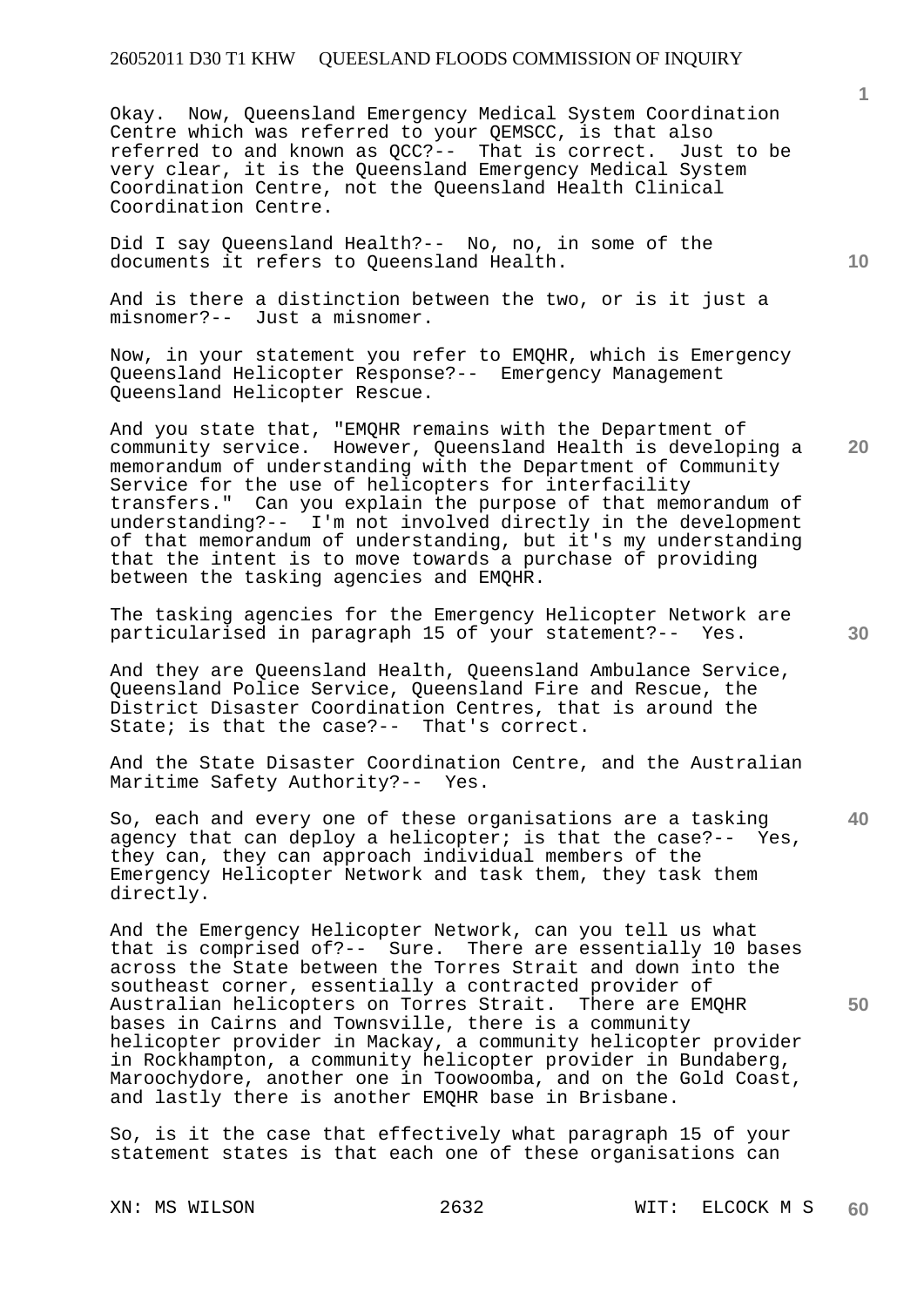contact any one of those helicopter bases or networks and task a helicopter to perform the service?-- Yes, they can.

Now, where does QCC under the present arrangements-----?-- Yes.

-----have any interplay with that tasking?-- Well, I think we have to be very clear here that the QCC only tasks those aircraft for what we call aeromedical tasks and those are essentially where - there's two bits to it. The first component is we - the QCC can receive a request from one of the Queensland Ambulance Service regional communication centres across the State for helicopter support in support of triple O community calls for assistance. We through QAS and the QCC have particular criteria, I suppose, that we would use in filtering through to what might be a - put forward as a potential helicopter response, particularly trauma and chest pain. So we would receive a request from those regional ambulance communications centres and a rapid clinical decision would be made as to whether that was an appropriate task to do, and then the QCC would then task the helicopter provider directly to do that. The second component of tasking through the QCC for the Emergency Helicopter Network is for interhospital transfers, and that is of sick and injured acutely sick and injured patients between facilities, both private and public, and I think one of the things I particularly wanted to stress to the Commission was that interfacility transfers are a vital component of supporting rural, remote and regional Queensland and moving patients to a higher level of care, and there has been some discussion that because a patient is in hospital that that's - that's okay. Unfortunately every hospital across Queensland is not the Royal Brisbane and that people do require to be moved at some times rapidly and with a high level of clinical escort to larger centres to optimise their care. If we don't do that, there would be significant morbidity and mortality associated with leaving patients in smaller hospitals that don't have the capacity to look after them. So, those interfacility transfers which takes up the bulk of the work that QCC does across fixed wing and helicopters, you know, the importance of maintaining that, you know, cannot be understated.

Would QCC know at any given time where all of the helicopters that are available are?-- That has been the intent and - when the QCC was set up but practically, no, we don't. There is there is an onus on the provider, the helicopter provider, to inform QCC of their movements and that then is variable.

Now, the tasking of the EHN helicopters by these agencies-----?-- Yes.

-----as referred to in paragraph 15 is governed by the Queensland EHN tasking guidelines. You state that the guidelines to your understanding has not been updated or endorsed since 2003?-- That's correct.

Can you have a look at this document, please?-- Thank you.

**10** 

**1**

**20** 

**30** 

**40**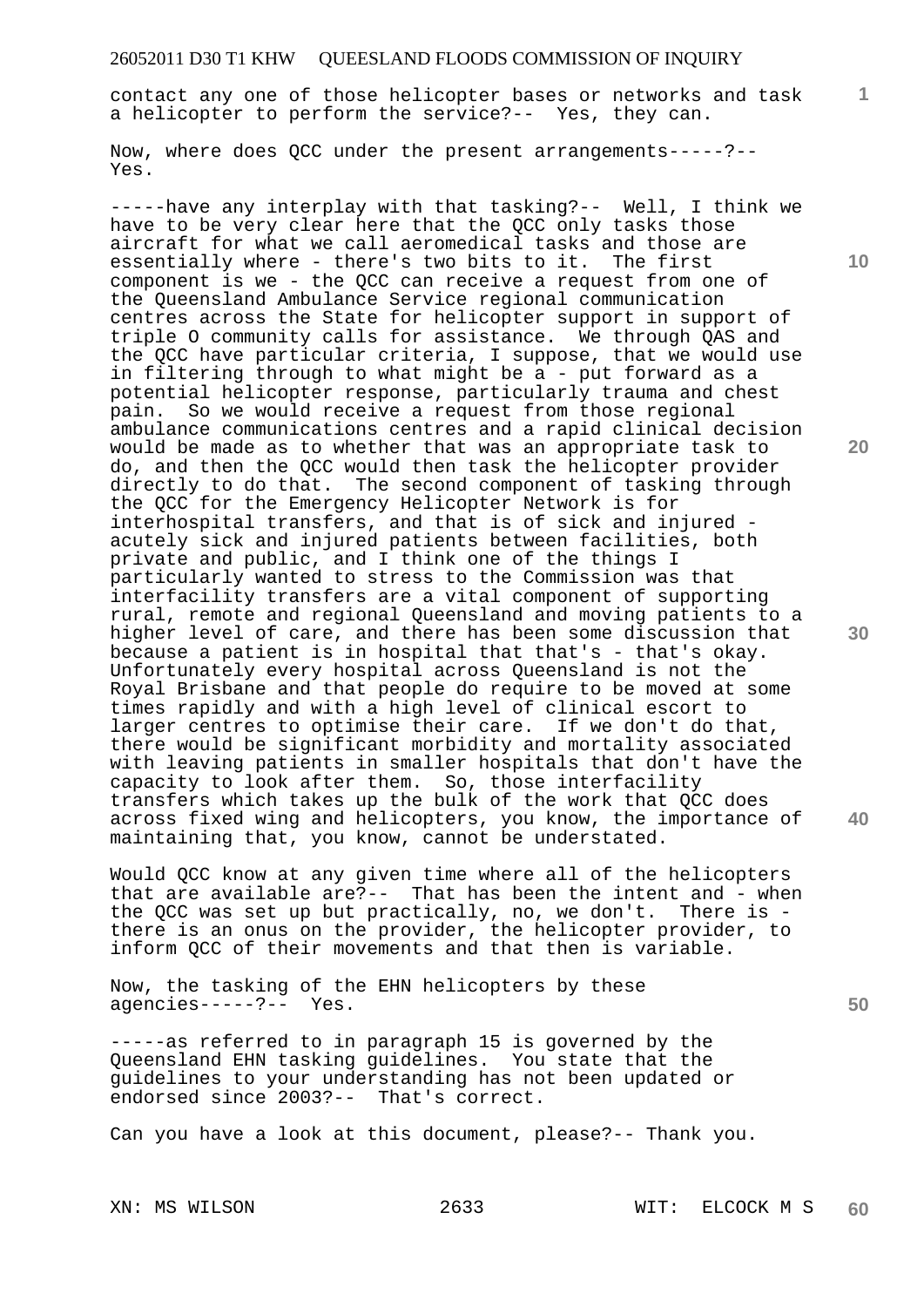Now, you refer to the guidelines as of 2003?-- Yes.

Is this the protocol that the EHN is effectively working under?-- Those are the endorsed requirements. They're have many number of draft versions subsequent that have been passed around the agencies to contribute to and comment on, but none of those have been - have been endorsed in any manner, so realistically these are the ones that people can go back to and refer to, yes.

Madam Commissioner, I tender that document.

COMMISSIONER: Exhibit 492.

ADMITTED AND MARKED "EXHIBIT 492"

MS WILSON: We have head evidence of draft guidelines as recently as April 2011. There seems to be in various - there has been a number of draft guidelines-----?-- That's correct.

-----since these 2003 guidelines, but they haven't been endorsed, and is it the case that the document that is paramount is the document in front of you; that is the 2003 guidelines?-- Yes.

**30**  Have you had a look at the most recent draft guidelines as of 2011, April this year?-- Yes, I have. I've had significant input into those.

Does that provide any fundamental change to the operation and tasking of helicopters of the EHN?-- It - in my opinion, it commences the process for transitioning to what we call single point tasking of EHN assets.

It is clear from your statement that you are a supporter of single point tasking?-- Yes, absolutely.

And in your view April 2011 condenses the process, is it the case, but doesn't solve the problem that requires single point tasking-----?-- That's correct.

-----as the answer?-- That final draft version that you refer to does not complete the circle, it requires further amendments to transition the whole way to what has been referred to as single point tasking.

Let's just concentrate for the moment on the present state of tasking EHN helicopters across the State of Queensland?-- Yes.

You state that during a defined disaster event, the tasking agencies that were referred to in paragraph 15 tasked EHN helicopters directly. The main difference between normal daily operations and disaster response is that during a

**20** 

**10** 

**40** 

**50**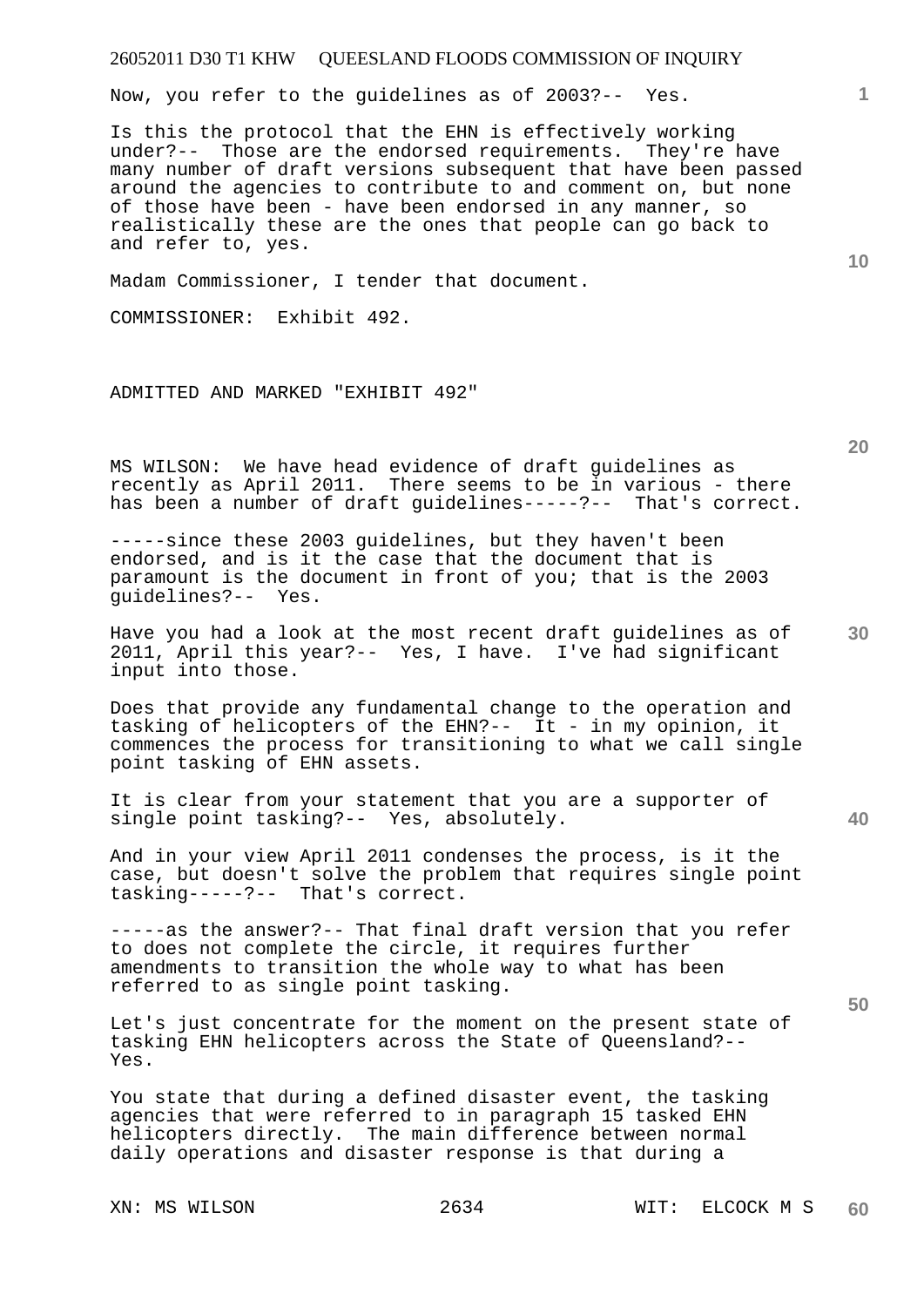disaster SDCC and the DDCC also directly task EHN helicopters?-- But that would be the main difference, yes. QPS obviously would be tasking these assets during the time of the disaster as well, but they do in normal operations task them, but the two large components that in nondisaster-type operations that come into play are your State Disaster and District Disaster committees and groups.

And it is your view that the direct tasking by multiple agencies to the EHN helicopters places or can place the pilot in command of the helicopter in having to go through his or her own balancing equation, so to speak?-- Yes, absolutely, and, I mean, I think I have articulated in my statement that in my opinion and experience, being involved in this over the last 20 years in Queensland, that those decisions, those deliberations around which task takes priority should have come prior to the tasking of the helicopter asset, as we are placing pilots and crews in that position where they have to decide what they think is the most appropriate task to respond to, and some of the statements that I was asked to look at that has demonstrated very well that pilots and crews in the middle of an operation are actually talking amongst themselves in the helicopter and discussing which one they think they should go to, and my thoughts on this - and I think I'm supported across the group that we deal with every day - is that has to go to single point tasking, and those difficult decisions should be made not in committee type sense beforehand, but there should be a single decision maker who decides and then the aircraft is tasked with the job at hand.

And the point that you raise is that every tasking agency may see its requirements as important, but will only see its operation in isolation without looking at the broader picture and the requirements that are needed around the State?-- Absolutely. I think that we see on - you know, not on an infrequent basis, perhaps once a month, we would have occasions where EHN assets were tasked by other agencies and there is tasking confusion which leads to, you know, some circuitous communication paths which ultimately resolve things but leading to delays in response, and I suppose if those discussions between the tasking is - let's say between the QCC and Queensland Police - were to take place prior, there would be a shared appreciation of each other's requirements, and there could be, I suppose, a collaborative tasking that would be able to then take place that recognise both needs, and then the helicopter crew could go and do that with the additional medical crew, if required, without that niggle at the back of your neck that, "Should I be doing something else?"

And the tasking of helicopters during the 2010/2011 flood event showed the problems that can arise when a central tasking point does not exist?-- Yes.

And it was recognised specifically on the 11th of January this year that the tasking of EHN helicopters in response to the flood events that were occurring was problematic and Mark Delaney and you then made the decision then to quarantine the EMQHR helicopters at Archerfield to just do search and

**10** 

**1**

**20** 

**30** 

**50**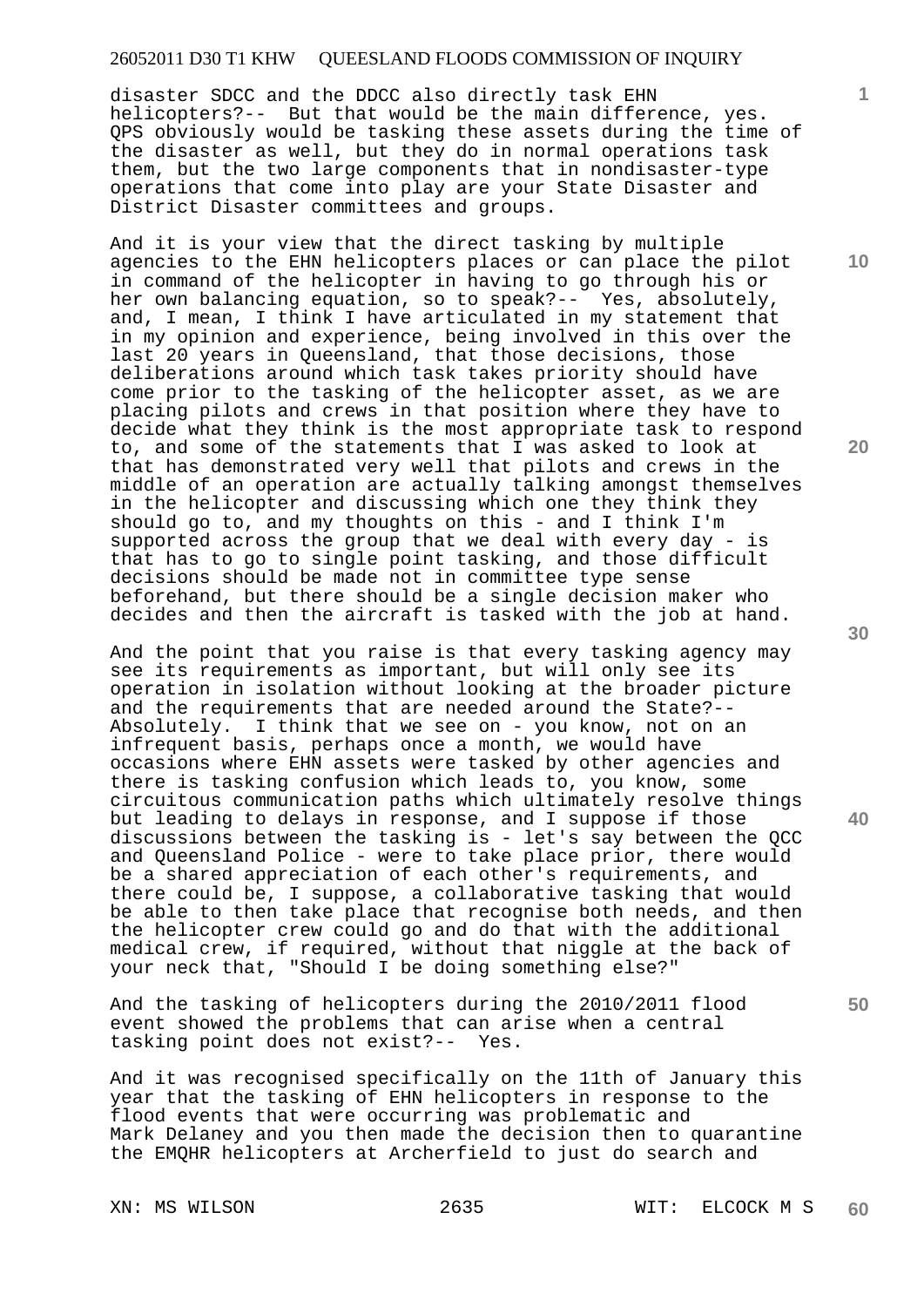rescue work; is that the case?-- That's correct.

So you just isolate them out of the pool, they cannot be deployed for any other task, except to concentrate on the search and rescue that is required during those days?-- Absolutely, and I think that in my statement and in the exhibits that I have tendered that in the absence of that overarching quality and robust guidelines for the tasking across agencies, we operationally came to work around that allowed us to optimise the response to multiple tasks, and the one thing I think that - in the absence - in the absence of an over arching group who can see where all the helicopters are, one could argue that perhaps the response on that day could have been better or more - may not be better, sorry, could have been more coordinated by using other helicopters with you know, other people have mentioned could other helicopters have made a difference. I think that's arguable, you know, whether there would be lots of more helicopters would have been made any different to the final outcome, but I think that by not having an integrated system we didn't - we weren't able to do perhaps as well as we could have.

Well, let's look at the example that the 11th of January if<br>this year provides?-- Yes. this year provides?--

If there was a single point of tasking, would that have made more helicopters available to be deployed to the Lockyer Valley area?-- Potentially, yes. I suppose you would have to - it would have allowed all those requests from QPS to have been - to have been, I suppose, filtered through the one entry point and it would have allowed that single entity of tasking to then look at what assets were around and at least then give them the opportunity of responding. Given the way weather on that day, I am not sure if other helicopters from other locations on Sunshine Coast, Gold Coast or Toowoomba would necessarily have got in there that day, but if - in my opinion, if we had had a single point tasking that could have potentially been an outcome, yes.

The example that you provide, that is the events on the 11th of January this year, you state is not just an example in isolation, there are many examples that demonstrate the confusion of tasking helicopters throughout the State?-- Yes.

You state at paragraph 72 that, "On review, such incidents could have resolved and an appropriate prioritisation decision made between the relevant tasking agencies if direct consultation had occurred prior to the tasking of an EHN asset." Who would that direct consultation be made to?-- I think that if you had a direct discussion between, let's say the QPS officer who was requesting the aircraft and the medical coordinator, the QCC, then who would be two senior people within those organisations, two - not in committee but as in a short, sharp and discussion around what the requirements were, that each other's needs could be taken into account. I mean, there are a number of examples. I mean, one I could give you where early on in the year QPS received sorry, EMQHR in Townsville received a task to respond to a

**10** 

**20** 

**30** 

**40**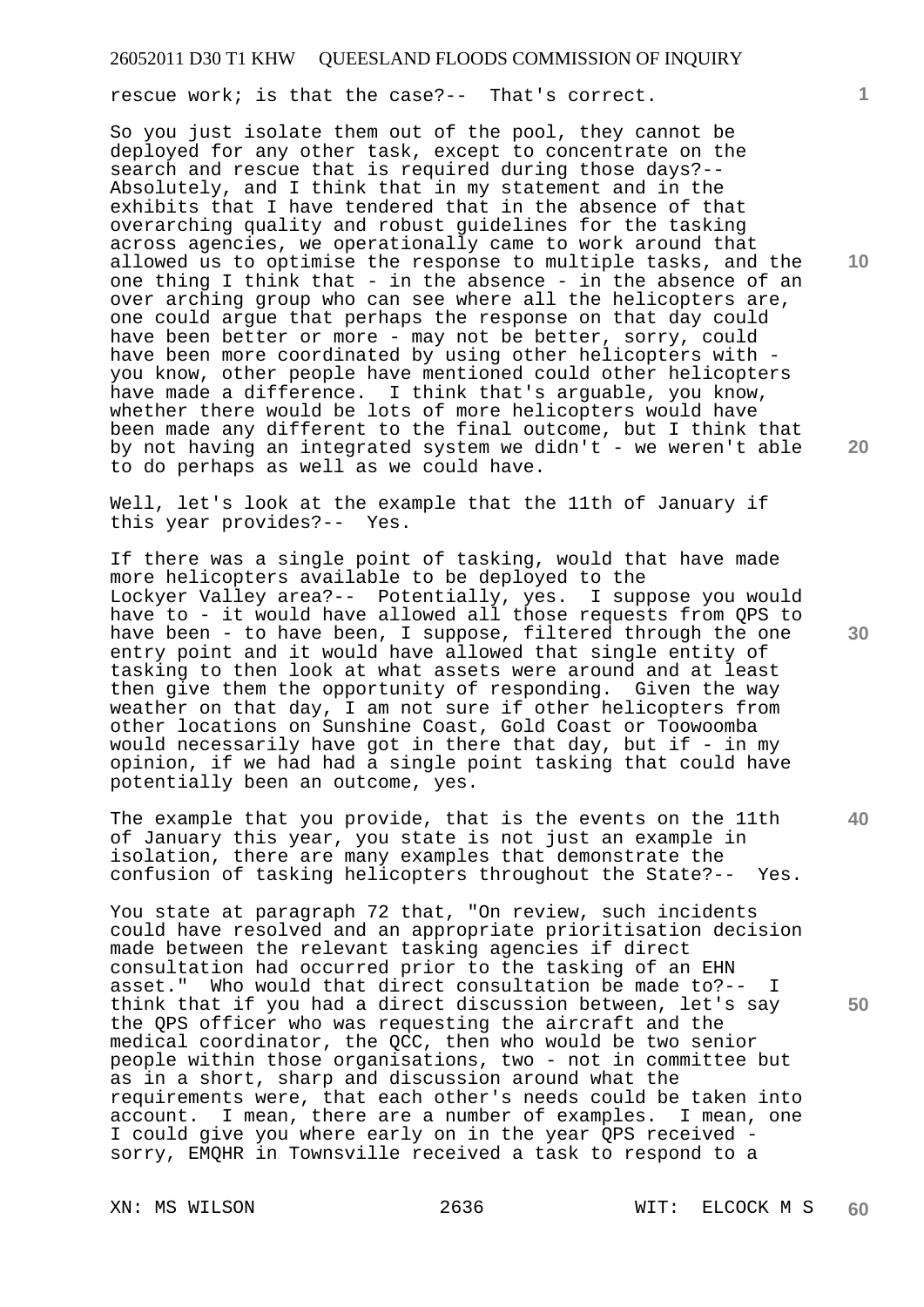potential flare sighting off Port Douglas, they ended up calling it off Port Douglas. Now, they tasked EMQHR directly in Townsville, the Cairns machine was off line, and as far as EMQHR were concerned they were off line to go and do that task, and that's - under the tasking guidelines that's exactly what you would do. Simultaneously there was a task from QCC for a young male who had just been - arrived at Tully Hospital with critical head injuries who required transport to Townsville Hospital for rapid critical neurosurgical intervention. So, here we have two cases where we have one helicopter, we have two cases that require, on the face of it, rapid, immediate response. Now, the wait on that was the helicopter went and did the flare sighting, but afterwards when we actually discussed with the QPS, the call actually came through to QPS the day before, 12 hours prior, that potentially had been a flare sighting, and if we had that discussion before, QPS were comfortable with another hour or two's delay to move that patient rapidly into Townsville and then go and do the flare sighting. So, I suppose we see examples like that maybe once a month where there are simultaneous taskings of the one asset where if some discussion were had beforehand we think we could better optimise the system response and tailor the response to the requirements of both agencies.

COMMISSIONER: I'm sorry, can I just get this clear, who are you seeing as your single point tasking agency?-- Sorry?

Who does that consistent of?-- Well, at the moment, there isn't one.

No, but what are you thinking?-- Well, I mean, my personal opinion is that we already have - Queensland has a very well developed established system of tasking probably 14,000 aeromedical task a year through the QCC which represents almost 90 per cent of engine hours of the EHN. I think with some tailored resourcing and robust guidelines and, you know, protocols, that additional tasking of that 10 per cent could be put through the QCC. You'd have to have - QPS would need to be involved, you would have to have the whole of government working to make that happen, but, as I said, we have this demonstrated - a system that for aeromedical has demonstrated capability and effectiveness and it wouldn't take much to enhance that a bit further to oversee all of these taskings.

Isn't there a risk that will be seen by other agencies as a QCC grab for power?-- Absolutely, and I think that certainly from my perspective it is not about building empires or, you know, building those castles, it's about enhancing a system that we have got which is actually a benchmark in Australasia in New Zealand and, you know, we have regular visits from overseas of people coming to see how we do it from an aeromedical perspective, and I suppose what I'm suggesting is that you add the other component on to the medical, you increase the training, you increase the tracking resources of that group to oversee the whole component. I see that that is a valid concern of other agencies, but given the current structure of things, there is no other agency that you would

**10** 

**1**

**20** 

**40**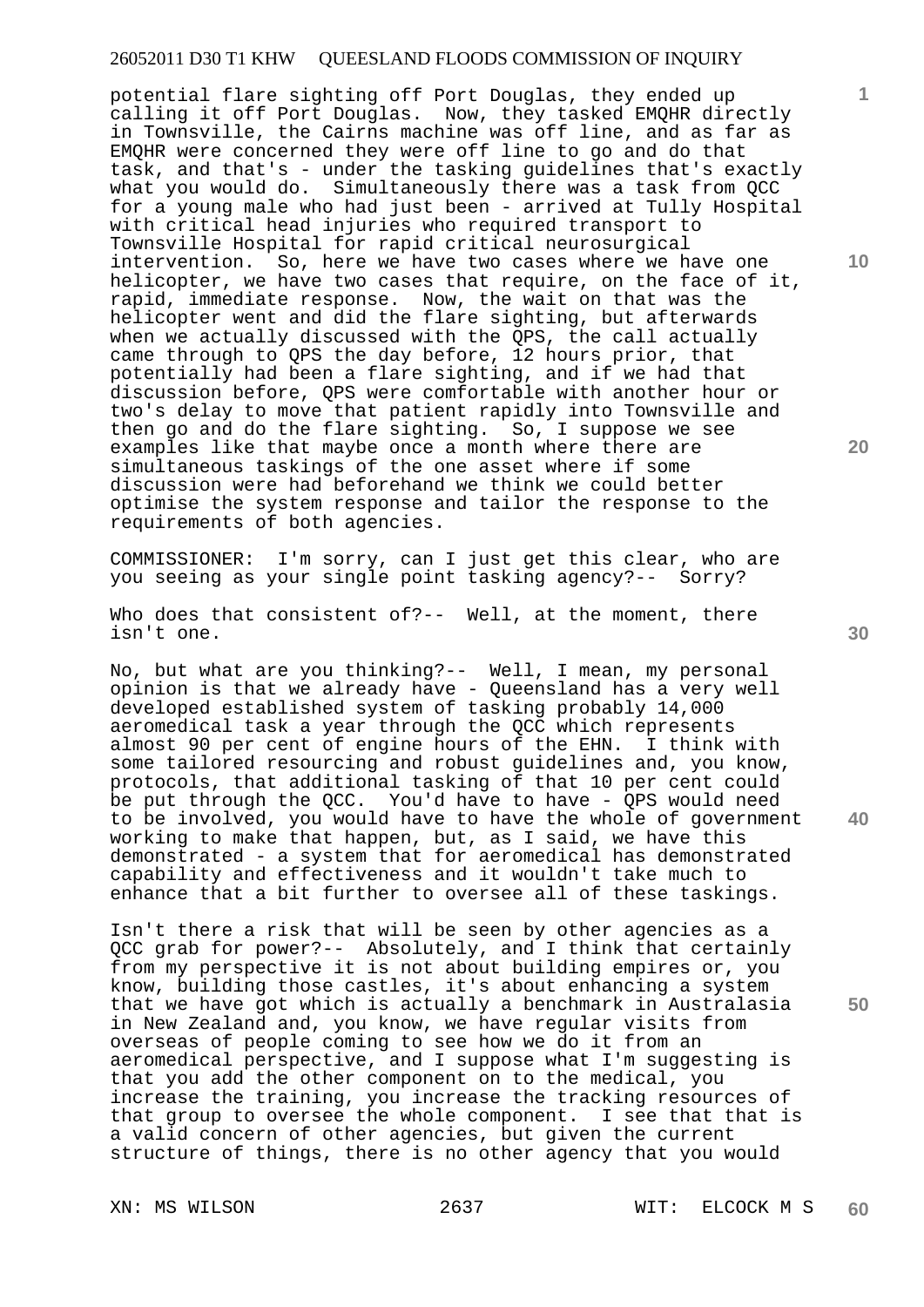want in power to do that.

Can you see a perspective that the doctors will be calling all the shots and so their focus will be on medical emergencies, that that's their bias, at expense of other areas?-- Again, your Honour - and I think that that is a valid concern. I would say to them - at the moment I would not have the confidence that we could make that step tomorrow, but I think that there would probably be perhaps three or four people around the State whom the emergency helicopters providers would have the confidence in making those decisions if you were to look at a medical person doing that, I think - but I don't know necessarily the medical person would be the best decision maker. But you would have to have someone who has input from all angles who has to make a decision. I mean, we have heard people saying that there has to be - the people who make the tasking decisions have to have aviation expertise. I would say that you need to have someone with aviation knowledge, but it doesn't have to be an expert on aviation, because at the end of the day you have to - the aviation<br>expert is the pilot that you are asking to do the tasks. So, expert is the pilot that you are asking to do the tasks. the last thing you'd want to see happening is an emergency medical dispatcher looking at the weather radar and saying, "It looks rubbish out there, we won't task the helicopters." There has to be an appreciation that the weather's bad and an understanding that there might be limitations on it, but at the end of the day you have to task the aircraft to see if they think it's safe to do it. Similarly, from a medical perspective, there has to be an input there to get across the urgency and the - you know, the relative urgency of why you need to move a person from A to B or you have to send a helicopter to a homestead or a motor vehicle accident, and combining those is difficult, and I think that - but saying that, if you were to structure the filtering system to - in such a way, I think that the number of times you would have to get that to level of decision-making would be very, very, very small.

**50** 

**30** 

XN: MS WILSON 2638 WIT: ELCOCK M S

**1**

**10**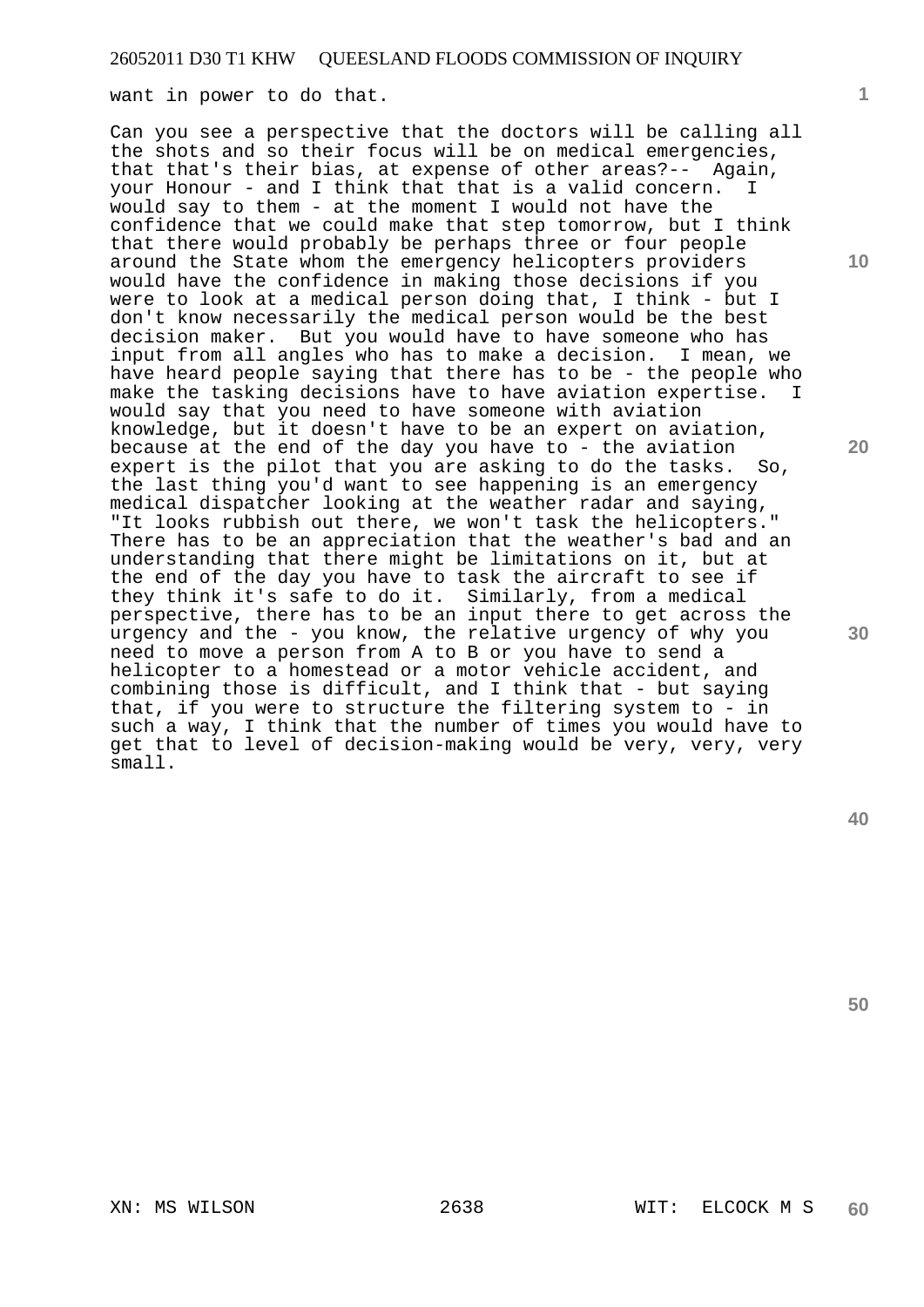Sorry, I don't follow that. Why wouldn't that be the decision-making agency in every case?-- No, I am saying it would be a decision-making - the agency itself - so if you look at the moment Queensland Ambulance Service receives hundreds of thousands of calls every year from triple 0 calls, and they have an algorithmic system which drills down to the most serious patients get the most rapid response. If you were to - whatever system you set up, whether it was in QCC, or wherever, you would have to have a system where all the requests come in and there is a way of prioritising them in a pretty straightforward manner. There is no doubt that a search and rescue response which requires a winch capability trumps everything; that takes absolute priority over everything else. So, you know, you could have that as number one, if that's what comes in that's what you go and do. But with other tasks I think you would have to have a conversation between the two tasking people as to who do we think needs to get the aircraft, which aircraft's most suited to do that, and, again, nine times out of ten that is a very easy decision to make. But ultimately, at the end of the line if there is tasking conflict or disagreement, you are going to have to have one person at the end of the day who has the accountability and responsibility to make that decision.

Is it one person? What does QCC presently do? What's the decision-making component; one person, two persons?-- Well, QCC at the moment, because it is purely associated with aeromedical, you know, with patient transport, the person who has the authority to task that person is who we call a Medical Coordinator who is a specialist in critical care with aviation and aeromedical background. So they make that call in terms of, "We have two aircraft to choose from, we have one patient to move from A to B, this is the one we use." QAS will then action that and task the aircraft.

What do you contemplate with your decision-making agency, is it still the single person, or is it a panel or-----?-- Well, you could make that a single person for until up to a certain point, but if there was - if QPS or QFRS had a tasking and they were unable between the two tasking officers from the two agencies to come to a decision as to who was going to get the aircraft, I would say you would have to have an escalation pathway in place that will go to the next most senior person within the organisation. And we do that currently around other complex tasks. And they would be operationally apart from the task and they could have an overview of it and they could say, "Well, we can do this in an alternative way", or "It can wait a bit longer."

Can I just get this clear as to what you are contemplating? The tasking agencies go their merry way until there is a conflict?-- Yeah.

And at that point it gets referred up?-- At the moment generally speaking at the moment, once a tasking agency tasks that aircraft, that goes and does - it goes and does the task and everybody else waits.

**10** 

**1**

**20** 

**30** 

**50**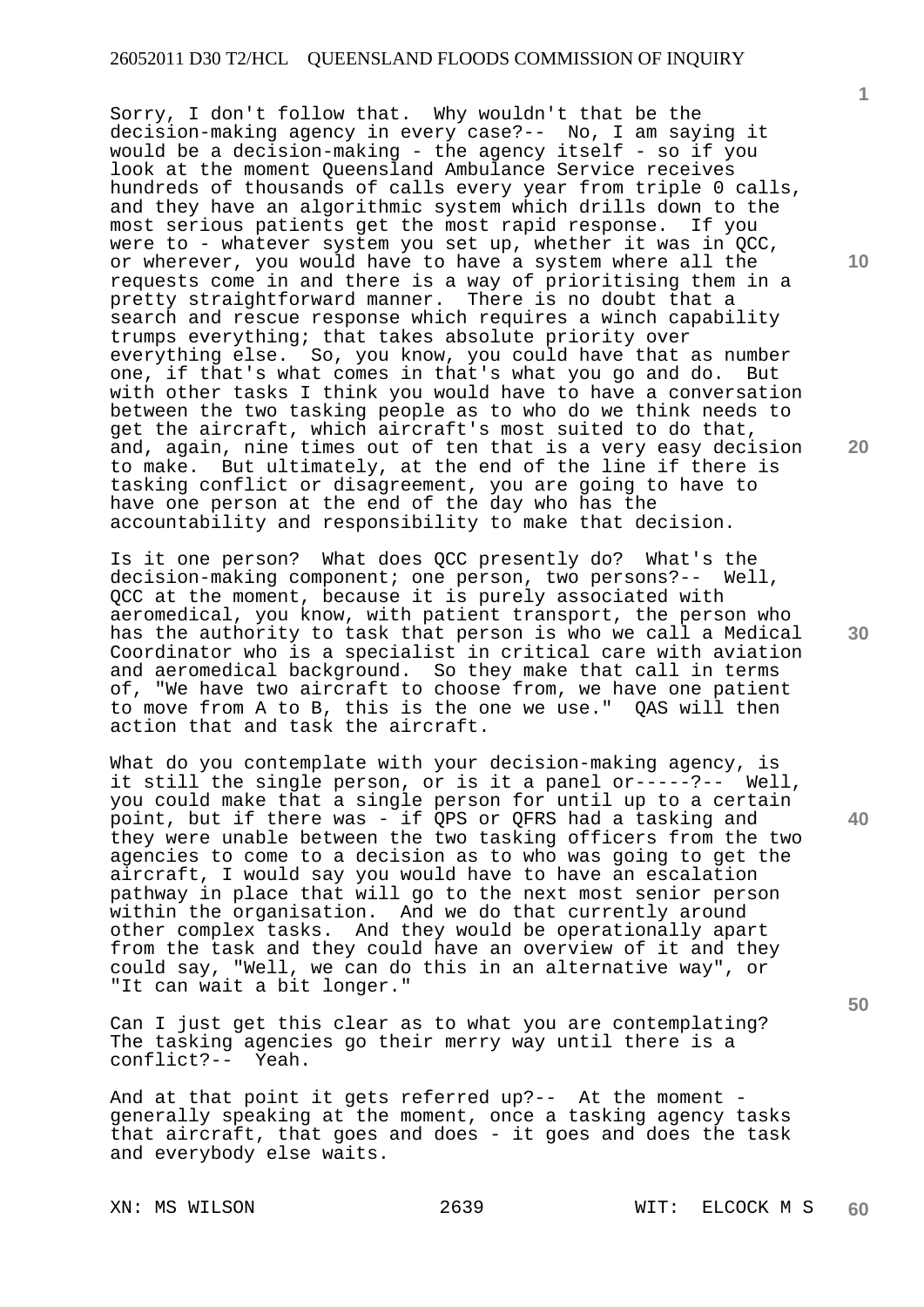But I am talking about your model for the future?-- I mean, this is just musings, or, you know-----

No, but it is important, and it is obvious that the situation as it is is unsatisfactory, so if we can think through what you have got in mind - or are you saying it is really not sufficiently formulated for you to-----?-- No, I think that to - as I said, I think we have demonstrated very well the capability to coordinate, you know, 16,000 aeromedical tasks a year, but to integrate into that the additional system issues arising out of QPS, SDCC, those other tasking agencies into that, you would have to change the - not necessarily the structure but you would have to change the algorithms or the protocols that you used to take into account the priorities of other taskings.

But what I am wanting to know from you is whether you are contemplating single-point tasking, in the sense that one agency tasks everything, or that it is a sort of appeal body where the agencies do their own requests and it is only if there is a conflict that your single-point tasking agency makes the decision as to who wins?-- No, I think that you have all requests through the one entity, which is known across all government departments, AMSA. All requests come into there and that essentially is your receiving house for all requests, and it might be as simple as AMSA from Canberra saying that they have seen a beacon go off wherever, they would like a helicopter to do that. The QCC as an entity, from the dispatcher side of things, a logistic component, could say to them, "Look, we have got three helicopters available for you. Which one would you like to use?", or they could say, "We have got one helicopter that's currently on a medical task, they will be finished in a half an hour, or we have got another one that is offline and we have got one that could be there. Which one would you like to use?" At the moment, all of those tasking agencies have to contact each of those individually to task them. So there is no oversight of which aircraft is actually available and which one is on another task, and no avenues to discuss with those people who they know in the system are about to task the aircraft there and then.

Mmm?-- So that's the fundamental flaw I see at the moment, is that we have groups of highly-trained, committed helicopter crews - and remember, these aircraft - not all helicopters can do the same thing. These aircraft are highly specific in what they do. So there is increasing pressure on them. And to remove the pressure from the bases themselves and allow those helicopter network providers, I suppose, the confidence that the right decisions are being made before the tasks, to me it is fundamental in moving our system to the next level.

I suspect there might be a counter argument, that you add a time component, where as somebody can just go and say, "We want that helicopter, off we go", now they go through this agency and there is a bit of discussion perhaps?-- I mean, I think those discussions - as I say, the concern - and I see

**10** 

**1**

**20** 

**30** 

**40**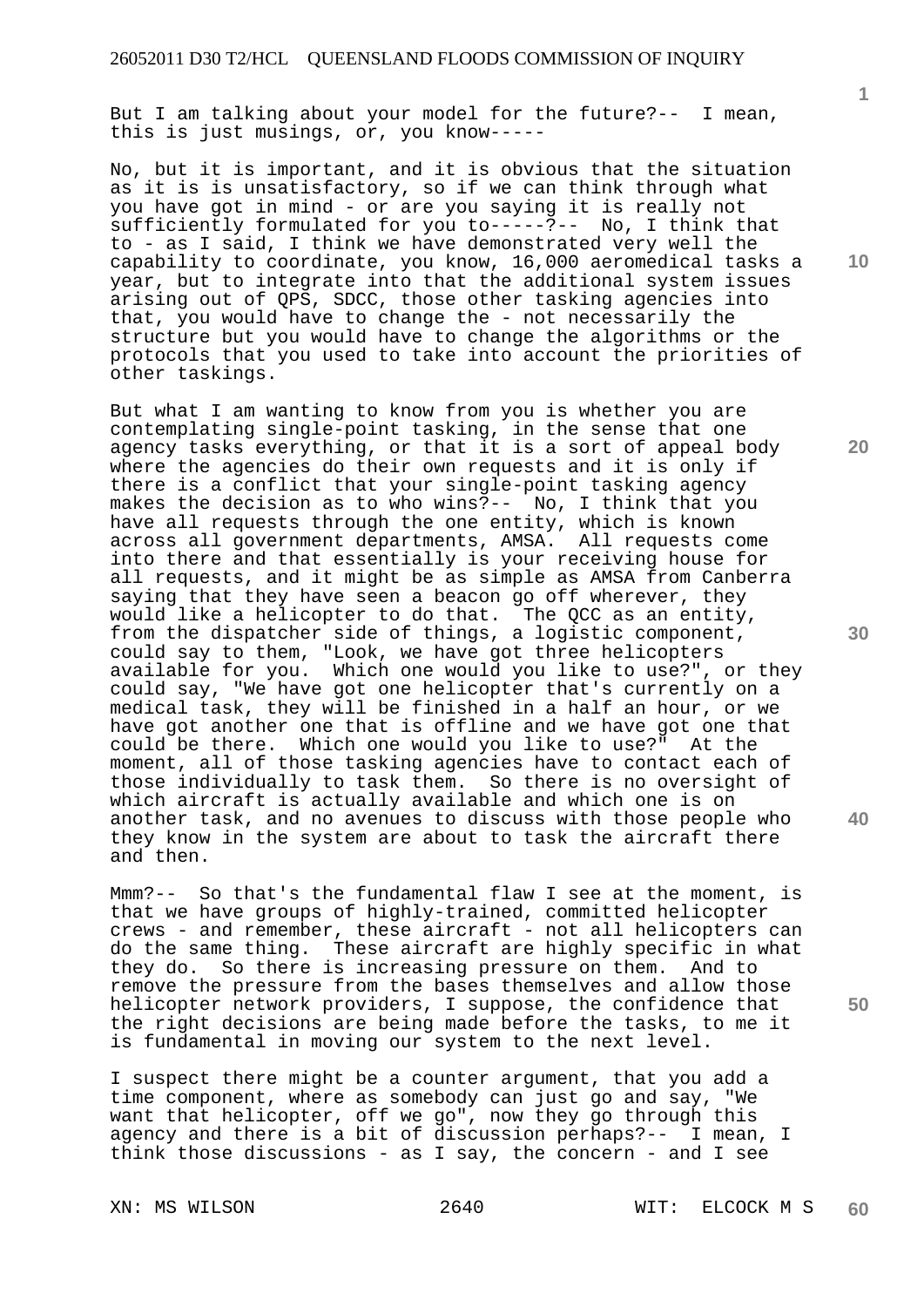where you are coming from - that you might think that that requires five people sitting in a room making a committed decision. It wouldn't be. It would be two people linked together by telephone straight away, "What do you want to do? Let's make a decision. Right, you have the aircraft." Another example, I suppose, to put it into context, after Cyclone Yasi, EMQHR were tasked to move tarpaulins from Townsville to Ingham and they had just commenced that task when ambulance were asked through triple 0 to respond to a young man who'd come off a motorbike just outside Tully versus tree with significant head and chest injuries. Now, to me, again, if - from my perspective, there is no choice there. Another helicopter can move the tarpaulins. The helicopter should be used with the paramedic and doctor response to go to retrieve that patient and bring them to hospital. So at the time we had to use another aircraft that just happened to be transit in Townsville at the time with another crew to go and do that job, and they were the first helicopter and first response into that area after the cyclone. And in my opinion through a central tasking agency you could have those discussions. You could say, "Look, EMQ have requested a helicopter to move tarpaulins from A to B. Ambulance have requested the helicopter to do this. Time critical. You know, severely injured patient to move." We will do the patient first. We will do try and get another helicopter to do this other job, which is important but could be done by another helicopter or could be done later. We have no way just now of triaging any of those conflicting tasks.

I suspect the issue may not be so much the need for a single-point tasking agency, as to who gets to call the shots in the single-point tasking agency?-- And I think that's where the contention has always been, that who ultimately will be responsible, but I think that however you set that up, as long as you have robust clinical and operational governing systems in place that you could go back and review those decisions - I mean, that's the only way really of doing it because ultimately, at the end of the day, someone has to make the decision and it has to be supported by our system to be making those hard calls.

All right, thank you.

MS WILSON: Just taking up from that, under your system it will always be a doctor who is making the decisions of tasking helicopters in Queensland?-- It currently is.

No, under your proposed single-point tasking?-- I - I haven't gone that far in terms of - it would need to be someone - it doesn't necessarily have to be a doctor that does that.

You would appreciate that all the agencies as discussed that you have particularised in paragraph 15 all have skill sets that could come and add to the tasking of helicopters?-- Absolutely.

Would you envisage that all of those agencies are working in the Central Point Tasking Coordination Centre?-- No, you

**10** 

**1**

**20** 

**30** 

**40**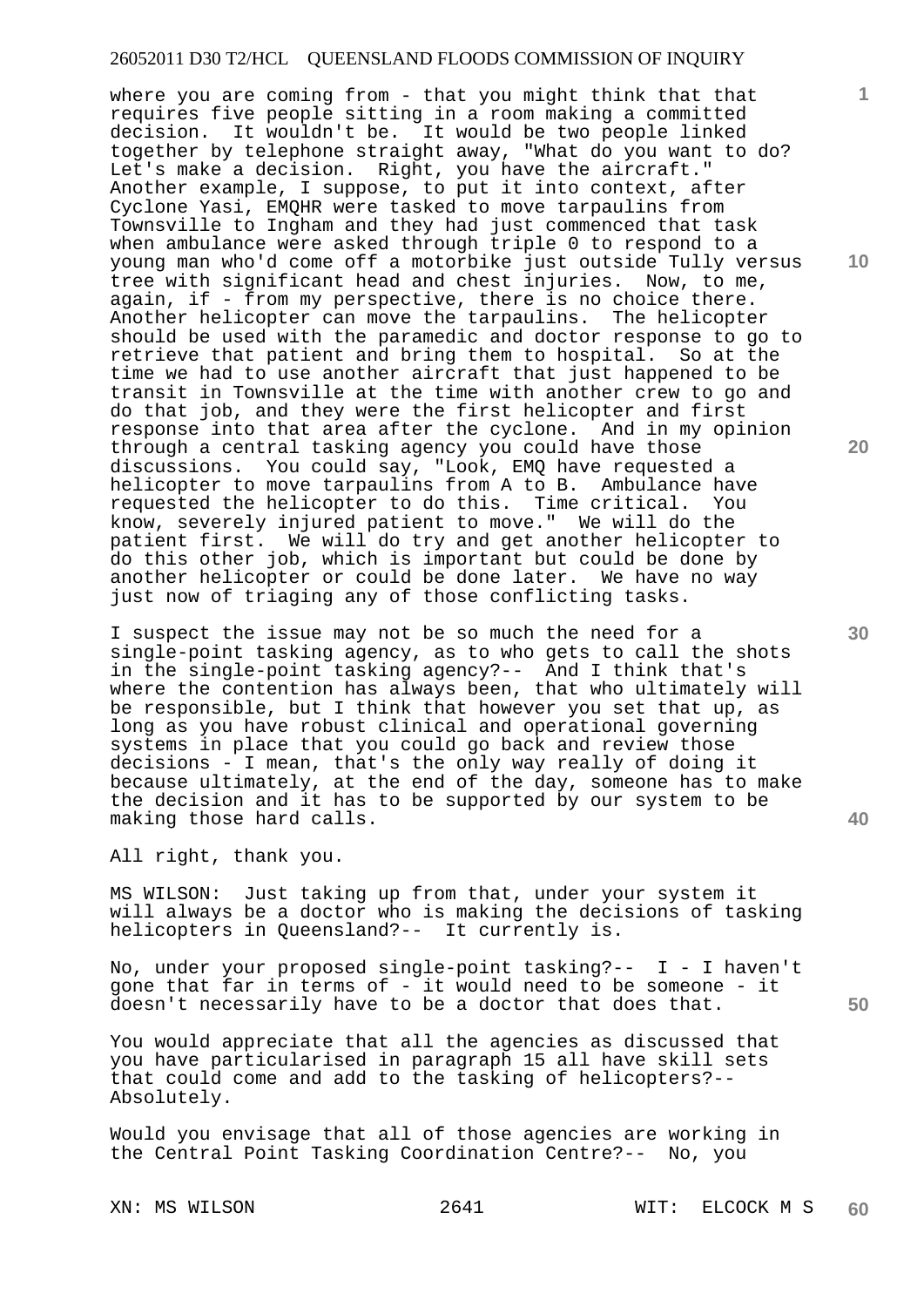wouldn't have to physically have them all located there. I think there would be a - you would have to do a number of things. You would have to increase the training of the actual people who are doing the tasking, who are actually, you know, doing the physical thing of calling up the helicopter pilot or getting all the information together. There would be a lot of tasks that could occur through a central tasking model that wouldn't involve the medical coordinator because they wouldn't be medical tasks. But where the clinical component is paramount is that you might have an AMSA request to go to someone who is missing or fallen off a boat, and it is all well to get a helicopter there with a winch capability to pull them out of the water but at the end of the day you are going to have to have some clinical crew there to actually value add, to look after them, and then have an involvement of a clinician somewhere to make the decision as to which hospital is the best one to go to. So these are all sort of - I suppose it is increasing levels of involvement of each of people with the right background and skills for each task. There is no - you can't sit there and just write something that will work for every single case. You have to have the ability to call in people's opinions and advice for each specific task.

So it couldn't just be as simple as this: that QCC is now the single point for tasking? It couldn't just be as simple as that; it is a complete restructure that's required?-- I don't think it is a complete restructure. I would say that I don't have the confidence that you could turn a switch tomorrow and you could do it. I think there would have to be significant education components for everyone who is involved in the tasking of helicopters to allow an appreciation of the other tasking agency's concerns and their priorities. You would also have to put in an enhanced software and hardware that would allow you to track all those helicopter assets at the same time, and have to have a central tracking mechanism so you knew who was on maintenance, who was offline for training. All that sort of logistic components you would have to bolster and add it to the composite at QCC. You couldn't do it tomorrow, and you would have to work through those tasking protocols of which would take priority and at what level would you have to have a discussion between the tasking agencies.

And under the proposed single-point tasking operation, there will still just be one person who has to make the ultimate decision?-- Ultimately, yes, but as I was saying to you, throughout experience if you had the two officers from the respective agencies who had made that initial task having a telephone conversation prior to that tasking of the helicopter, 99 per cent of tasking conflict would be resolved at that level. You would only require that ultimate decision-maker if all of that failed.

So that ultimate decision-maker does not have to be a doctor?-- I don't - I don't think it does. I think it just has to be someone who is ultimately accountable and responsible for the decision, and is able to take on board the conflicting - or the priorities of each individual tasking

**10** 

**1**

**20** 

**30** 

**40**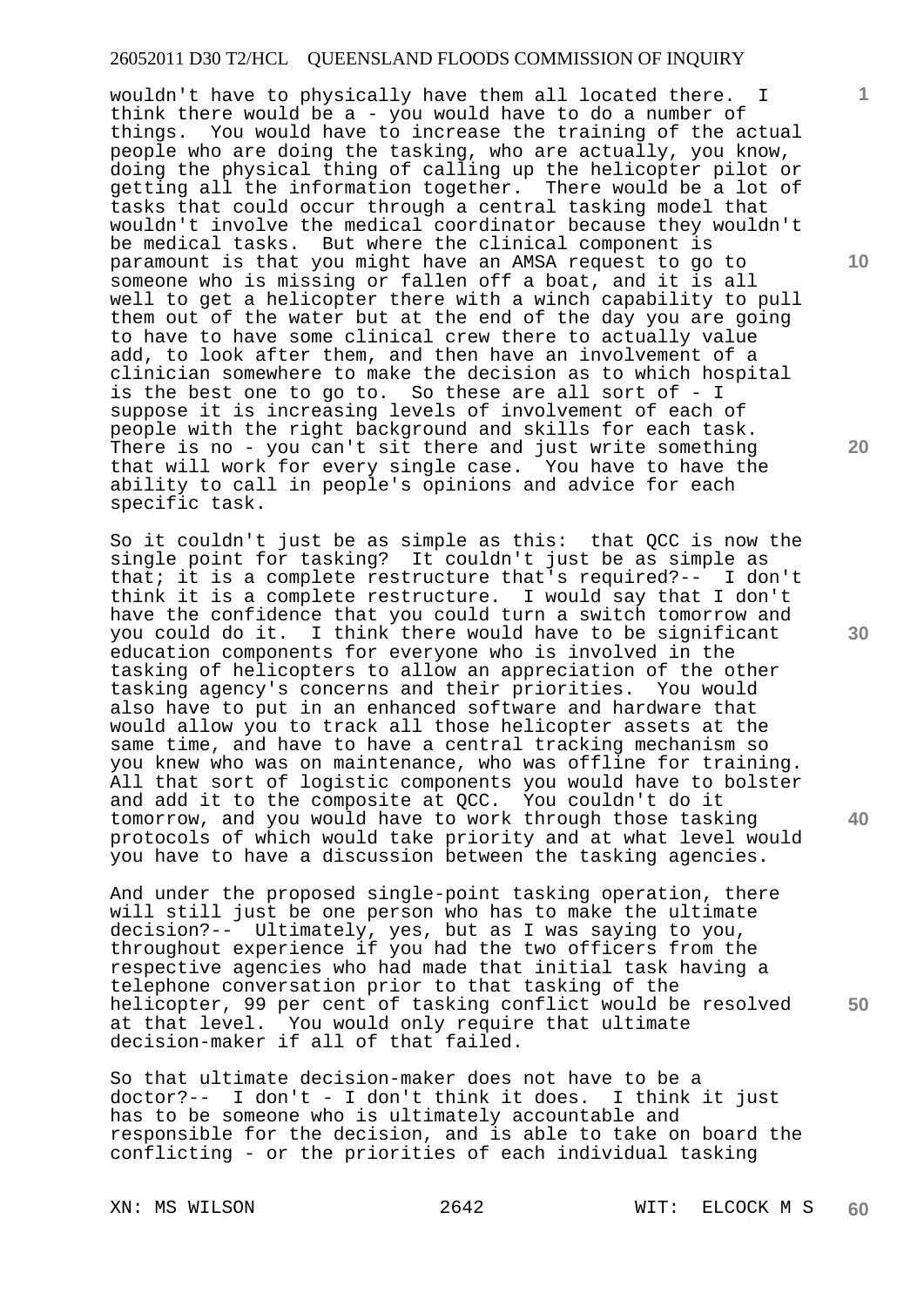agency.

To move towards a single-point tasking, you refer to the fact that robust guidelines are required. That is not just working with the proposed 2011 guidelines; it is throwing out the book and starting again, isn't it?-- Yes. and starting again, isn't it? $-$ -

Thank you, doctor, I have no further questions.

COMMISSIONER: Mr Dollar?

MR DOLLAR: No questions, thank you.

COMMISSIONER: Ms O'Gorman?

MS O'GORMAN: No questions.

COMMISSIONER: Mr Mack?

**20** 

**30** 

**40** 

**50** 

MR MacSPORRAN: Thank you, Commissioner. Doctor, do I understand you correctly to say that QCC has the capability at the moment to be able to prioritise the requests it gets?-- That's correct.

Because it routinely triages those requests to determine what's needed and how quickly?-- Yes.

And you see that as being a very important aspect to any request that comes in for helicopters?-- Absolutely. I mean - in one of - I think it is Exhibit A, I have provided the Commission with the tasking considerations for aeromedical operations, and in that document on page 2, it essentially articulates how we would prioritise things from an aeromedical perspective. Now, when I talk about protocols or whatever, you know, we would call that a priority one from an aeromedical perspective. You could have priority one from QPS, you could have priority one for QFRS, and as tasks come in, you know, you would make the judgment then as to, "Okay, we have got a QFRS priority one, we have got a QCC medical tasking priority three, what takes precedence?" So that triaging in a medical sense occurs every day in what we do, and it occurs - you know, whether it is emergency department, wherever you work as a clinician, particularly in QCC that triage decision is made. What I suppose I am suggesting is that we take that to the next step of triaging requests from other agencies in a transparent way that they are involved with. As I say, 99 per cent of the time, I don't think there would be tasking conflict, but it would give the network - I suppose it would give government the knowledge that the whole network is being managed from an operational perspective. But even if you were to go to that level, I think you still have to have central - and I am not saying QCC would do this in any way at all, but I think you still would have to have the whole helicopter network overseen by one agency as well, rather than having disagreements with different providers. That all has to come together as well. So to me, looking at this from an

**1**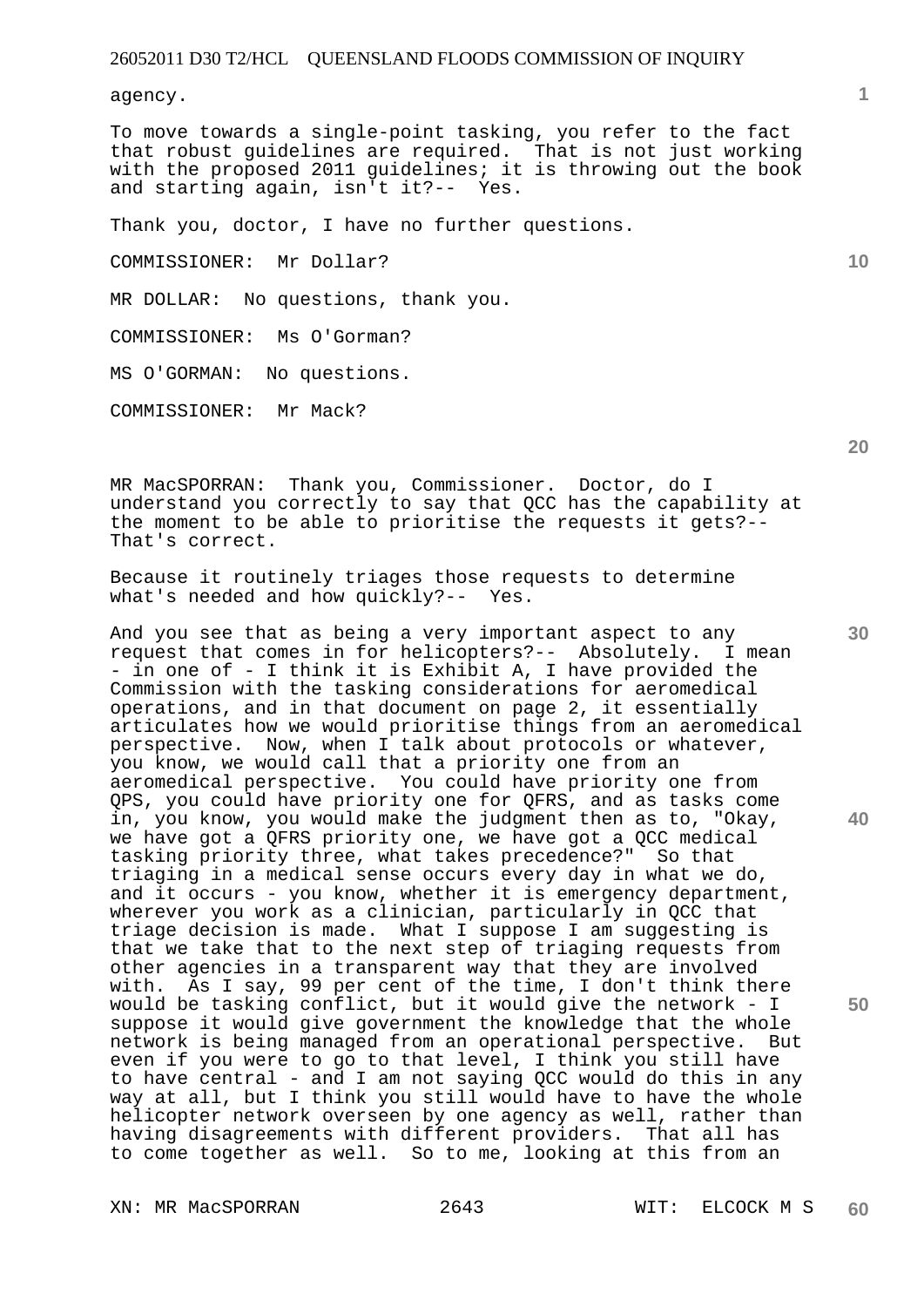operational perspective, of flying every week and coordinating and then being involved in the oversight of it, it has to all come together in some manner or form for it to work in a most efficient manner.

So if you have the QCC structure, if you had extra training for all agencies to come underneath the umbrella of that structure - not that agency but that structure-----?-- Yeah.

**10**  -----so that all requests came to a central point and were all triaged so that we knew what priority each of them had, that that same central point would be a point where they would have oversight and be able to monitor where all of the air assets were?-- Yes.

And what they were doing?-- Yes.

What their capabilities were?-- Yes.

Where they were located?-- Yeah.

And to be able to choose the appropriate vehicle for a particular task?-- That's correct.

And if all of that was done, you then have information that could be fed to a central decision-maker, whoever that might be-----?-- Yes.

-----whichever agency-----?-- Yeah.

-----who could look at the information that had been gathered, triaged, prioritised, and make a decision based on that best available information?-- Yes.

And you wouldn't have to be a medical person because the medical priority would be factored in to the processing of the request?-- That's correct. I mean, the difficulty we have got at the moment is that all those tasks come in separate to the providers, and even at the moment if they were all to come in to the one place, there is no-one who has the authority to make those decisions. But if we were to give a person or an officer that accountability and responsibility - when I talk about robust protocols in place, there would have to be, as you said, a system in place that allows them to look at all that information rapidly and make a contemporary decision on their judgment as to which task should go first.

And each agency could produce, for instance - and they may already have it - a template that an operator could go through to tick the boxes to effectively triage the request?-- Yes.

And to arrive at a QPS code 1, code 2, whatever, and QFRS, QCC, they all have their own templates, but would result in a prioritisation of individual requests that came in?-- Yes. You could do that but I think you would have to be very clear and transparent about what those definitions were.

Yes. Well, that would be the template?-- Yeah.

XN: MR MacSPORRAN 2644 WIT: ELCOCK M S

**20** 

**1**

**40**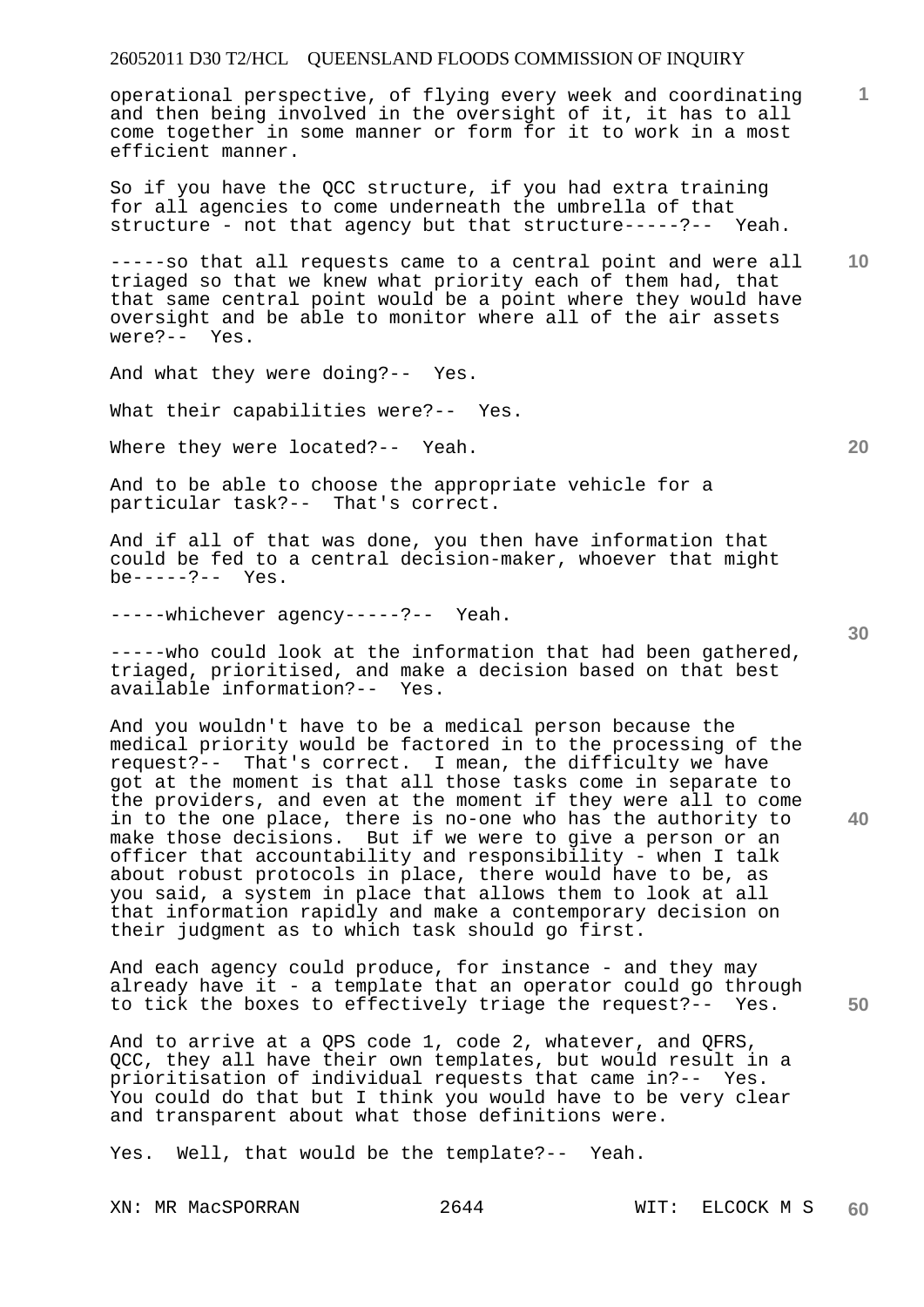There would be a standardised template that the operator uses for a particular request. And, again, that way you have got a standard series of instructions that a decision-maker can use to choose the right option?-- Yes.

And doesn't have to be a medical person or a police officer or a fireman?-- No, as long as that person has the right input and the right knowledge and the right capabilities and takes all those things into consideration making a decision, and that that decision is then, you know, auditable retrospectively, I think that that's - we have to move to that level of system. We have to do it.

And to use the example you gave of the AMSA request for a vehicle in relation to a sighting of what may have been a flare in the Torres Strait, or a QPS request, I think it was, if that was triaged on a proper template through the agency, you would have understood immediately that it wasn't as urgent as the medical emergency that was competing with it for the service?-- I mean - I think how I would - that might come up as two priority ones. On the basis of the information that's received it may come up as two ones. I think before you went to the ultimate decision-maker, you would have two people who have asked for that aircraft to have the discussion at an officer level, and that's where the details would come out and you would say, "Well, hold on, we can actually hold off a bit longer on this one. You go do that one." Where you need the decision-maker is where both people say that, "It is priority one. We both want the aircraft." That's - you need the decision-maker then at the end of the day to turn around and say, "Well, I accept you've put here that this is critical, you need it for this. I have got a unit that's critical for that, but I am making the decision, this is what we're doing."

Yes. I suppose what I was getting at is if that request from AMSA or the QPS was triaged properly-----?-- Yeah.

-----the information about it being a 12-hour-old sighting, possible sighting would be in the information, wouldn't it, essentially?-- If you had it all set up properly, yes.

And that would be relevant to a decision-maker's assessment of the priority as against the medical emergency it was competing with?-- Absolutely.

All right. And the drafts that have been produced most recently as April this year, express a willingness to advance this topic, but what you need is a robust set of guidelines to make it clear that it needs be to be advanced further?-- Yes. I mean, it needs - I mean, from my perspective it needs whole of government support to progress.

The problem has been identified; it is a matter of how you configure it so that individual agencies don't think that they are being squeezed out-----?-- Yeah.

-----or downgraded?-- I mean, those are valid concerns.

XN: MR MacSPORRAN 2645 WIT: ELCOCK M S

**10** 

**1**

**20** 

**30** 

**40**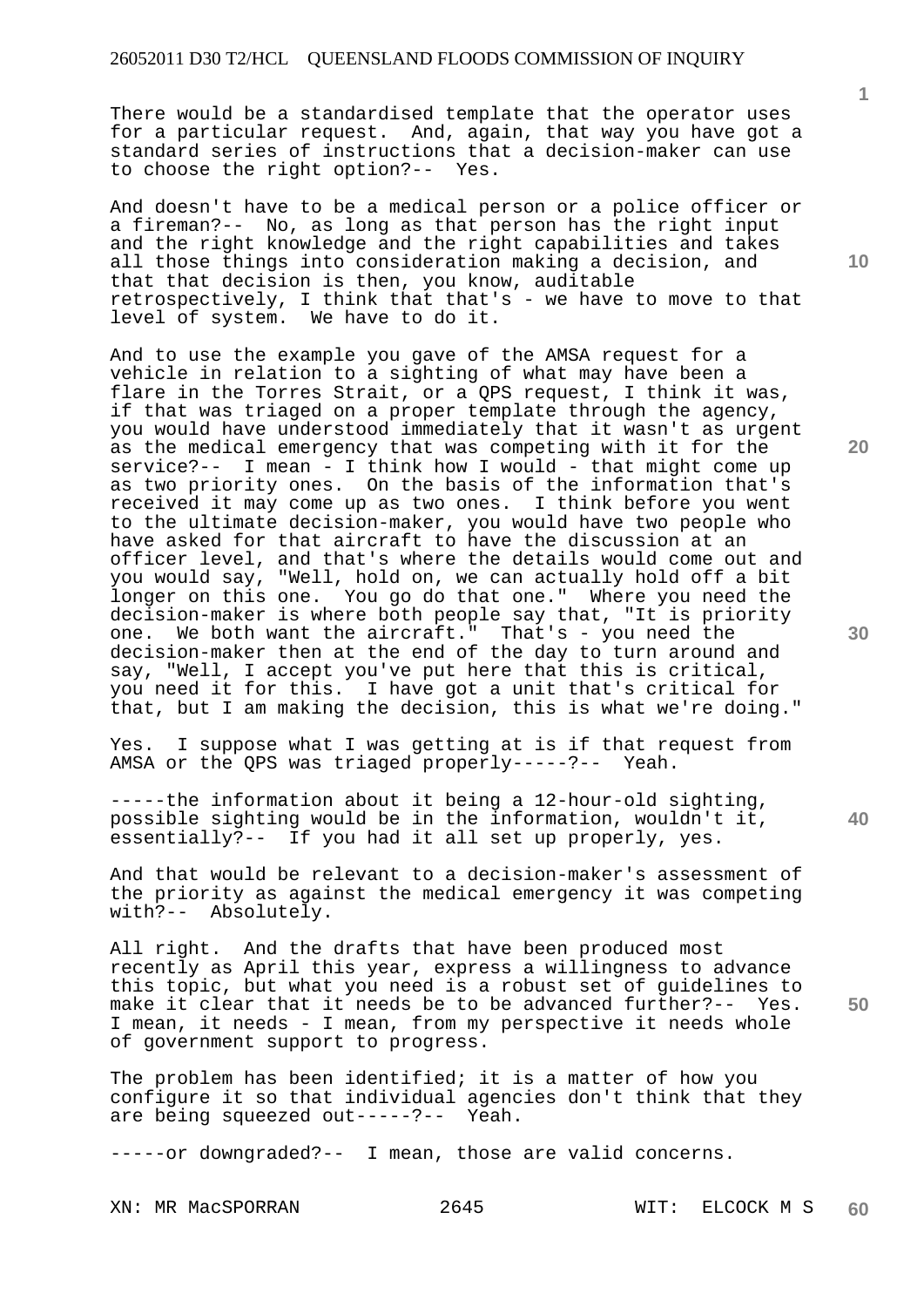That's all I have, thank you.

COMMISSIONER: Thank you. Ms Wilson?

MS WILSON: The process that you are suggesting will obviously have to take some time because you are wanting a whole of government response. Have you got any suggestions for an interim response to this problem for the next wet season; how there can be a better tasking of helicopters?-- I think that you could have that in place by next wet season.

That's your hope?-- Yes.

Is there any interim solution in case that it is not in place, or is it just too difficult?-- It is not - no, it is not. I mean, there are some - there are ways at a base level which we do - in some bases do where if they get a call from AMSA that requests a search offshore, that the pilot or the crew attempt generally to phone back to QCC to say, "Look, we're going off to do this AMSA task. Would you like us to take any clinical crew?" So that there are some workarounds that we have at the moment, but you could formalise some of those across the network to say, "If you are tasked by someone else can you let QCC know of your movements?" As I said earlier, that's variable, but if that was to be brought in, that certainly would fill a lot of the gaps that we see on a general operational basis. I suppose the rationale behind the QCC having to know the aeromedical tasks all comes out of previous coronials and previous reviews of aeromedical where there was very aloof decision-making and inconsistent decision-making around the aeromedical component, as to who goes, who takes responsibility of the tasking, which clinical crew goes. I suppose that's why the way that all the guidelines are set up just now with QCC and Q Ambulance and Health is if you want a clinical escort on your aircraft, that has to be approved by the medical co-ordinator. So if there was a process as an intermediate thing that allowed QCC to be made aware of the task, an opportunity to add a clinical crew, as in a paramedic or a paramedic doctor, if required, that would certainly be an intermediate workaround.

I apologise for the pun, but that would only be a bandaid solution and, really, what needs to be done is the restructure of a single-tasking agency with a whole government response?-- Yes.

Thank you.

COMMISSIONER: Thanks very much for your time, doctor, and for your thoughts. You are excused?-- Thank you very much.

WITNESS EXCUSED

**10** 

**20** 

**30** 

**40**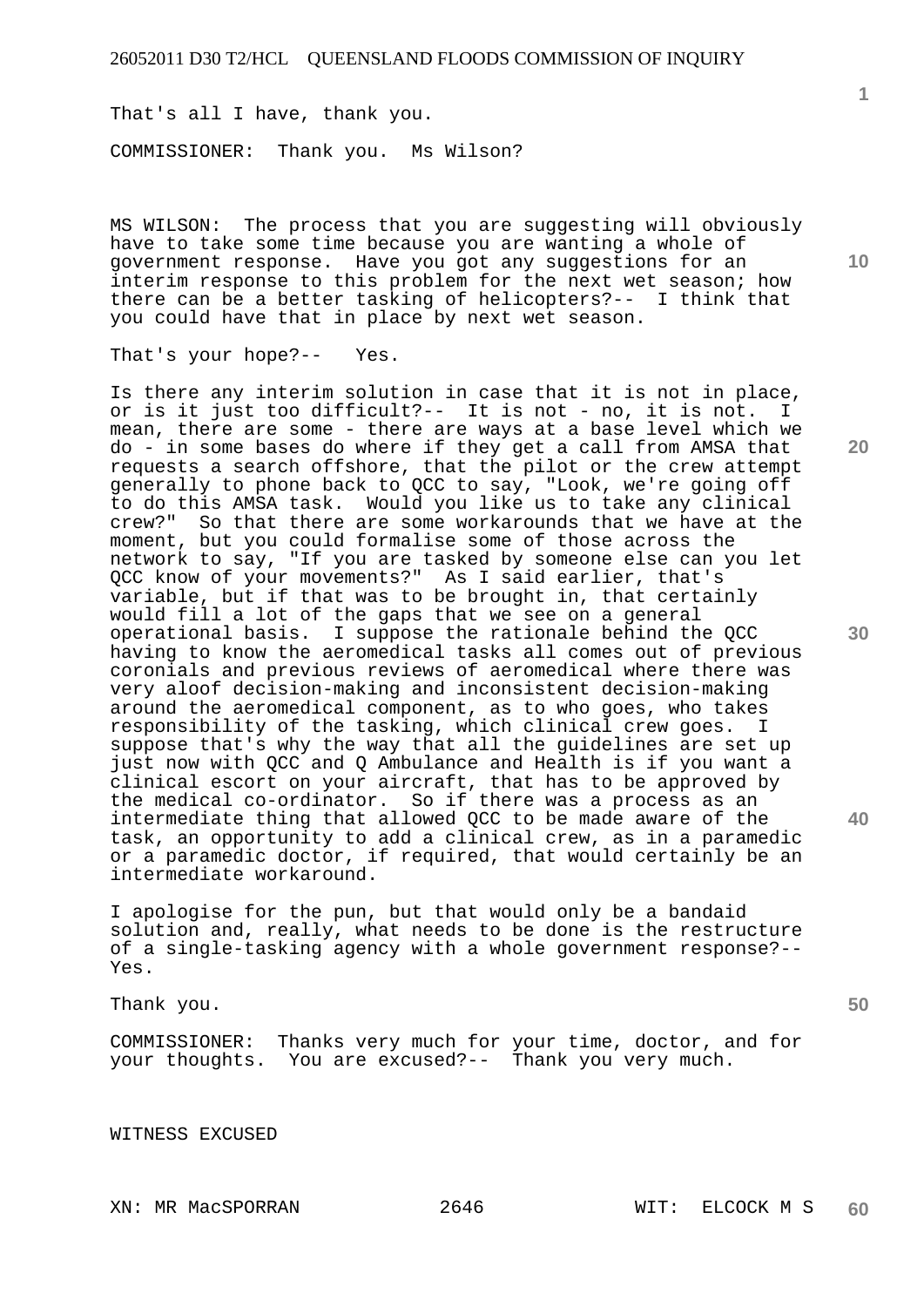MR CALLAGHAN: I call Gary Taylor.

## GARY WILLIAM TAYLOR, SWORN AND EXAMINED:

MR CALLAGHAN: Would you tell the Commission your name and occupation, please?-- My name is Gary William Taylor. I am the Assistant Director-General for the Department of Community Safety and I am in charge of the Corporate Support area.

You prepared a five-page statement for the Commission, is that correct?-- That's correct.

I will show you a copy of that. That's your statement?-- Yes, that is.

I tender that.

COMMISSIONER: Exhibit 493.

ADMITTED AND MARKED "EXHIBIT 493"

MR CALLAGHAN: Mr Taylor, your statement provides helpful overview of the scope and performance of various services by the department but it also takes a lot as given, and I just want to elaborate - I want to get you to elaborate on a few things. For a start, can I address the whole concept of integrated communication systems? You would be aware that the review conducted by Deputy Commissioner O'Sullivan in August 2009 found that a major weakness was the lack of integration and compatibility of information and communication systems, and from that finding flowed a couple of recommendations. One was that the State Disaster Management Group commission the department to develop the Statewide disaster management information and communication system building on the alternatives already in place. Does your statement reflect the completion of that task, or was that actually undertaken?-- I think it is a work ongoing, and there is currently a project for an All Hazards Information Management System.

I see. Another recommendation was that the State Disaster Management Group lead the initiative to integrate and interconnect all of the control centres involved at all levels of the disaster management system in Queensland. Again, is that something that's been done or part of the work in progress?-- I am not aware of that one, but it is from the technology for the disaster coordination groups not to the front line service people, I would imagine.

XN: MR MacSPORRAN 2647 WIT: ELCOCK M S

**1**

**10** 

**20** 

**30** 

**40**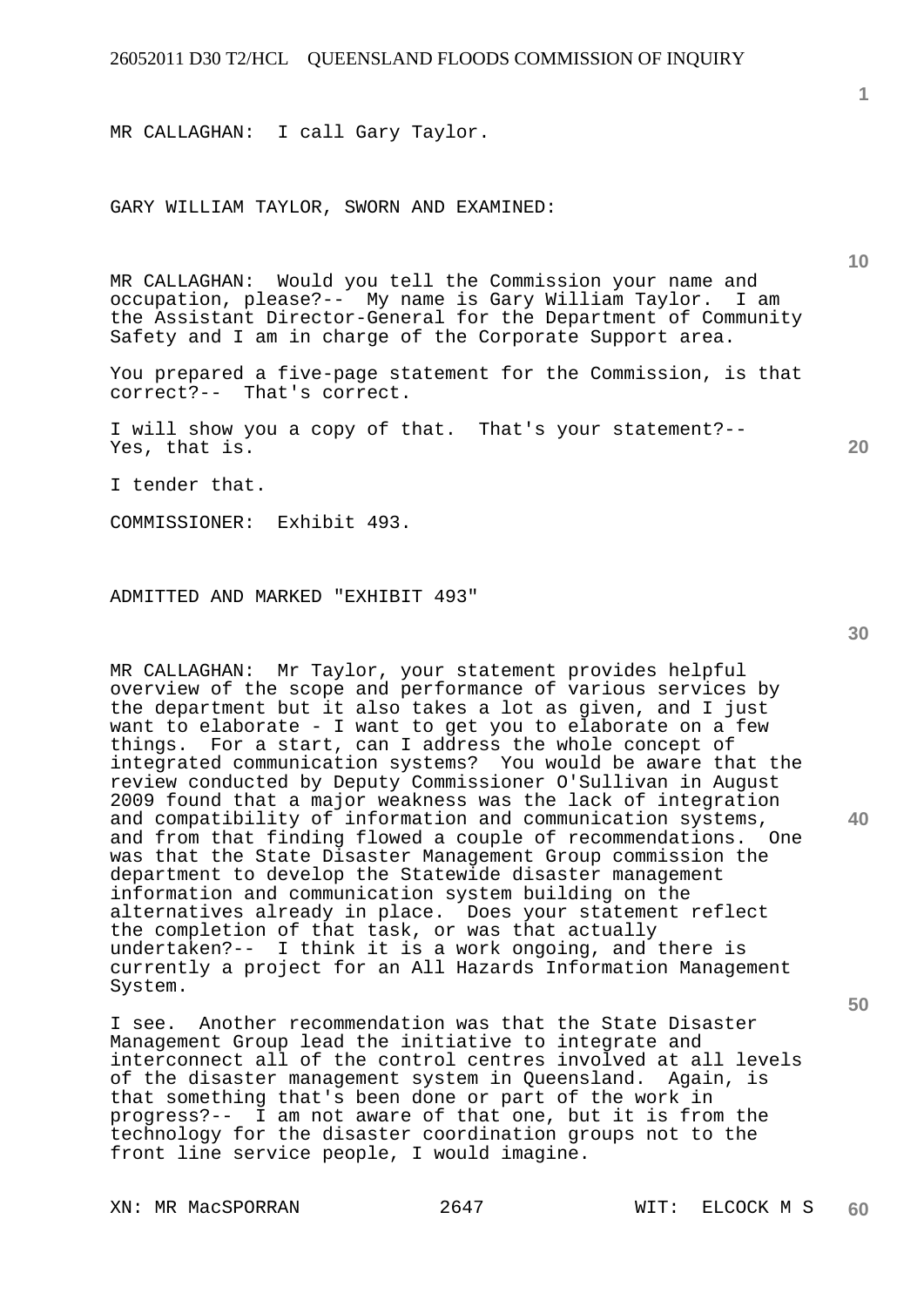All right. Can I get you to explain a few things that you refer to in your statement? One is the Crisis Information Management Systems - or at least you don't refer to that - are you aware of its existence? CIMS?-- I am not aware of that one, no.

You do, I think, refer to the Disaster Management Portal, do you not?-- I do, yes.

Can I just get a further explanation of its purpose and capability?-- The Disaster Management Portal is an internal communication system whereby the staff and volunteers can access information via this portal and allows them to do status updates on incidents and task tracking, and it does allow district and local management groups to, you know, interact by looking at what's on the portal itself.

There was some evidence about this, I think, in Ipswich, page 2376 of the transcript, where it was suggested that this didn't enable tasks or requests for assistance tracking. Is that not right?-- It just tracks the tasking requests. So it is not an actual tasking model that sort of is used actively for tasking.

All right. You refer in your statement, I think at paragraph 24, to the fact that there were some temporary disablement of this due to the inundation of premises at West End, is that right?-- Yes, that's correct. We found that the server that module is operating off was unavailable because the power was cut to the West End commercial provider, that his property became inundated.

So is there - what lessons have been learned or what actions are going to be taken as a result of that experience?-- We now have that running out of our complex at Kedron and it has all the back-up requirements for that complex.

**50** 

XN: MR MacSPORRAN 2648 WIT: ELCOCK M S

**1**

**10** 

**20**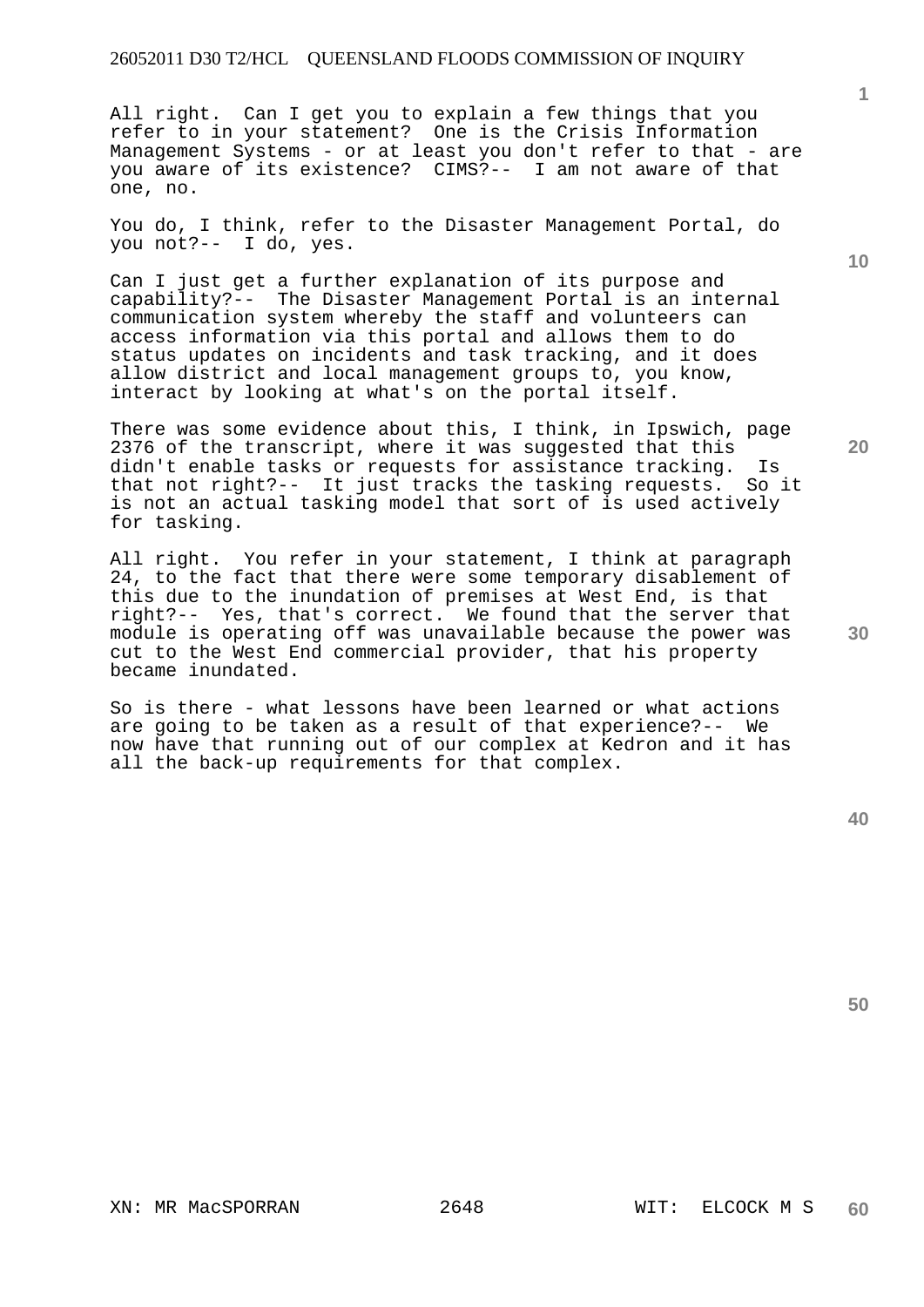In paragraph 23 you refer to the total operations mapping. Can you just give us a further explanation of the purpose of capability of this tool?-- The eTOM system is largely a mapping system that incorporates disaster management information, such as damage assessments. It's heavily relied upon e-mails to transfer critical information between key stakeholders, but because it's an e-mail system, it's not a real-time communication system, there can be delays in the transmission and the receipt of e-mail information, and what we are trying to develop with the new all hazards system is a system that is more real time that you can exchange information and it's available to all people at the same time, rather than having to have information that comes in, somebody's got to key it in, and then somebody's got to react to it.

I was going to ask you that. Is that something that would be redundant after-----?-- It will eventually be replaced by the all hazard system.

All right. Well, can you tell us a bit more about the all hazard system? I know it's addressed in the Department's submission, page 28, I think, but, again, is this going to provide a common framework?-- We're hoping it will provide a common framework that local government can also access and will be available to all of our staff to access as well.

And where is it at at the moment? Where is the development?-- It's really in the design stage, I guess, and just the conceptual stage, so it's only in the last few months that it's been really starting to come together. So, we have now got a project director and a small team working on that.

Is that only since the flood that this has been accelerated?-- It started as a concept before the floods, but it's really ramped up since the flood events.

And is there a timetable?-- We're hoping to have this delivered in modules so that it can be available for the next storm season, I guess.

All right?-- And then it will be built on progressively over a period of time so that we have deliverables occurring on a regular basis in smaller modules, so we are not waiting for a big bang effect to try and produce a new system that will do everything.

So, accepting that it's going to be incremental, is there a timetable? Are there targets that have been set?-- Well, there is a budget of \$6 million which is over the next two years. So, we're sort of moving along that - that basis and hope to have a number of modules available in the next six to 12 months.

What's concerning me is that, as you know, this Commission has to deliver two reports?-- Yes.

And we're anxious not to be recommending things that have

XN: MR CALLAGHAN 2649 WIT: TAYLOR G W **60** 

**10** 

**1**

**20** 

**30**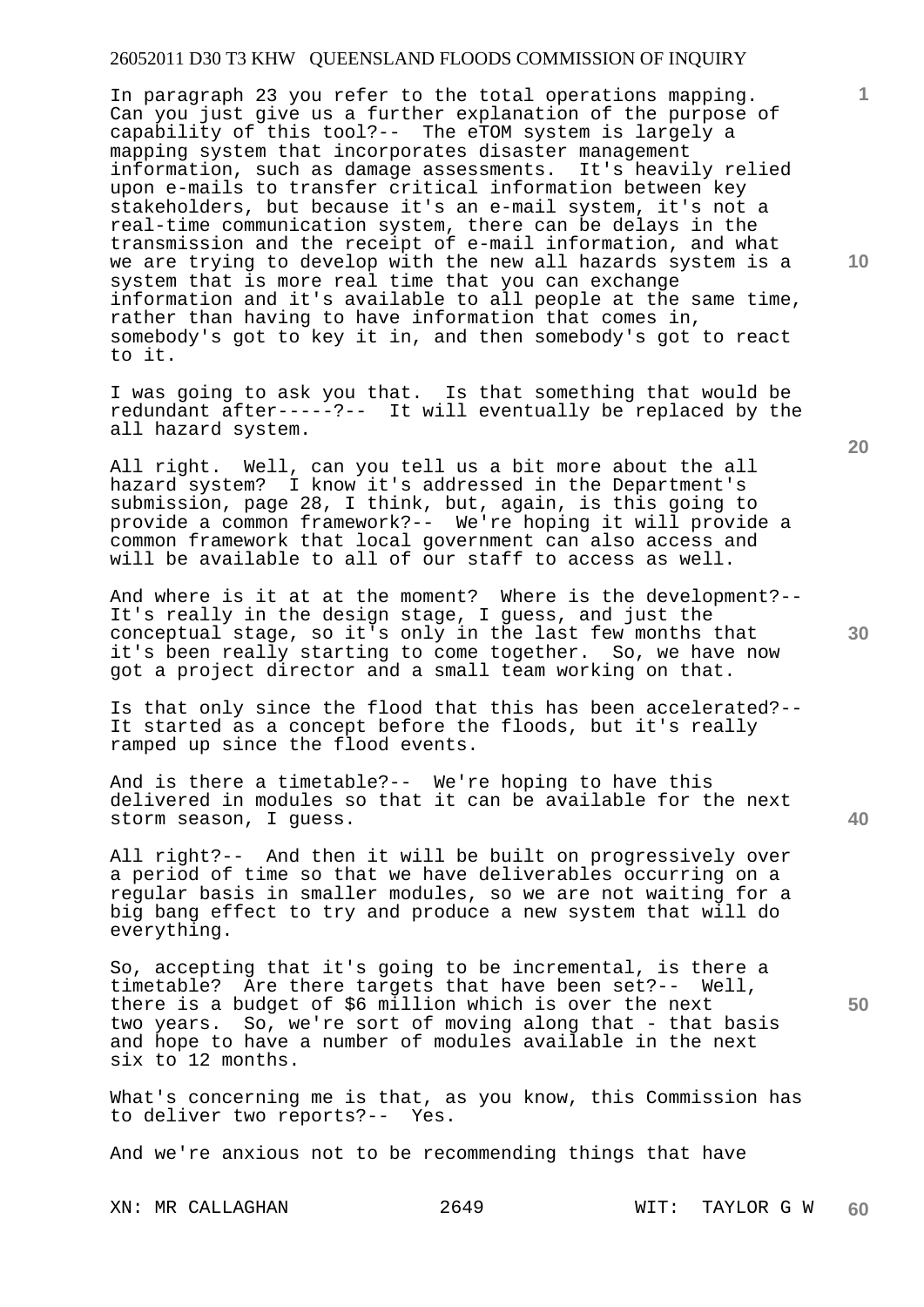already been done or are likely to be done at or around the time the report's being delivered. So, one of those reports is due to be delivered in August. Do you anticipate that anything, something, will be done by, say, the middle or the beginning of July?-- I wouldn't imagine we will have anything other than the concept design completed by that stage.

All right.

COMMISSIONER: Can I just interrupt? Can you explain it to me a bit more? What it's going to involve? How do you bring Local Disaster Management Groups in? What's the advantages?-- Well, at the moment we don't have sufficient information available to make decisions when they're required to be made. So, we need to get the information that can be used by all of the groups so that they know evacuation requirements, what area is going to be inundated, if an area is inundated then how that will affect. Probably better to speak to Bruce Grady who's on after me, he's the driver for the concept of how it's going to work, rather than the technology behind it.

All right. But you know about the Guardian system that a lot of local councils have for disaster management?-- I have heard of it, but I am not aware of it, because we don't support or operate on that system.

I am just wondering about how the two work together, but Mr Grady is the man to ask?-- I think so, yes.

MR CALLAGHAN: That takes care of my next couple of questions. I have probably only got two other things I want to ask you about. One is you speak about the operation of the 13 25 00 service. There have been or the Commission's had its attention drawn to various difficulties that people have experienced with that service. We have had evidence from people in Chinchilla and Ipswich. I suppose, to come to the point, the Local Government Association expressed its concern about the overload of this system, such that information was not finding its way to the relevant LGA. You don't exhibit in your statement any - you don't acknowledge such difficulties, I don't believe. Were you aware of such concerns being expressed?-- We don't actually operate the 13 25 00 call taking system, it's operated by the Department of Public Works, and they take the calls and they send the information to the relevant commission. So, that's why I haven't commented on the system because it doesn't come under my control.

Well-----?-- So, the only involvement that my group has with the 13 25 00 is that when they do take a request for information and assistance, it comes to us to put on the request for information tracking system.

All right.

COMMISSIONER: How is it that calls from the Brisbane metropolitan area are directed to the Brisbane City Council call centre? Where does that fit in with the notion

**10** 

**1**

**20** 

**30** 

**40**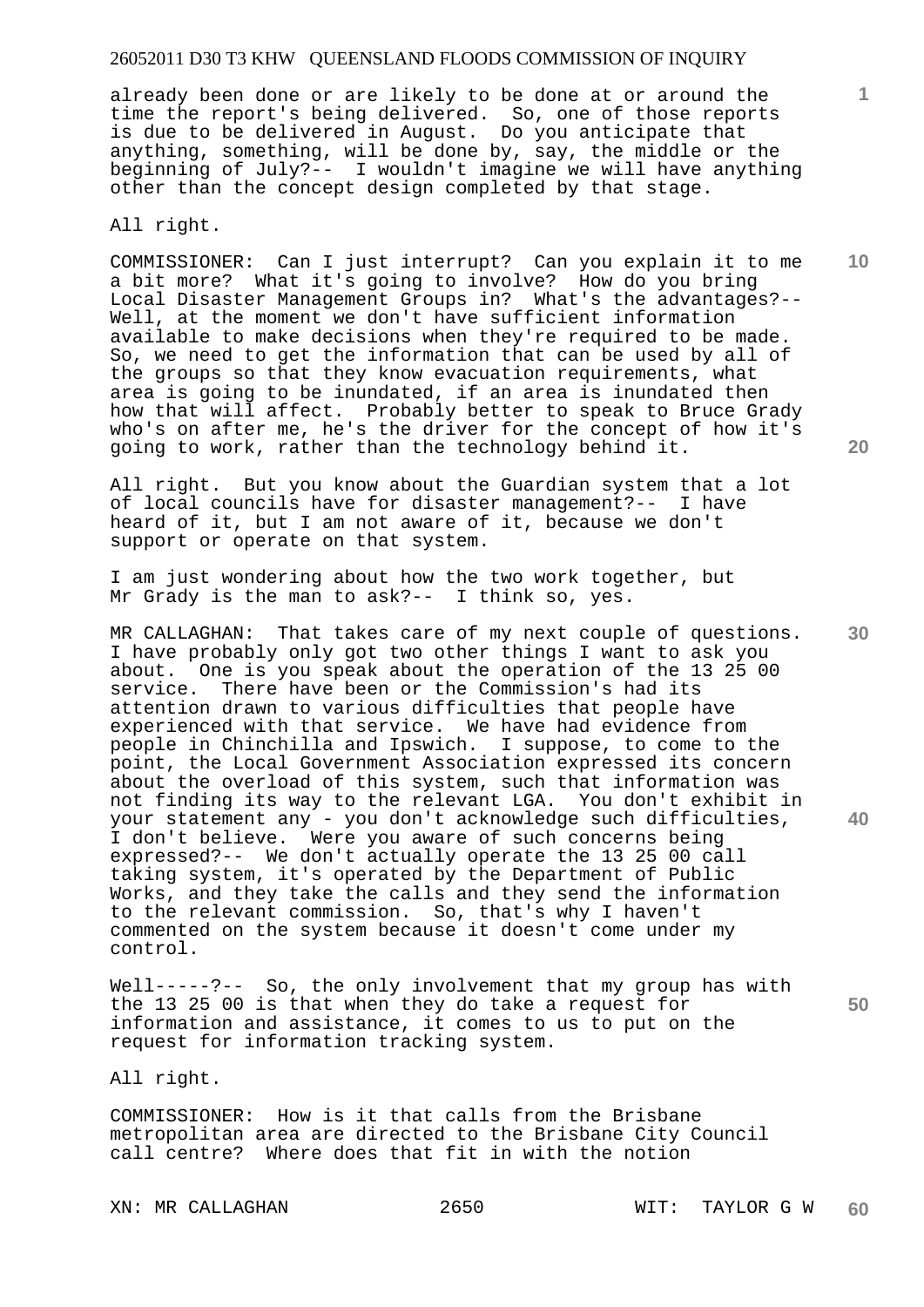presumably that SES has something to do with really community service and is really State Government?-- Well, I guess the Brisbane City Council calls that come from that geographic area are going to be handled by the Brisbane SES groups and that's where it goes to the Brisbane City Council call centre to task their own groups.

**10**  So, it's entirely distinct, is it?-- As far as I know. I don't have a lot to do with that because, once again, it's not a system that comes under my control.

MR CALLAGHAN: All right. Thank you.

COMMISSIONER: Mr Dollar?

MR DOLLAR: No questions, thank you.

MS O'GORMAN: No questions.

**20**  MR MacSPORRAN: I have nothing, thank you, Commissioner.

COMMISSIONER: Thanks very much. You are excused?-- Thank you.

WITNESS EXCUSED

MR CALLAGHAN: I call Bruce Grady.

**40** 

**50** 

**30**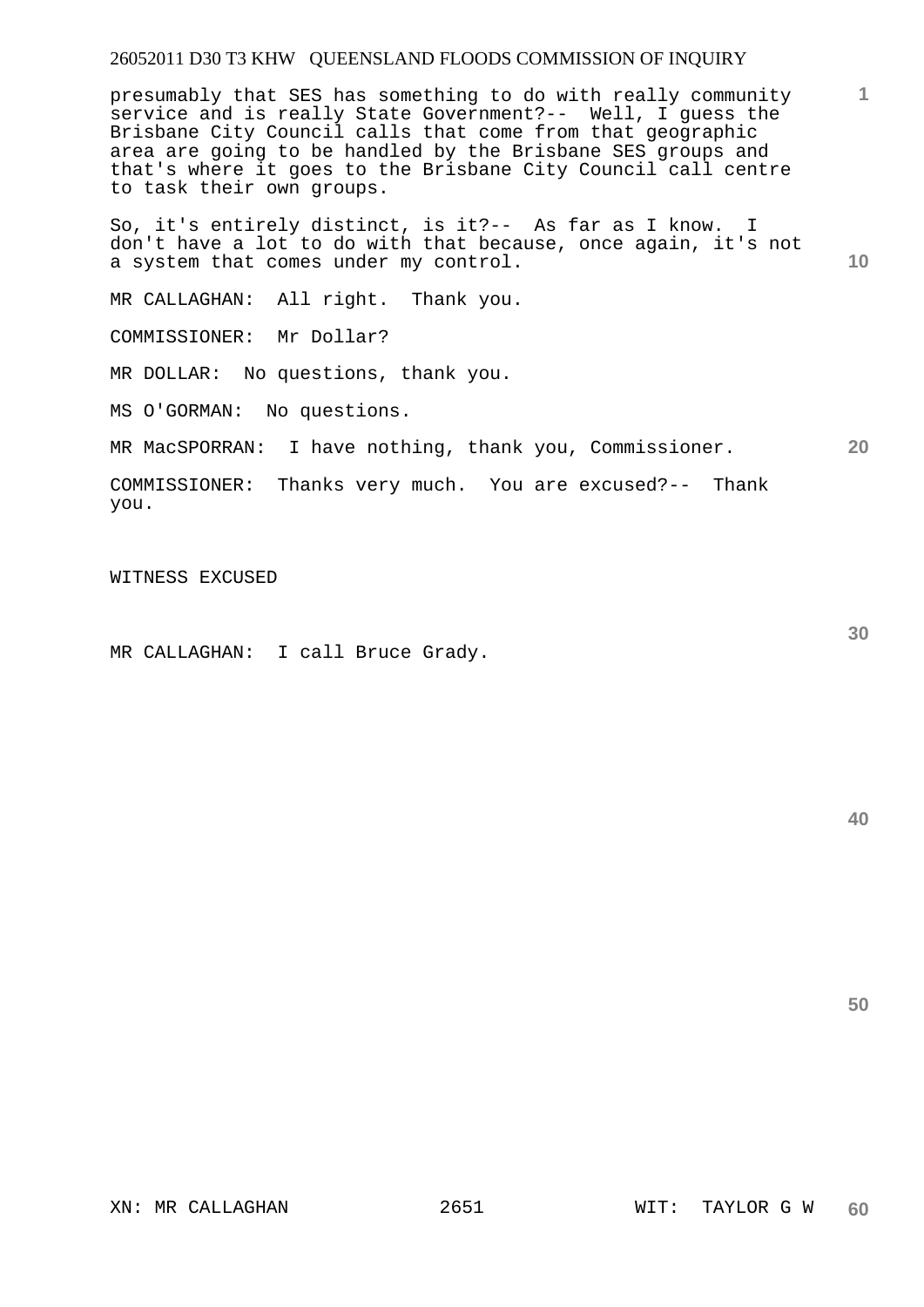BRUCE THOMAS GRADY, SWORN AND EXAMINED:

MR CALLAGHAN: Could you tell the Commission your full name and occupation, please?-- Bruce Thomas Grady, and I'm the assistant Director-General, Emergency Management Queensland.

Mr Grady, you have prepared a statement to which there are a number of attachments; is that right?-- Correct.

That's contained in two folders; is that correct?-- That's it.

Yes, I tender that.

COMMISSIONER: Exhibit 494.

ADMITTED AND MARKED "EXHIBIT 494"

MR CALLAGHAN: Can we start with the concept of EMQ generally? There's no specific reference to EMQ in the Disaster Management Act; is that right?-- That's correct, yes.

So, its functions reflect those of the chief executive under-----?-- That's correct.

-----the DMA; is that right?-- That's correct.

So, I guess it's a question of what's made of it in those circumstances. Can you tell me this: is there a research component of EMQ function?-- Not specifically. However, we do continually review events that might occur overseas or in other jurisdictions, so that if there are best practice learnings, et cetera, from those things that we can acknowledge them and incorporate them in future policy or whatever.

That was exactly what I was going to ask you about, was how do you ensure best practice by reference to world standards and there's no - do you have permanent staff allocated?-- There are permanent staff, but it's a component of a small number of staff's role.

In that regard, is there a specific requirement at policy level for the regard to be had in the performance of EMQ's functions to the needs of people with disabilities?-- Not specifically.

That's just addressed on an individual basis?-- That's correct. In determining the priorities around response, clearly the most vulnerable members of the community are the ones where government responders would focus their priority.

XN: MR CALLAGHAN 2652 WIT: GRADY B T

**20** 

**10** 

**1**

**30** 

**40**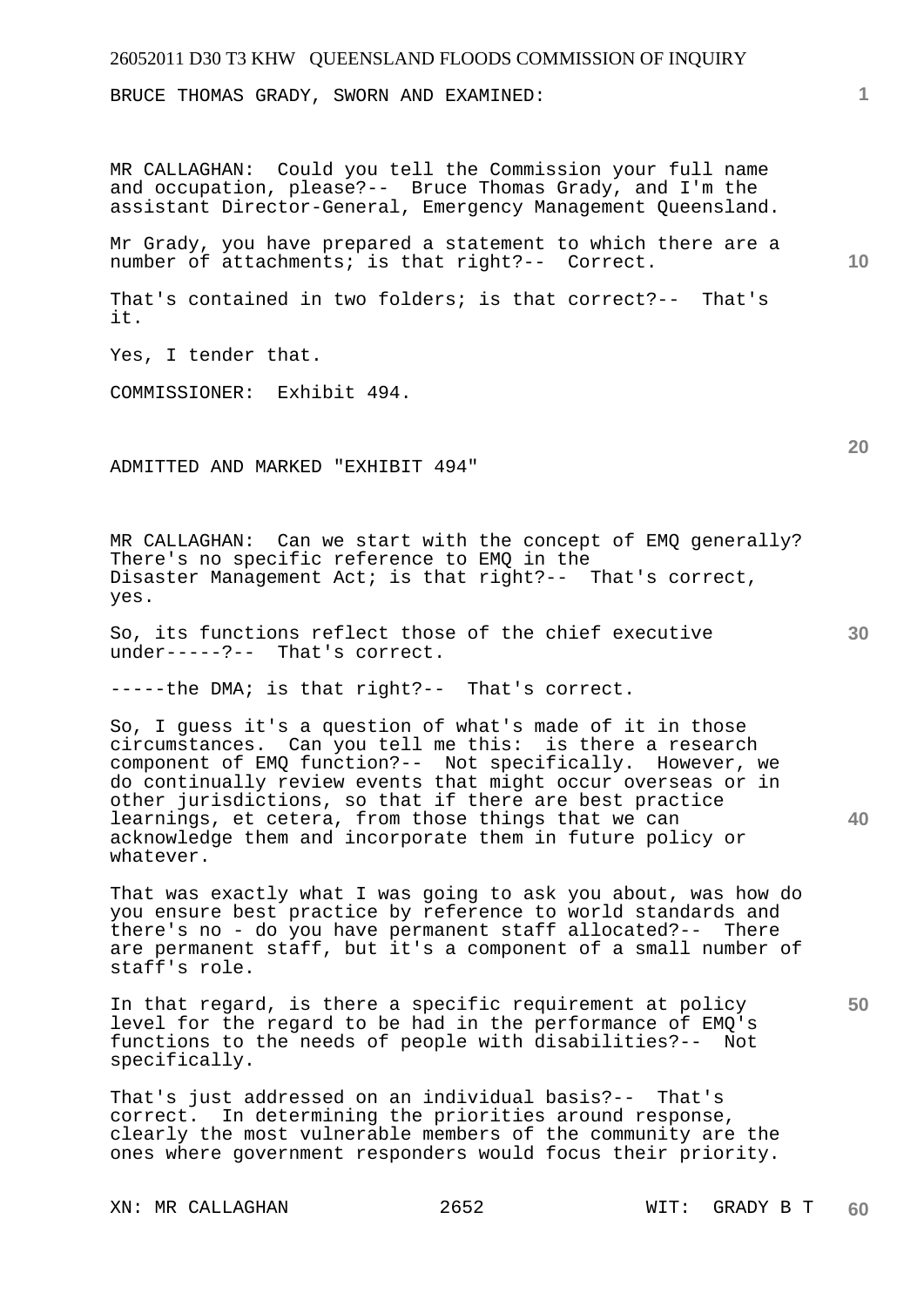Well, you would like to think they would, I suppose?-- Yes.

Can I ask you about the standing of EMQ or its operational standing during a disaster response? I think you say in your statement at paragraph 9 that EMQ and QPS worked collaboratively to determine and document the roles, responsibilities and so on?-- Yep.

Were these actually documented? Is there a piece of paper which records roles, responsibilities and operational doctrine?-- There's a document for Emergency Management Queensland. I think it is an attachment to the document, but it can certainly be provided.

I am specifically talking about division of responsibilities or understanding between you and QPS, not just your general responsibilities, because sometimes there could be an overlap?-- Yep, no, there's a clear understanding that's been negotiated and documented as a consequence of the review into disaster management and the new legislation.

Is it an attachment? I may have missed it?-- I thought it was. That certainly outlines - attachment 1 certainly outlines EMQ's role and responsibilities.

Yes, but I am-----?-- But there is no - there's no document attached that outlines Queensland Police Service's role and responsibilities-----

Or an understanding between the two of you?-- Not in any of the attachments.

But such a document, you think, may exist?-- It would exist in a number of documents, not consolidated into one.

All right. Could I perhaps ask you to follow it through-----?-- Yes.

**40**  -----with that and provide us with whatever documents there are which reflect the understanding between your organisation?-- Certainly.

Thank you. You would be aware of - in the evidence that we have already heard there were some issues about the performance of EMQ expressed by the Roma District Disaster Coordinator?-- Mmm, yes.

**50**  They have been described by your Mr Bundy as arising from a personality clash rather than a systemic problem?-- I think that would be a fair assessment, yes.

That's Mr Bundy's assessment and I am not necessarily taking issue with it, but I am just wondering what investigation or what review there has been of this particular situation at a higher level, if any?-- There's been no specific review of those circumstances. The issues, as I understand them, were dealt with at the time and dealt with effectively.

XN: MR CALLAGHAN 2653 WIT: GRADY B T

**20** 

**10**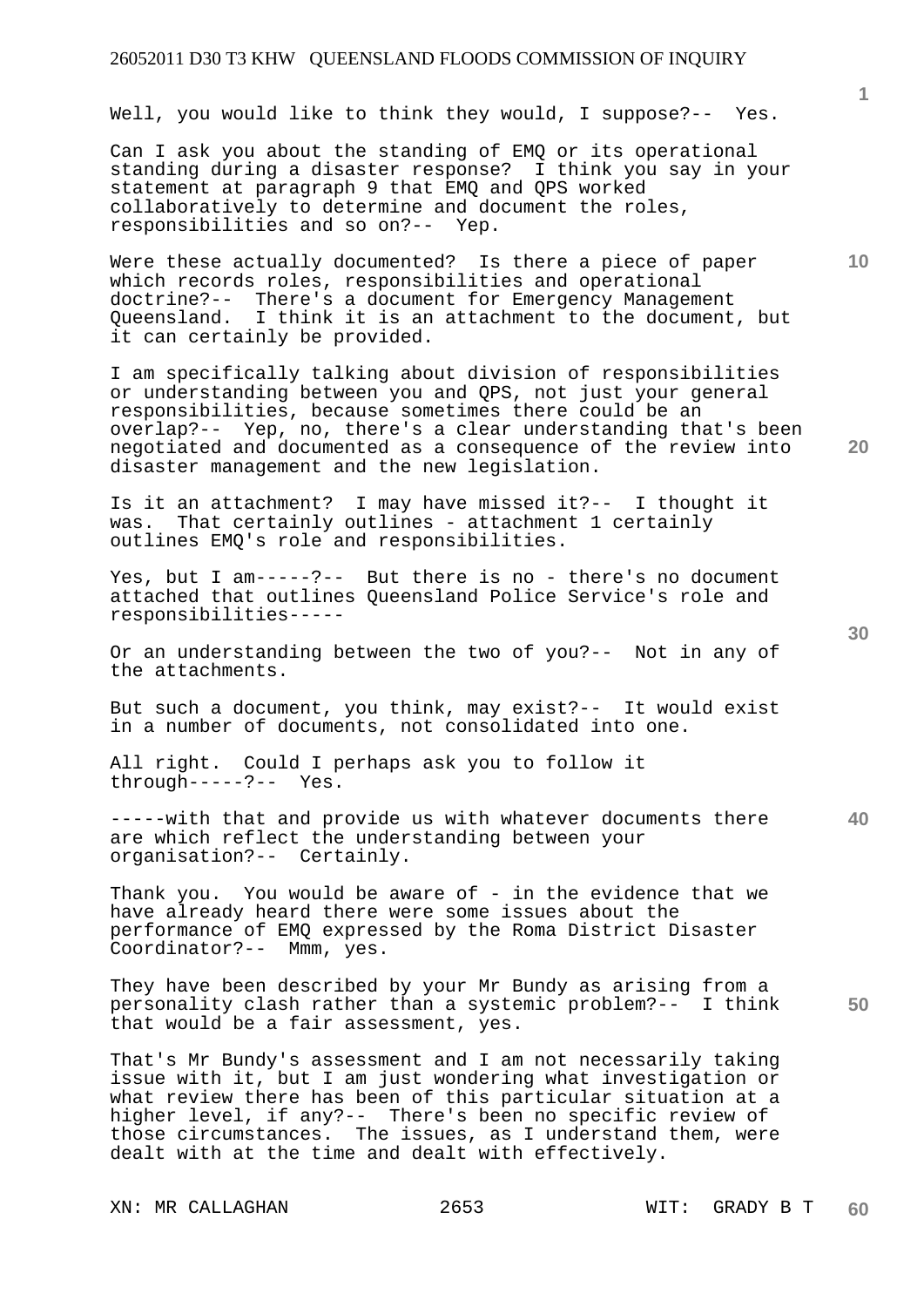All right. And again I am not necessarily quibbling with it, but you have taken Mr Bundy just at his word in that regard?-- That's right, that's correct.

All right. Can I turn, then, to the whole question of Local Disaster Management Plans?-- Mmm-hmm.

It's part of the chief executive's function to regularly review and assess the effectiveness of disaster management by local groups?-- Mmm-hmm.

And in this regard, we have seen a number of submissions and heard various pieces of evidence. For example, there was a suggestion on behalf of the Local Government Association of Queensland that more active review of LDMG and DDMG plans at preparedness is required. I am referring to Mr Hoffman's statement, his first statement, and to the transcript at about page 1984 to 5. You are aware of the suggestions which have made been LGAQ in that regard?-- I am, yes.

There have been some specific examples offered, for example, by the Gladstone Regional Council. You are aware of those as well?-- Yes, I am.

Okay. Do you have a response to those concerns?-- Look, the issue around the review of plans and - I certainly accept that it is a responsibility under the Act for our chief executive and, therefore, it flows to EMQ to give effect to that. One of the things that I'd certainly like to explore, and some preliminary discussions have already occurred, with the Queensland Police Service is a far more active role by the<br>DDCs in the review of Local Disaster Management Plans. I DDCs in the review of Local Disaster Management Plans. think that that certainly provides a greater resource capability to ensure that happens on a regular basis, but from a practical sense, the connection or the first connection of the disaster management system is local to district. So, having the district and the locals work together on the review of those plans I am sure would enhance the connectiveness, if you like, of the planning instruments that they both use. Then a role for EMQ - and I guess if we look back at the purpose - if I can take a moment to look at the purpose of the review into disaster management was the role of EMQ was ever expanding and what that meant was that the resource base of EMQ became insufficient to undertake all of the tasks that were being required of it. Therefore, the review, quite correctly, found that we should apply a different set of resources principally to the response phase of disasters which would, therefore, free up some of the EMQ resources to do other things. As a consequence of that, where I see EMQ's role being is to undertake more qualitative assessments of the planning environment around the State to ensure that they are consistent with the State's policy approach to disaster management and that they have undertaken an appropriate level of planning in a qualitative sense.

Look, I am not necessarily arguing with you that that's a good idea, but at the moment as the statute reads it is your

XN: MR CALLAGHAN 2654 WIT: GRADY B T

**20** 

**30** 

**40** 

**50** 

**1**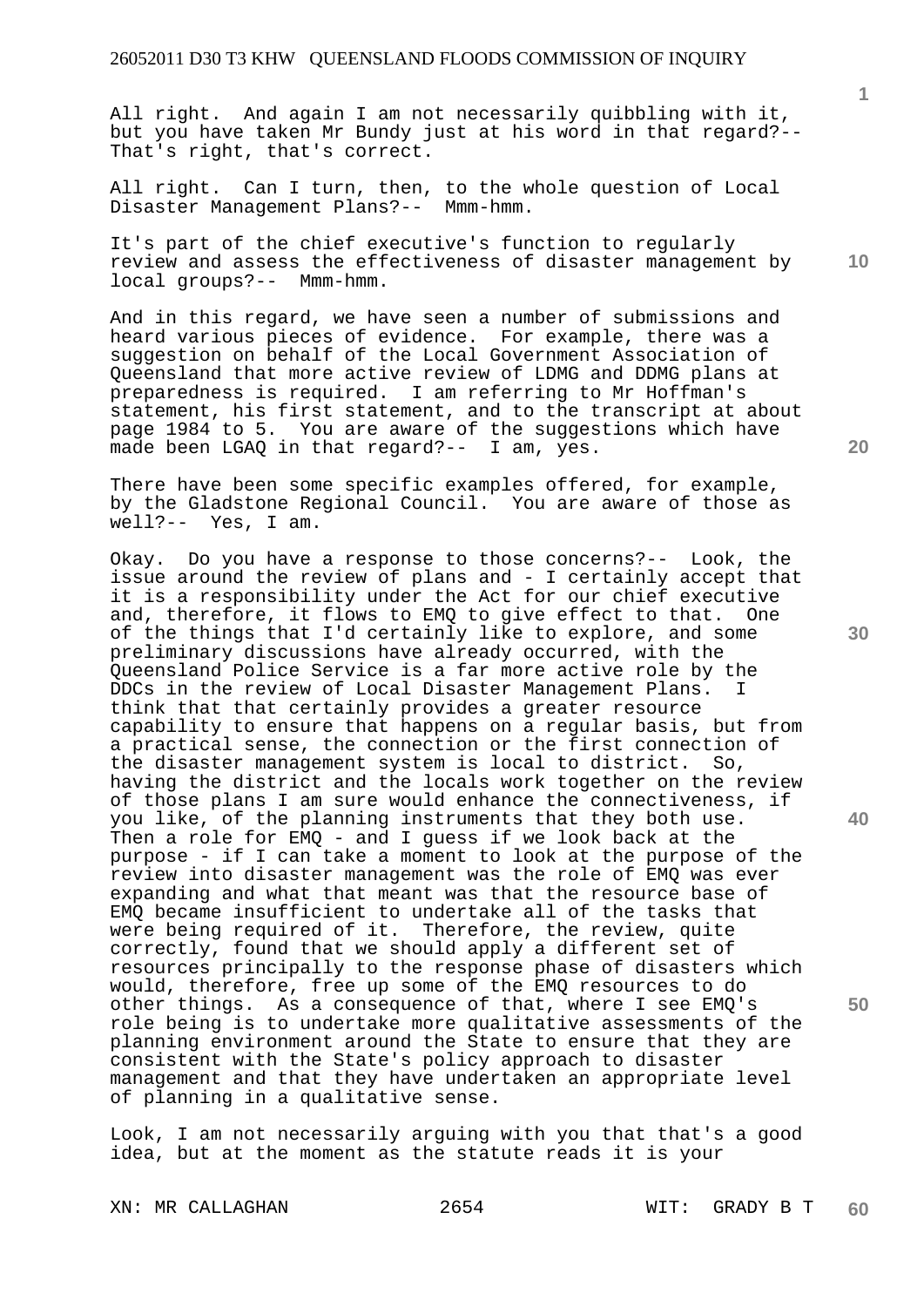function to review and assess the effectiveness of plans by local groups. I mean, that's got to start with-----?-- It doesn't necessarily say that we have to do it, it - I think we can interpret that as if there is a policy and a practice in place that ensures that that occurs, that that will be sufficient to meet the requirements of the Act.

Sure - well, it may be, I don't know, but certainly at the moment it is one of your functions?-- Yes.

You say that if you make sure that, for example, a DDC is doing that or-----?-- Yes.

That it's understood that the DDC is meant to do that, that would be sufficient?-- Yeah, I mean, I would anticipate that under the environment that I have described, that EMQ would continue to review district plans, the 23 district plans that exist, and that we would undertake a representative sampling of local plans to ensure that those qualitative aspects that I talked about were being met in the planning environment.

Whilst devolving, if you like, the actual responsibility to ensure that the plan was done and addressed what had to be addressed to the DDC?-- That's right. At an operational level, the DDC would review the local plans and EMQ would undertake an oversighting role, if you like, and I think that in my interpretation that would meet the obligations under the Act.

Can we just perhaps go back a step and, again, I am not necessarily arguing with you that that might be the way to do it, but at the moment it doesn't seem to be - there doesn't seem to be a lot of consistency about the way it's being done; would you agree with that?-- Look, absolutely, I would agree, and that was a key driver of the review and the changes to the legislation, that there was an insufficient resource base, if you like, to undertake those planned reviews on a appropriately regularly basis and with the level of detail that would be required to actually make that review effective.

And it would seem that at the moment the way in which a plan is reviewed is something which is largely left to an area director's discretion; is that right?-- Correct. There are some guidelines around that, but there is a high level of local input into that, I would agree.

Which means that there's a variation in the way it's being done at this stage?-- Correct, yes.

**50**  What I suppose we would or I would suggest would be important would be some sort of audit process to - I mean, even if it is, as you say, something which might best be done by the DDC, someone's got - there's got to be accountability up the line?-- Yes.

The DDC might have to make sure that the local group's doing it, somebody has to make sure the DDC is doing to it. Would that be an EMQ function?-- Absolutely. I would envisage that

**10** 

**1**

**30**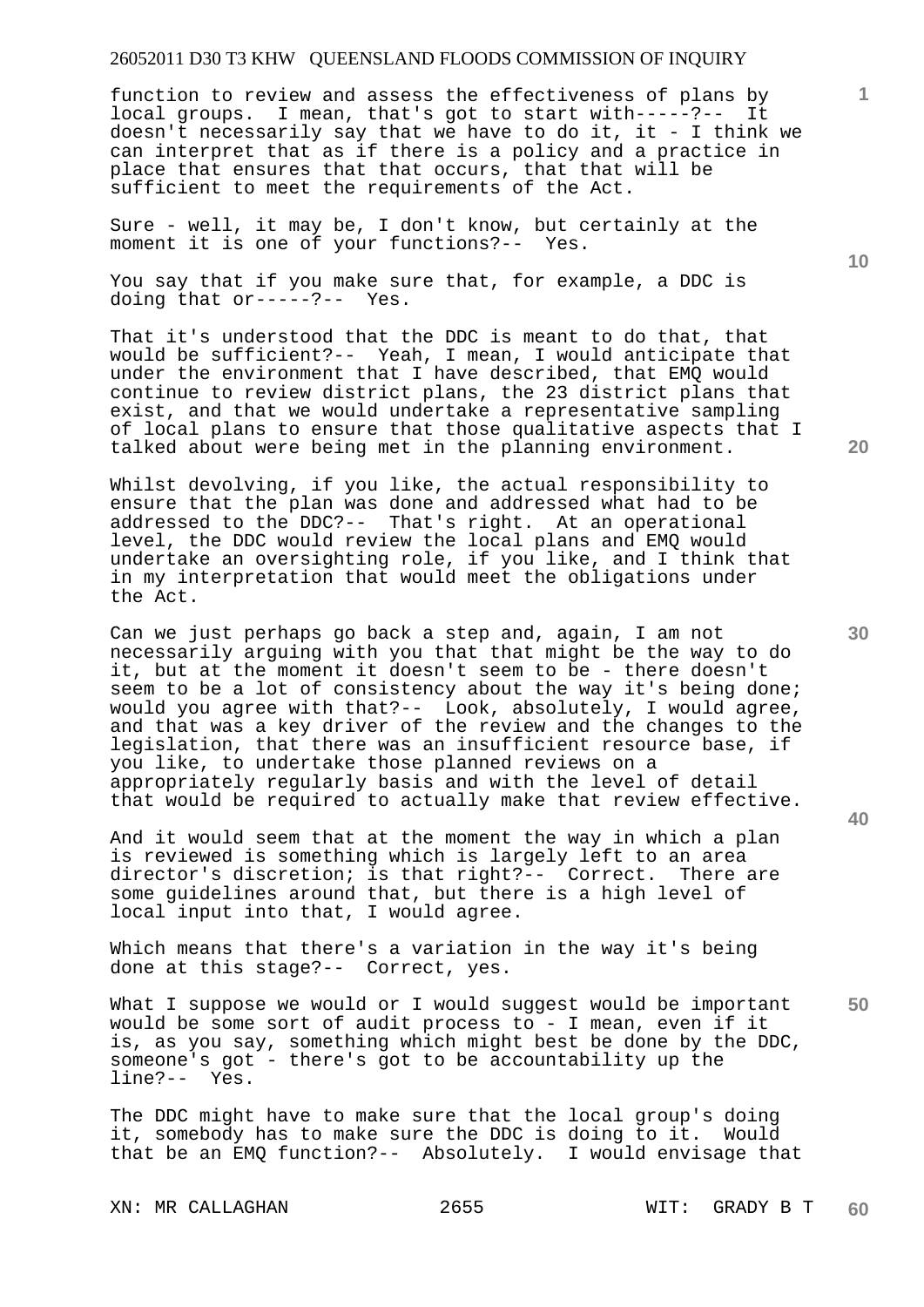we would develop, in your words, an audit tool that would be consistent across the State for the DDCs to review local plans, there would be an audit tool for EMQ to review DDC plans, and then there would be a function for EMQ to generally oversight the planning environment across the State. That's what I am talking about on a - probably on a representative sampling basis on, you know, a regular cycle, to ensure that there was consistency through plans from local to district to State.

That shouldn't take long to do, though, should it?-- No.

That should be in place-----?-- That could be something that would be in place by next wet season.

What sort of timeframe would you envisage?-- Look, I would think that you would - take probably a month to develop those things, you want to put them out for consultation to the parties to make sure that they were able to execute those things probably for another month or so.

Okay. Would part of the compliance testing or audit process, whatever you want to call it, be to ensure that community consultation had occurred in the formation of the-----?-- In what regard? Community consultation is a fairly broad concept.

Well, the guidelines suggest that there should be community consultation-----?-- Okay. Yep, absolutely.

All right. What's the situation, then, if a local government complains as to the lack of recourses to complete a plan as desired or to the standard, say, of a DDC?-- Mmm.

What's their recourse, especially some of the smaller-----?--Yep. They certainly can ask us for assistance. Our capacity to do that is limited by our resources. Some local governments in that situation have chosen to go with a private consultant to develop their plan. I have to say I am not a greet supporter of that because I think that ultimately that abrogates a level of both responsibility and understanding of what the planning - plan actually produces and its intent. So, yeah, there's - I guess there's two methods, one of which I am not particularly supportive of.

We have heard complaints, for example, from the Gladstone area about the lack of training provided by EMQ or lack of support to local governments. In Gladstone, for example, they complained about late provision of the draft evacuation guidelines and described some of the content of that which they were receiving as tired. Is that the complaint that's limited to that area, or is that the sort of feedback that you have had from - have you had that sort of feedback?-- Not generally. Yes, it occurs from time to time and it occurs on different issues from time to time. I think that's, you know, necessarily a function of having 73 discrete councils with different issues and different levels of capacity and capability.

XN: MR CALLAGHAN 2656 WIT: GRADY B T

**20** 

**10** 

**40** 

**50**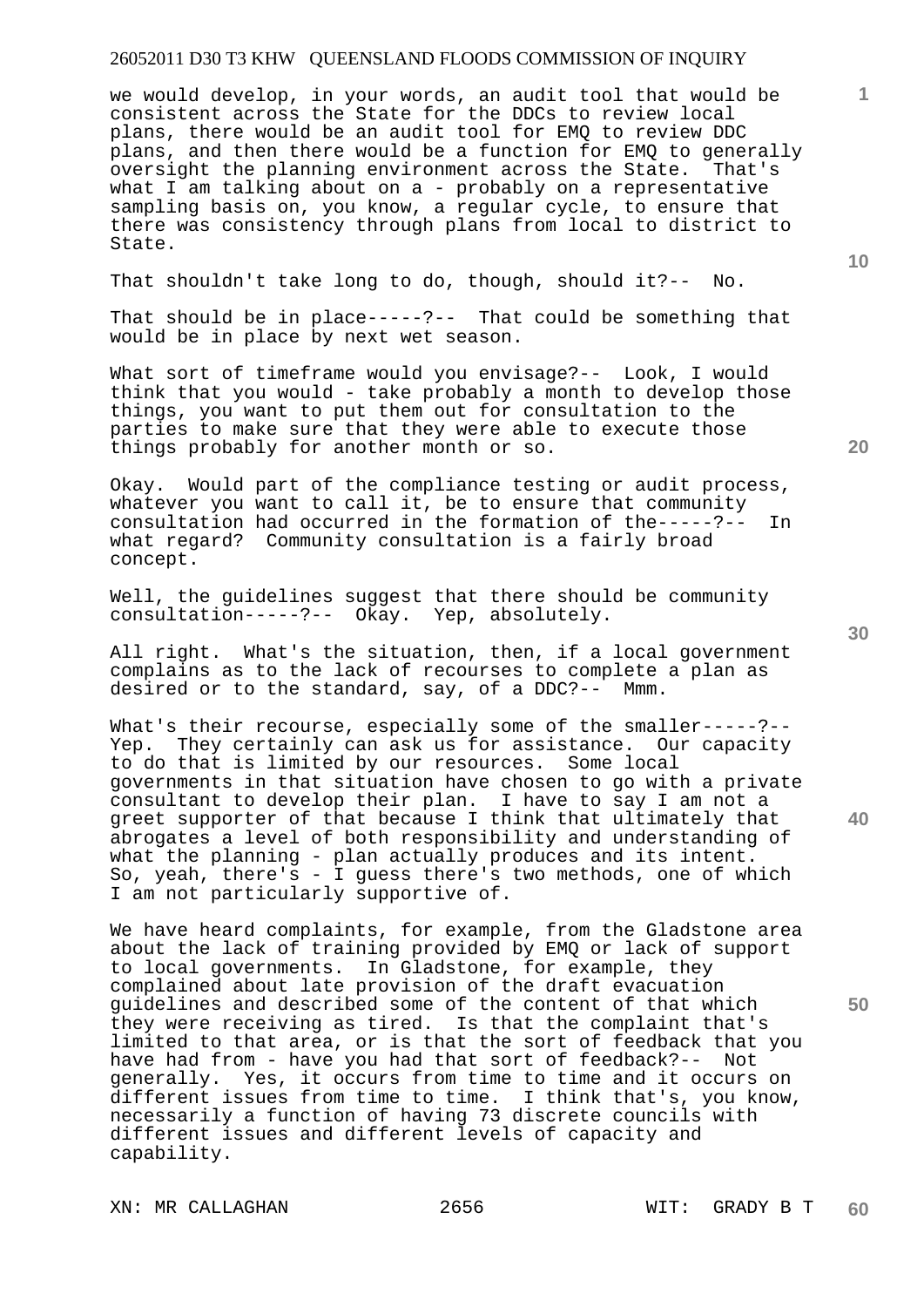You have read the Gold Coast City Council's submission to this Commission?-- Yes, some time ago, but yes.

It specifically made some pointed remarks about the limited availability of operational skills based training provided by EMQ. You are aware of that?-- Yes, I am.

And are you aware that they, as a result, have been doing some of their own training-----?-- That's correct, yes.

-----for these purposes. Is that something that's coordinated with EMQ?-- Yes. In terms of content, the person who runs that program is actually an ex-employee of EMQ and there is a level of consultation around the content of that training.

Is there consultation but any - I mean, you wouldn't have the final say, I suppose, on anything that-----?-- No.

-----they said?-- No.

If the content was inconsistent with anything that was being promoted by EMQ, you would have no power to correct that?-- No, no, no power or authority to do so, no.

All right?-- And that's across all aspects of the legislation.

I mentioned the draft evacuation guidelines which were something that the Gladstone Council had concerns about getting at a late stage. Can I come back to my question about - I realise those guidelines contain some reference to people with special needs?-- Mmm-hmm.

And the need for their concerns to be identified and addressed, but how do we know if LDMGs are actually doing that? Is there some compliance mechanism which can ensure that these needs are being met in the context of evacuation?-- Well, in terms of the review of their planning, certainly it would be a key component of the requirement of their plan to understand where vulnerable members of the community are. I guess, if I can link this to some previous evidence around the All Hazards informations management system that's been spoken about, it would certainly be an intent of ours for that system to be able to capture and hold data on a - on a fairly wide cross-section of more vulnerable members of the community and to ensure that that's maintained and updated, so that that's available both at the local, the district level and the State level, because it's a critical component of being able to plan an appropriate response to a community that may be subjected to a disaster.

So, at the moment it is suffering from the ad hoc-----?-- Yes.

-----difficulties?-- It's done at the local level, and I guess it's - the efficacy of it is a consequence of the relationships and local government may have with key

XN: MR CALLAGHAN 2657 WIT: GRADY B T

**10** 

**1**

**20** 

**50**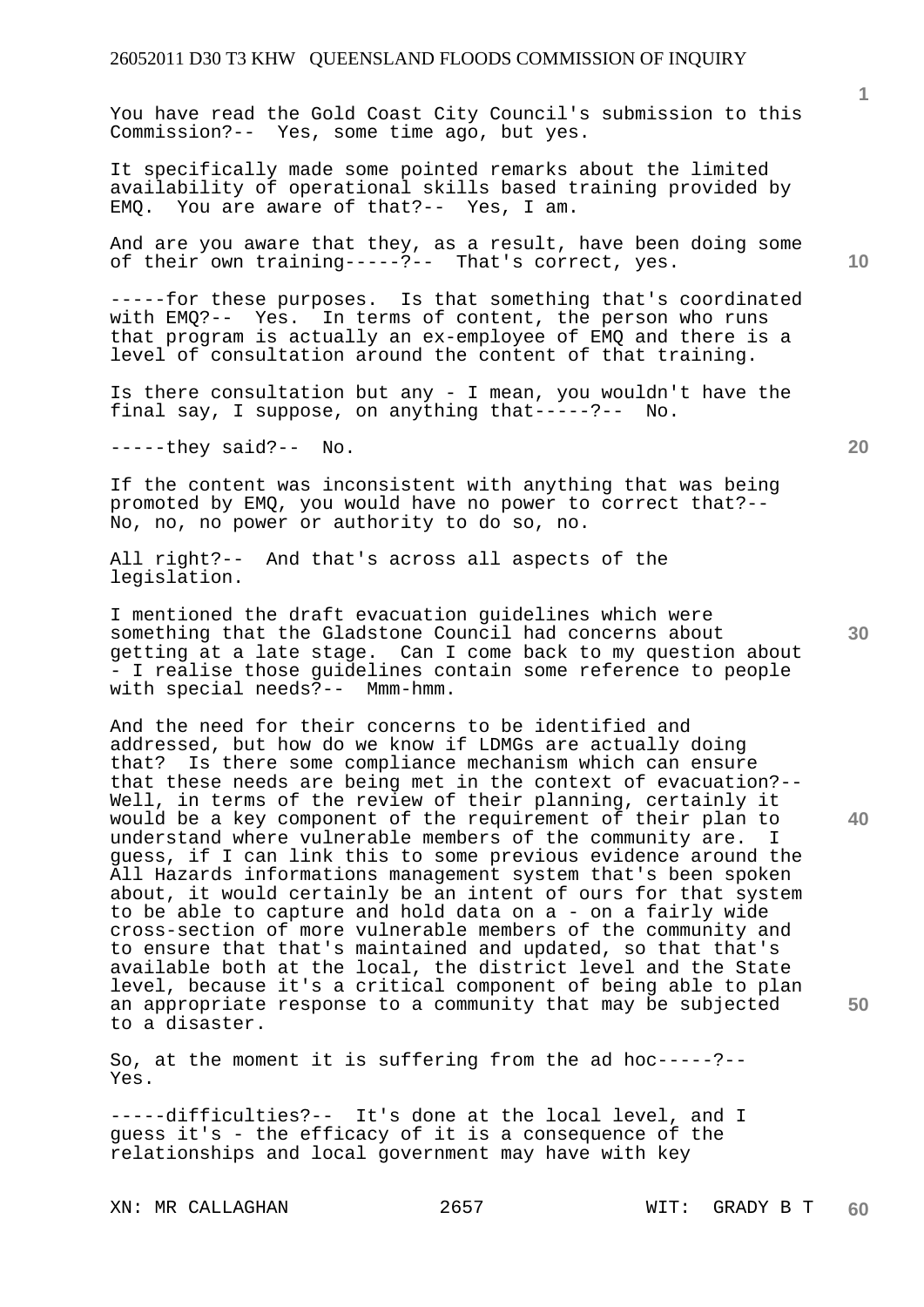stakeholders in their community.

But you'd see that as being standardised and perhaps more easily monitored with the adoption of an All Hazards information management?-- That's right. I'd certainly like to see that, you know, so that there's a general understanding of just the demographics of a particular community, how many aged people, how many people from perhaps non-English speaking backgrounds, that would indicate or drive messaging that could go into there, how many people in a particular community might be receiving assistance from Blue Care or the like, how many people are on home dialysis, how many people are on home oxygen, you know, so on and so forth, so there can actually be some high level strategic decisions made that could be provided to health, to ambulance, other response agencies so they have a far more - can have an earlier intervention and a far more targeted intervention to get people who could potentially be quite vulnerable in a flood or a storm or other event and perhaps get them out of harm's way early or certainly support them early.

All right. Well, that may be one of the things which is addressed by the authors, the information approach, and you would have heard Mr Taylor refer to that issue to you as well. So, since it's been raised-----?-- Mmm-hmm.

-----you may as well give us all an explanation of it, where it's at, what's proposed?-- Okay. The issue of an information system to support disaster management has been around for some time. It was an issue that was - I think you identified was raised in the review into disaster management 2009 and has been raised previously in other review instruments. Certainly it's not a situation that nothing has been done. The system called eTOM, which is a mapping system which allows us to populate geo-spacially, map with data around damage and - you know, thing like power outages, et cetera, et cetera, allows us to be able to display that spatially, and that's certainly a very valuable tool in strategy and strategic planning for disaster response.

**20** 

**1**

**10** 

**30** 

**40**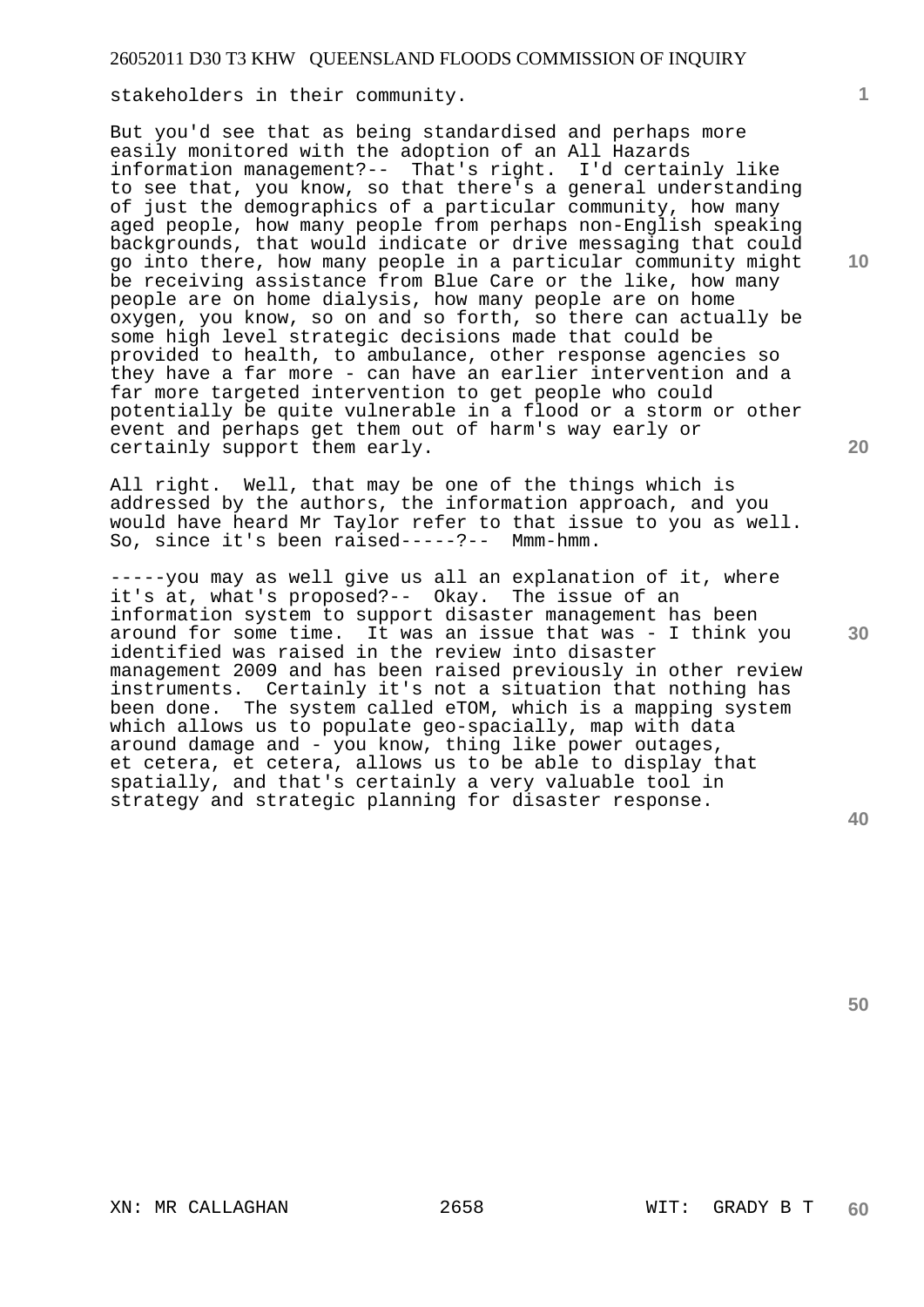The part of the puzzle that's always been problematic is to connect the disparate organisations that make up the disaster management system, and in its simplest forms disaster management is on three levels: local, district, and State. Local is 73 different councils who have their own discrete approaches to IT and systems, and so on. District is a much easier area to manage, because that's Queensland Police Service. And State, I guess, is easy to manage as well. Apart from the fact the disaster management also goes across and has an all-agencies approach, so all government agencies are a part of the disaster management system and therefore would need to be linked in to any systems-based solution to that. To further complicate it, we also move outside of government, and there are a whole range of agencies who have a critical role in disaster management; the Red Cross, the electricity generators, providers, you know, government-owned corporations, not-for-profit organisations, all may end up with a role in disaster management. In an ideal world we would like to be able to consolidate the relevant information that they have to assist in the response and coordination of disasters into one place. We have heard evidence about the fact of having to hold teleconferences on a regular basis is problematic; that people spend a lot of time in a teleconference when they would much rather be spending time responding. The reason for that is that it is used not only as a decision-making forum, it is also an information gathering forum. What we are trying to do with the All Hazards System is to avoid the information-gathering component by being able to consolidate that data and then being able to display it in a way that is meaningful to a particular disaster response, that may be geographical, it may be based on a particular issue, whatever the thing that is driving the response to that event. So what we're talking about here is not going to the market and putting in a specification to buy a system . This is about designing an environment where all of those people, vertically and horizontally, can come to a commonplace to be able to provide data that they may have, to be asked for data that they may have but are currently not providing, to be able to manage - I think other evidence has talked about a visibility of request for assistance and where they might be in the scheme of things, provide visibility to those sorts of things as well. So rather than come together to ask questions about what's happening to get better situational awareness, the system, if we can deliver it, will be about presenting the situation and then asking strategic questions about what's the best way to respond, what assistance is required, where that might be, how urgent that might be, and so on.

I am a bit concerned that you say if you can deliver it. Is there some doubt about that?-- Look, it is a - it is certainly a complex environment. I am led to believe that technically it is able to be achieved - not without its problems. I mean, we will need to ensure that participants in that system are able to comply with a common set of standards and that there are elements of interoperability around systems. For example, Queensland Police Service, whilst there

XN: MR CALLAGHAN 2659 WIT: GRADY B T

**1**

**10** 

**20** 

**30** 

**40**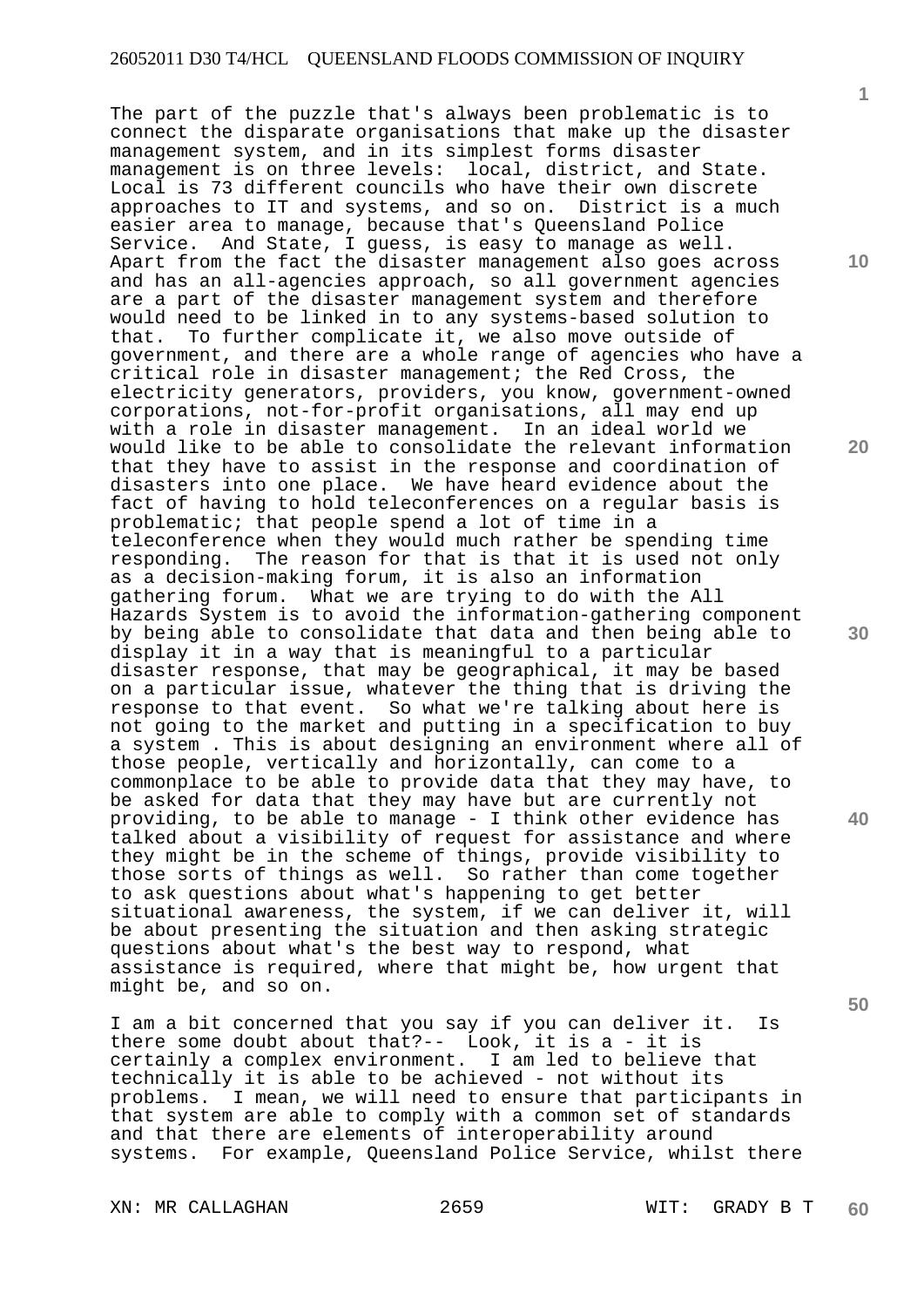is no suggestion of an unwillingness to share, their systems have very high levels of security. So it might be that we have to have something to pull data out of their system, place it somewhere else and then connect it to the All Hazards System.

You have given us a very helpful explanation as to how complicated it is. What sort of timetable are we looking at? It sounds like it is something that could take quite a while?-- Well, my view is that it is a - it is a project that will never be completed. I think each - every event each year we will learn something, technology and so on will deliver us more opportunities. We want to link social networking into this so that we can interact with the community in a far more engaged way. The police use Facebook and Twitter to great effect during this event. I think there is a fantastic opportunity for us to use those instruments for resilience, to be able to get messages to people. You know, before an event why wouldn't we have, you know, YouTube videos on how to sandbag your house, or whatever the issue may be, so that people can be preprepared and prewarned and they have got access and ready access to useful information, you know, from multiple sources and sources that are becoming almost ubiquitous now on people's ability and willingness to use them.

And sources that authorities will no doubt be aware of before the next wet season but it doesn't sound like anything that you have described in the All Hazards approach is going to be ready by then?-- Oh, no, I would disagree with that. As I said, this is not about going out and buying a system.

No?-- There are a range of things that this architecture, if you like, for a system will help us to deliver, and we're already talking again - evidence I think has been produced to the Commission around 13 25 00 and tasking for the SES. The 13 25 00, calls come into two places at the moment. Brisbane City Council, due to their size and capacity, take the 13 25 00 calls in their Local Government area in their call centre, and the rest of the State comes through Smart Services Queensland. At the moment it is quite a clumsy and cumbersome process to get the data recorded and then to distribute the data. It is basically based on telephone calls and emails. That's not an environment that we're comfortable with. This system is already - sorry, this approach to it has already got us having productive discussions with Smart Services Queensland about a single point of data entry and an ability to be able to then capture and utilise that data. The back end of this that we would like to see is that that data actually has usefulness in three quite critical areas: one is the State Disaster Coordination Centre so we can get a view on what's happening in an event Statewide; certainly the SES who are the task agency to complete those tasks need access to the data; and, thirdly, and I think where the criticism is currently quite correctly coming from, is Local Government so that they can get exposure and a view to what tasks are occurring through 13 25 00 in their particular area as well. So that's something that we're confident that we will be able

XN: MR CALLAGHAN 2660 WIT: GRADY B T

**10** 

**1**

**20** 

**40** 

**50**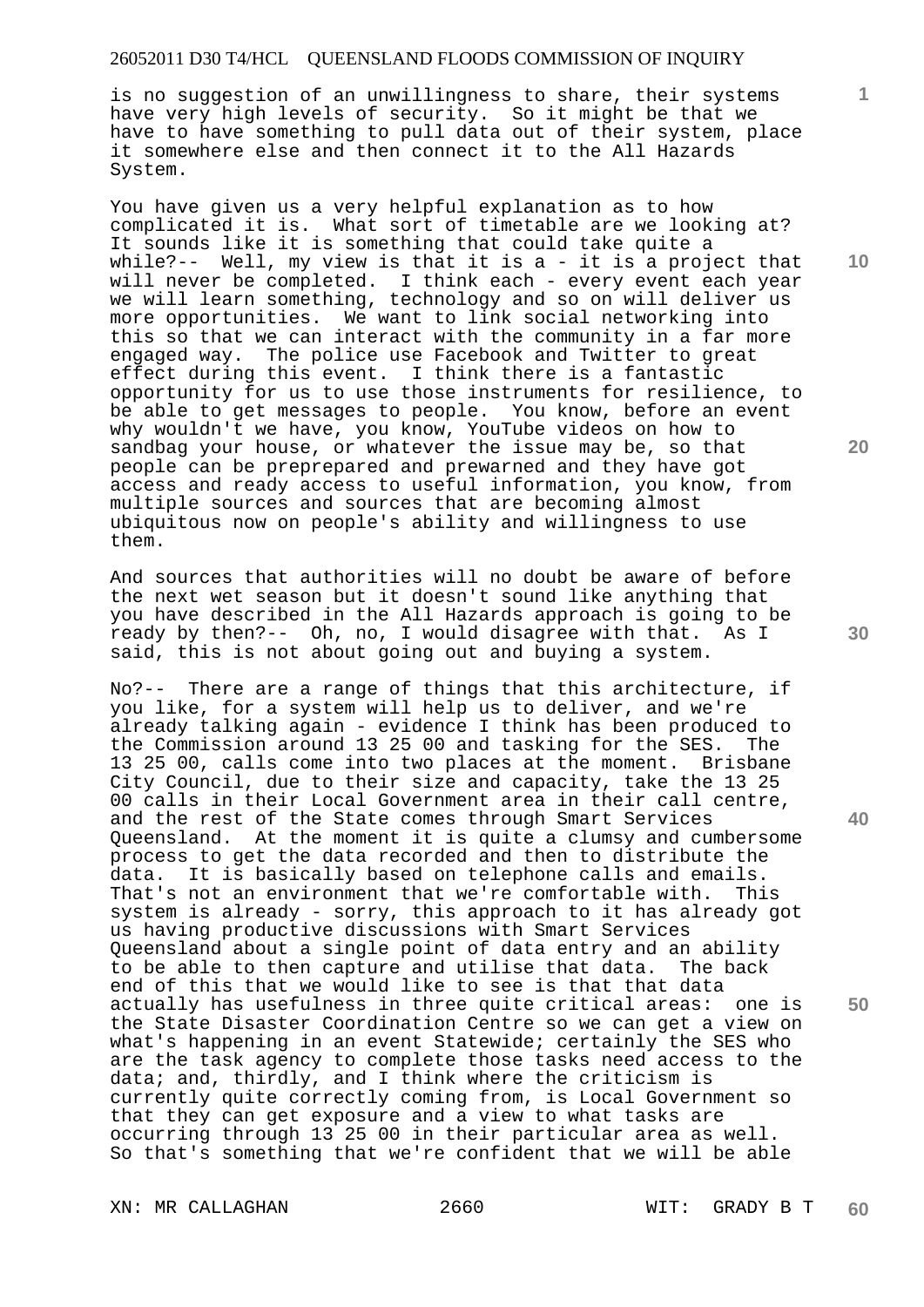to make significant progress on in the coming months.

All right. So there will be some incremental improvements along the way before-----?-- The whole program of work is incremental. We're currently going through some work to identify what the technologists call the low-hanging fruit, so those things that we can do now we will prioritise and do them prior to the next storm season, and the things that will require, you know, greater investments in time, effort and money will probably be the things that will necessarily, you know, a longer term and probably target the following wet season.

Can we get some information from you - not right now-----?-- Yes.

-----as to what you regard as the low-hanging fruit-----?-- Yes.

-----and what the long-term ambitions are, and where the dividing line is, and what sort of targets have been set for the short term?-- Certainly.

Thank you. Because we are obviously concerned with the situation in the meantime, pending the utopian vision of the whole approach being in place?-- As are we.

In that regard, where does the Guardian software sit in this scheme?-- Look, Guardian is a proprietary system that is designed specifically for Local Government. I mean, I can't make a recommendation around a proprietary product for anyone. However, my observation is that the Guardian software has<br>proven to be very useful for local governments. I would offer proven to be very useful for local governments. that there is probably almost a critical mass of local governments that have been through a process and have identified the value of a product like Guardian. Its particular power I think is the basis of its design is to link into the data that Local Government already hold. So it allows the richness of all that information that's held on ratepayers and geospatial, and what have you, and links it with tasking and information that is relevant to the management of a disaster. So in an ideal world, a system such as that linked into the All Hazards Information Management System is the very model that I am trying to describe in not going out and buying a system, but producing an environment within which multiple systems can coexist to a strategic intent and to a community benefit.

So the overarching system which you are envisaging would have Guardian or something like it sitting within it?-- That's right.

And-----?-- We would be able to - sorry, when I say we, the State and District would be able to access data that's held in the Guardian system and then be able to aggregate that data across multiple local governments who may be concurrently affected by a particular event.

XN: MR CALLAGHAN 2661 WIT: GRADY B T

**20** 

**10** 

**1**

**40**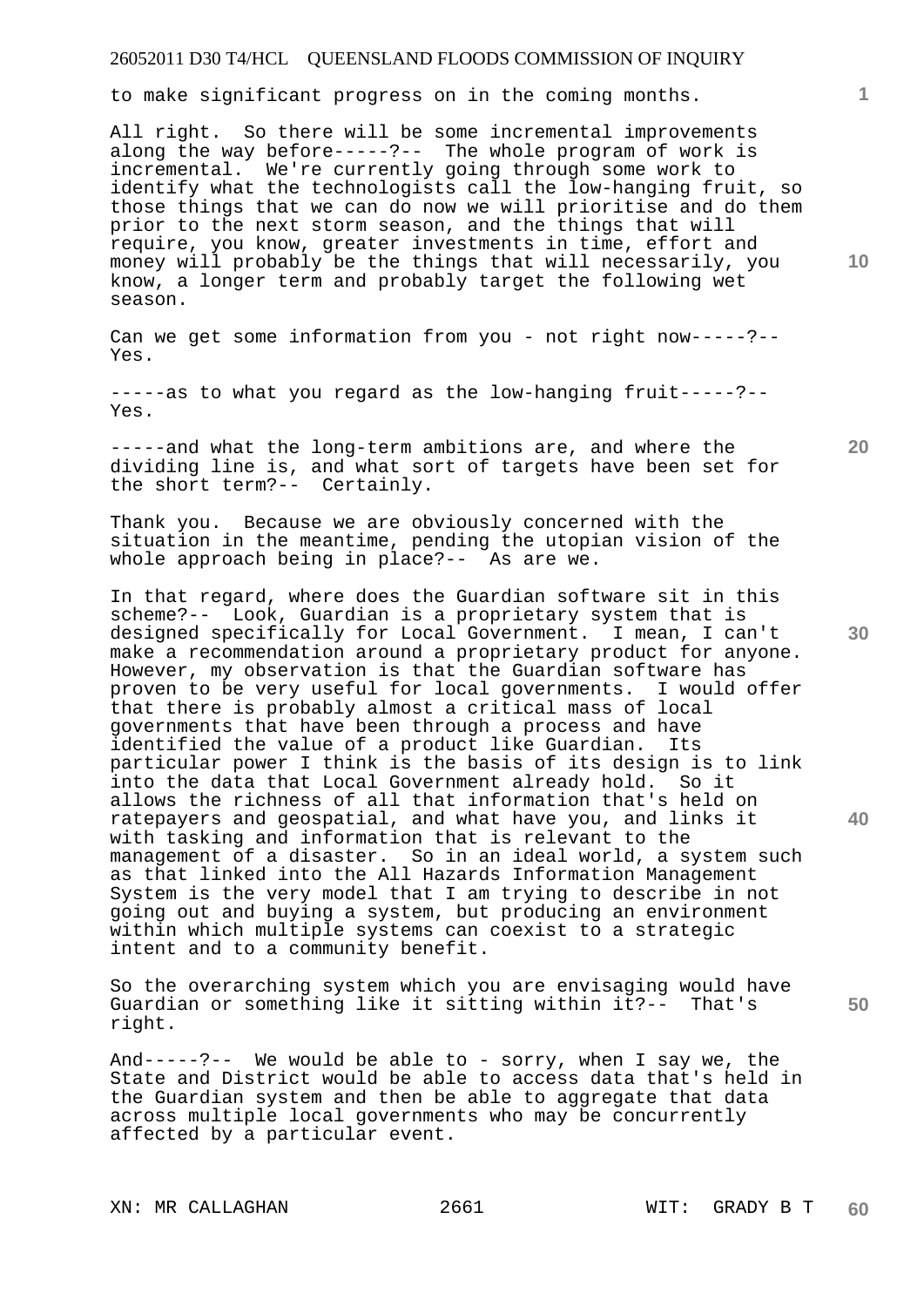Common sense might suggest it would be useful if all local governments were using the same system?-- A single system would certainly be strongly supported.

All right. Could I turn then to the question of the SES? You would agree that especially during times of disaster, community expectations of the SES are very high?-- Absolutely.

But we're concerned to learn the amount of support they get. Of the EMQ staff - and I think there are about  $260-----?--$ Correct.

-----that you mention in your statement. How many of those are dedicated to the purposes of the SES?-- Approximately 80 and that's on a full-time equivalency basis. So the number of people - area directors, for example, will have a dual responsibility to disaster management and to the SES. I don't know whether it is worth - it seems to be certainly - not necessarily in the Commission's eyes but certainly in the community a view that the SES is disaster management, and the SES have a very clear functional role but not a disaster management role. Disaster management is the overall conduct and coordination of the response to an event.

I understand that?-- The SES are responsible for performing particular functions and tasks.

One thing which we have encountered along the way is a need, perhaps, to define the relationship between the SES and the Local Government?-- Correct.

The Act provides for agreements between the Chief Executive and the Local Government's setting out the party's responsibility for the SES in the local area; that's so?-- That's correct.

Are there such agreements in existence?-- There currently aren't. We have been in discussion with Local Government Association of Queensland to develop a draft Memorandum of Agreement. That's in its final stages. As late as yesterday we were looking at a very late draft of that, and that document will go out for consultation in the coming weeks.

Is it envisaged that these understandings will be executed before the next wet season?-- By the very nature of them, being agreements, we can't mandate that they be entered into, although I guess legally they are no longer an agreement, but certainly it is our intention that we will have those agreements in place, with all those councils who are willing, prior to the next wet season.

We know, for example, that the Mackay Regional Council, I think, imposes a levy on ratepayers to fund their local SES or support them?-- I think disaster management more generally, but certainly a significant proportion goes to the SES.

That's obviously not a standard approach across the State?--

**20** 

**40** 

**50** 

**10**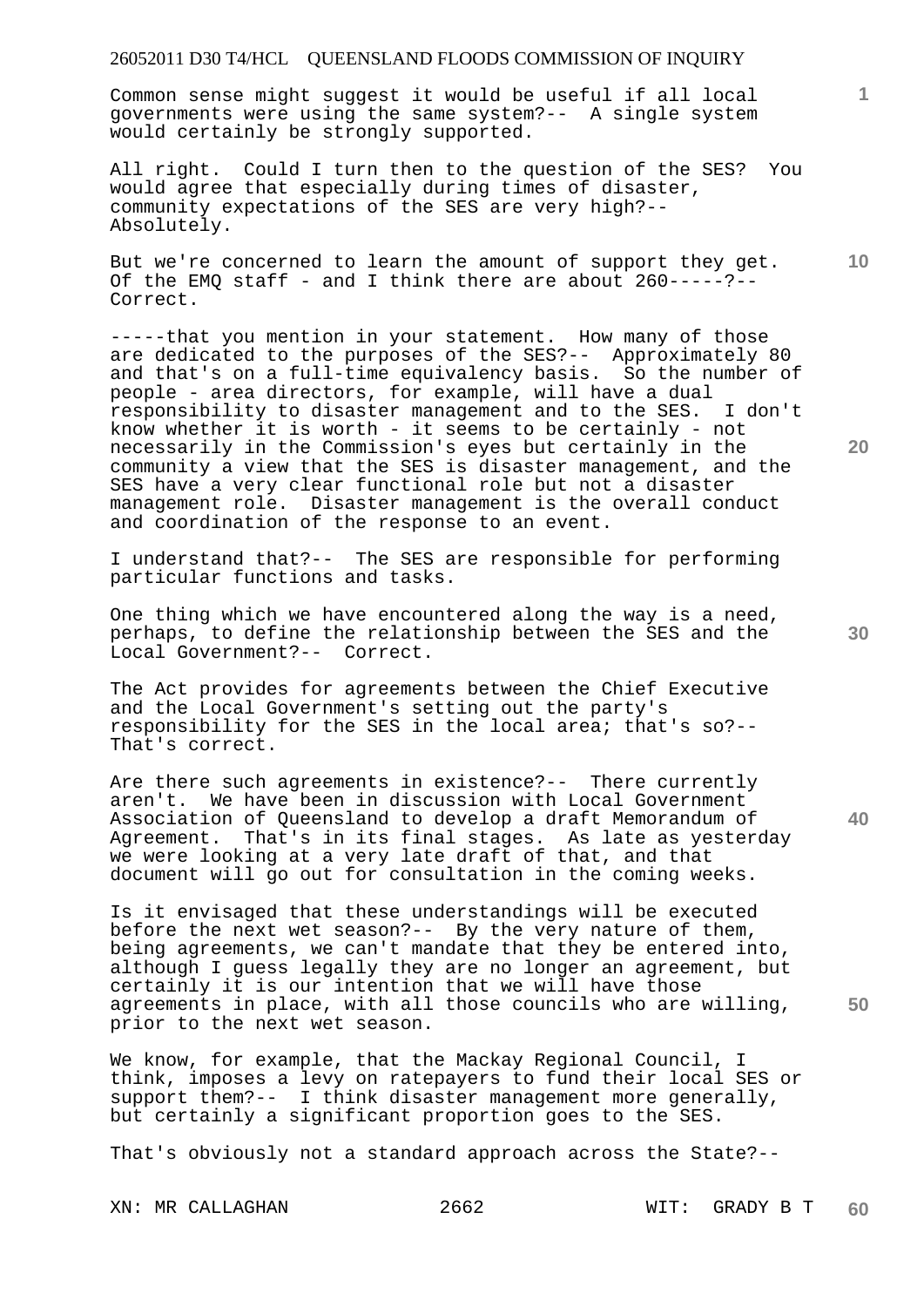I think they are the only council that overtly applies such a levy.

And it suggests, by necessary inference, that they are not getting enough money from the State to meet these needs?-- Correct.

How is that audited again, if you like, or how are the relative needs of various local governments assessed and addressed by EMQ?-- There is no specific program of actively going and undertaking such a task. What EMQ does is provides all of the basic equipment, all of the PPE, overalls, belts, helmets, boots, et cetera, to all the volunteers, provides all of the specialist equipment, so working-at-heights equipment, you know, trailers, flood boats, et cetera. Those capital items are dealt with by provision of a grant to Local Government, so we provide the capital to acquire the asset. The understanding then is that Local Government will maintain that asset and meet its operating costs, so fuel and maintenance, et cetera.

What about training, though; I mean, that's still the responsibility of EMQ?-- Yep.

How many of those staff who are dedicated to the purposes of EMQ are actually dedicated to the purposes of training?-- There are three to four training officers in each of our regions, seven regions. Their role is principally around SES training but they will do some disaster management training as well, as well area directors.

You have exhibited to your statement BG4, which is relevant in this regard - and we understand the effect of that - but is there a training policy? Is there some sort of strategic plan setting out the objectives or what's expected for SES training?-- There is not, but that's certainly an intent. What we have done in the last couple of years is to go through each SES unit and determine the functions that they have agreed. Each unit - not all SES perform the same functions. They, through their council and our Chief Executive through us, will agree on a set of functions that are appropriate for an SES, for example if there is no requirement for flood boat operators, then there is no necessity to have that as a function and that then will drive, you know, the asset program - do they need a flood boat or not, obviously in that case not - and training. Where our next step is to take that is to use those functions to actually drive a training plan. We have developed what we call a Pathways document for the SES which shows if you join the SES and you want to - if you want to achieve particular skills, here are the training pathways that you are required. So some of those are foundation and then you build on those ultimately to be able to complete a function at a particular level. So this is effectively a work in progress but it certainly is an intent and an objective of ours.

One issue which we have encountered is that there have been complaints made about the nature of training currently

XN: MR CALLAGHAN 2663 WIT: GRADY B T

**30** 

**20** 

**40** 

**50** 

**10**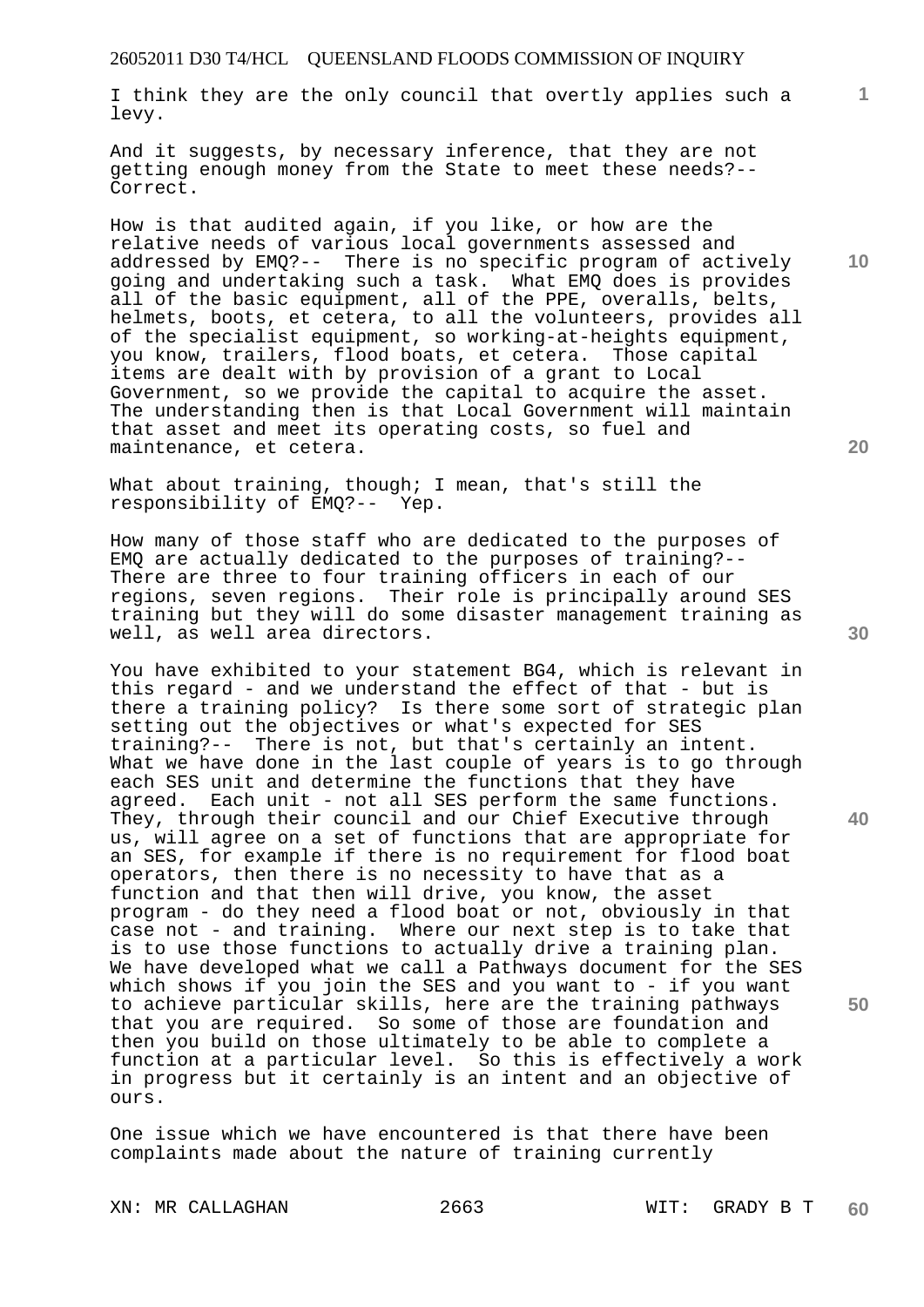provided. Again, Mackay, I think, specifically expressed concern about the nature of the training, and, of course, in some remote areas the issue of having to travel away for training-----?-- Mmm.

-----has been canvassed. Will those concerns be addressed?-- Difficult within current resourcing. If I could just address the issue of having to travel, it is certainly not our preference and it is certainly not our intention. My estimate - and I don't have hard data to support this - but certainly from my own knowledge and some recent discussions, it would be in the order of 90 per cent of training to the SES is delivered within their own unit or group. So on site, so no<br>requirement to travel. When there is a more specialised When there is a more specialised training, which may be where there may be benefits of aggregating, then we do try and hold in a central point training, for example, flood boat, where we might bring a number of people together into a central point with a number of experienced trainers and deliver in one day training to multiple people rather than having to have several days and plus travel moving around a range of remote areas.

Is it just going to be a resource issue? For example, that concern was expressed on behalf of the Condamine SES that people had to travel away for a number of days to receive training updates? Is that just going to be a continuing issue because of lack of resources?-- Certainly - it is not entirely a lack of resources. Sometimes it is much more effective to train people that way. But, as I say, it is certainly not our preference. We understand absolutely the impacts of time on volunteers, and in this particular environment, this is a skills-based volunteer organisation that do work in relatively dangerous conditions. So the need to have people appropriately trained is a duty of care that we take not because it is a legal responsibility but because it is our absolute commitment to those people to keep them as safe as we possibly can. So it is a function both of resources but it is also a function of it may well be the most effective way to deliver that training as well.

Could I turn then to the manner in which the SES personnel are actually tasked during operational periods? And, again, I am sure you have been taken or followed the evidence, but this is something which has recurred as an issue in Toowoomba, Rockhampton, Gladstone, Mackay, Ipswich, Condamine. And we have heard that the SES can be activated in a number of different ways, either by government agency, or they can self activate, or then there is the 13 25 00 number?-- Correct.

As I say, I can take you through it all but what is the short answer to the problem, I suppose, especially in times of disaster is there a clear understanding as to how the SES is activated and by whom?-- Yes. For particular tasks, the clarity of who tasks them is clear. For search and rescue, for example, they will be tasked and work to the Queensland Police Service. For storm and flood jobs, they can be tasked by, as you say, 13 25 00 or jobs that may come into the local disaster coordination centre.

XN: MR CALLAGHAN 2664 WIT: GRADY B T

**10** 

**1**

**20** 

**30** 

**40**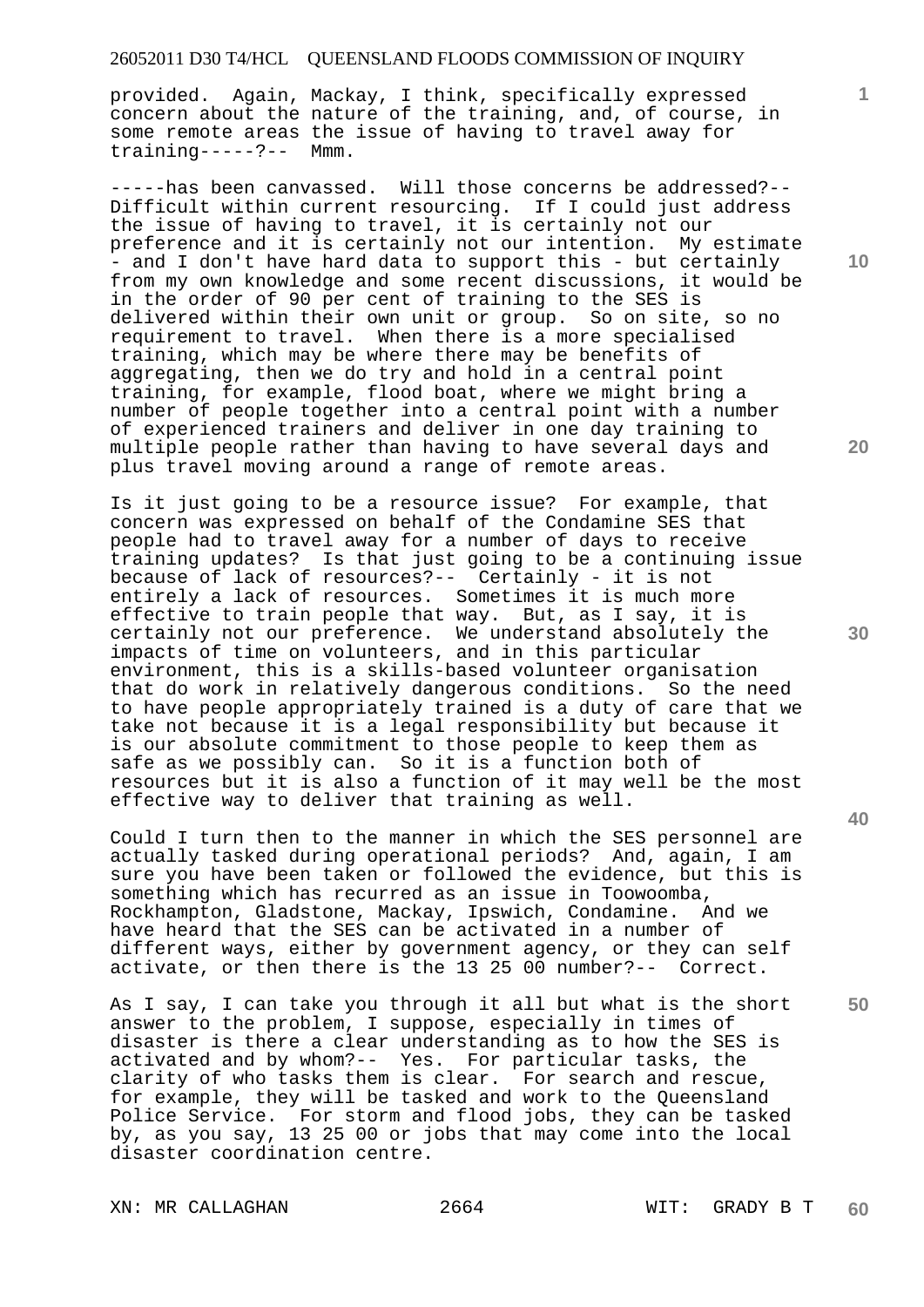But this is the problem, isn't it, that these things are all going to happen at once during a disaster?-- Well, it shouldn't be because the approach to it should be quite simple, and in our doctrine it should be quite simple as well. And that is, though, if the tasks get aggregated in a local Disaster Coordination Centre and they are tasked for the SES, then they should be provided to an SES incident coordination centre. So all of those tasks come in, the SES then manage their own tasks. Those tasks may well come to them in a disaster event with some priorities, and that's entirely appropriate that the local disaster management group may well set some higher priorities on some tasks or groups of tasks than others. And then it is the role of the SES, through its local controller, to organise itself to complete those tasks. If they require more resources, then that's simply a request up through District to State for additional deployments to be sent to them.

Well, if we just explore that a little, you would see it if a local disaster management group was activated-----?-- Uh-huh.

-----the SES should do as it is told by them? Is that-----?--The priorities certainly should be set by that group. I wouldn't expect that that group would be making decisions about tasking, you know, 1 Smith Street versus 2 Brown Street. Those things should simply go in to a group of tasks that are appropriate to the SES, go to the local controller or their delegate, and then get organised in the most efficient, effective way to deliver them. Now, in a big event, that may be you develop sectors within the affected area and you allocate strike teams or taskforces, whatever you want to call them, to those particular areas, give them a number of jobs that are in that area, and they will systematically work through it.

So-----?-- It is breaking down getting however many tasks into manageable, bite-sized chunks.

And that is solely the responsibility then of the local controller?-- That's correct.

And is that - is that written down somewhere for the purposes of the local controller?-- There is certainly a doctrine on tasking, yes. We can certainly make that available.

During a disaster and codifying, if you like, the relationship between an LDMG and a local controller?-- It probably doesn't go to the extent that the issues that have been raised in the Commission, and it is certainly something that we would look to in the future. I guess one of the issues that's occurred here is the number of local - you know, of SES groups that have been activated concurrently, and often within the one Local Government area, and I think that the issue that's arisen here is some confusion about whether resources can get to a particular affected area, I think is one issue, and then the second one is do we actually have enough resources in that area to deal with all of the issues. So, you know, this was a

XN: MR CALLAGHAN 2665 WIT: GRADY B T

**10** 

**1**

**20** 

**30** 

**40**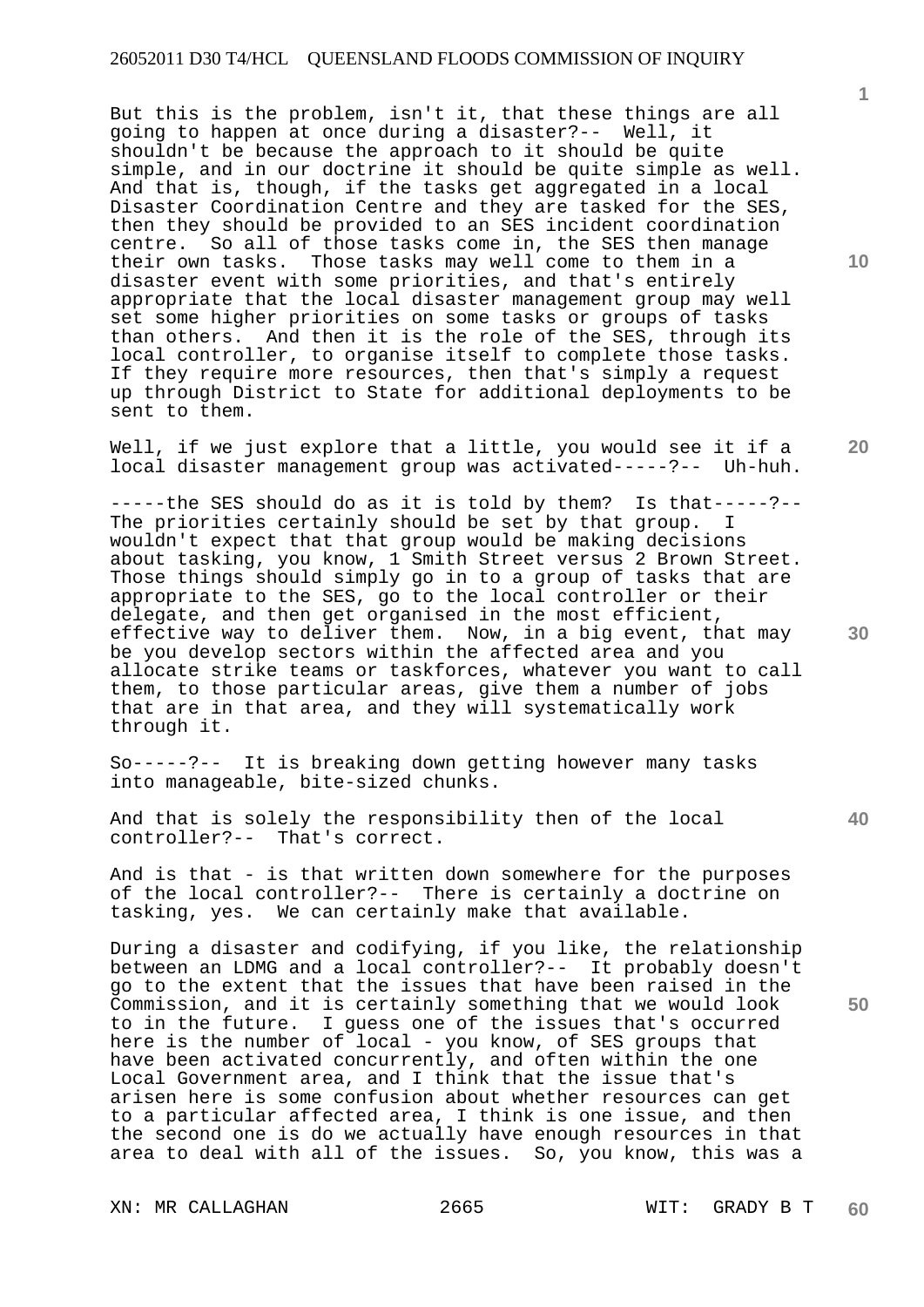particularly chaotic event in terms of its scale.

Look, it was but as Mr Bundy told us in Toowoomba, command and control of the SES is an issue that's been around for a number of years. He drew attention to the New South Wales model, for example?-- We have to be careful, with all due respect, to that suggestion. In New South Wales the arrangements for disaster management are fundamentally different-----

Oh, quite so?-- -----than in Queensland, and the SES is actually the combat agency for storms and floods.

No-----?-- So they actually manage - do the disaster management as well as the tasking.

It wasn't suggested that they were necessarily comparable; merely that under that model there is no uncertainty -----?-- Correct.

-----as to who does what?-- Correct.

Whereas we have encountered repeated examples in evidence here about the existence of such-----?-- Look, I don't resile from the proposition that there are local issues driven by, you know, local arrangements and/or personalities. Absolutely.

It is, to some extent, systemic, though, isn't it?-- It is hard to characterise it as systemic because I think - there may be a systemic issue but I don't think the issue is common to all areas and groups.

No, that might be so but as long as you have got an understanding that it can be tasked in different ways-----?- yeah. And I hasten to add that I also think that the issues occur in areas where disasters and events are far less frequent. So-----

Perhaps, but if you can - if people are calling 13 25 00 and for a start getting through - and that's a separate issue and making a request, but ultimately a local controller is receiving information from an LDMG, you can see they are going to be pulled in different directions?-- Oh, yes, absolutely.

And the concern would be that there be some clarity, some definitive understanding about what has to be done or what algorithm has to be applied, if you like, to prioritise these things?-- And it may well be - it is not so much a system because the local controller is in all instances in command of their SES team.

Okay?-- No questions. That's absolutely. When an event escalates and there may be - you know, it may become a little more complex, there may then well be a need for coordination to occur, and in the events that we have had, both through these floods and later on in Cyclone Yasi, the role of EMQ is to provide that level of coordination, so that when multiple teams come together who are not from the same Local Government area, there is an ability to be able to coordinate the tasks

**20** 

**1**

**10** 

**40** 

**50**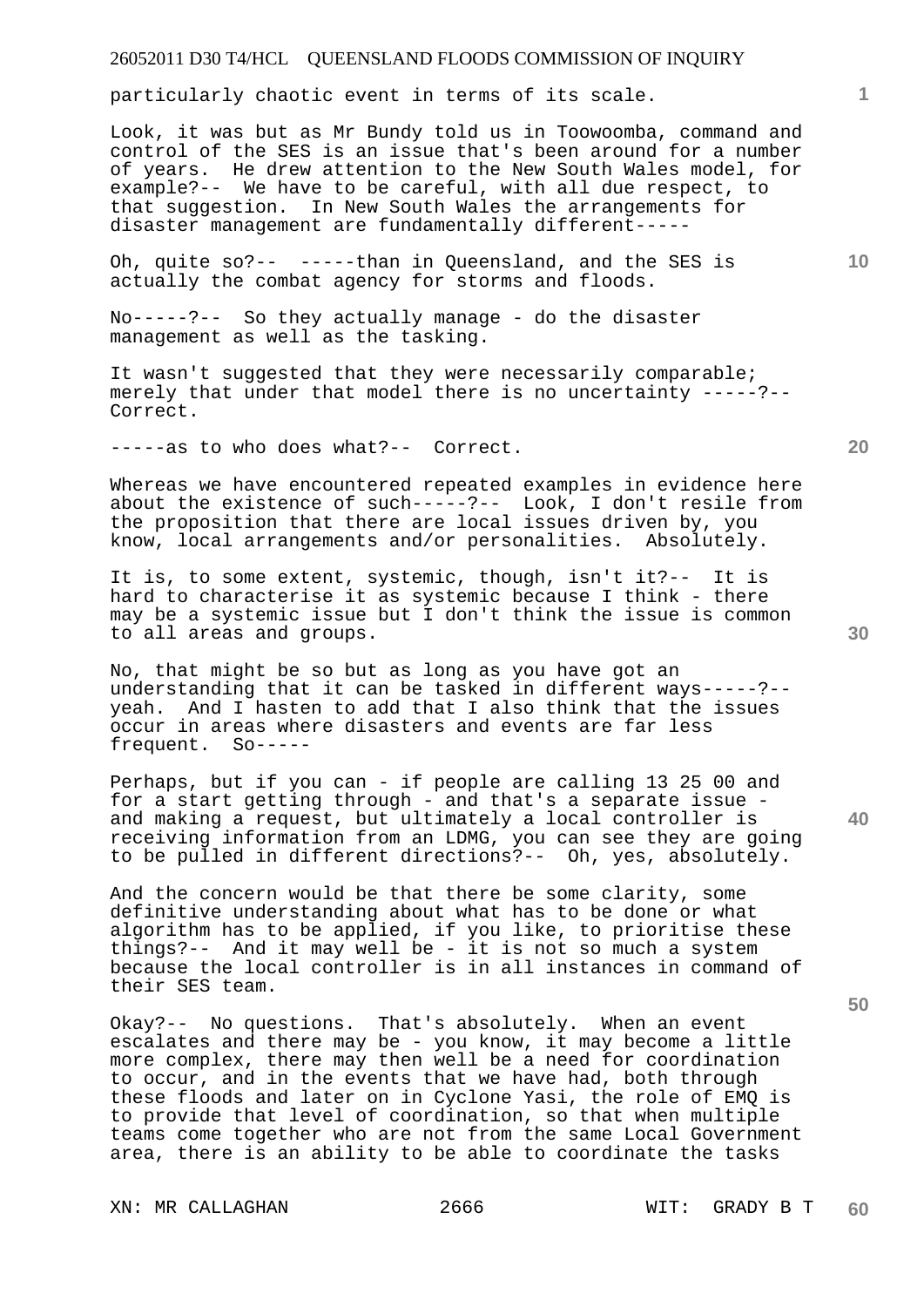and the work that gets done.

The heavy responsibility then on the local controller invites the question as to the training that they receive in the prioritisation of competing demands?-- Look - and I don't know that I accept the heavy demands on the local controller. I mean, it is the local controller's responsibility but the local controller will also have the ability to be able to set up an incident coordination centre where all of these tasks come in and that's where the distribution and prioritisation of those tasks occurs.

**20** 

**1**

**10** 

**40**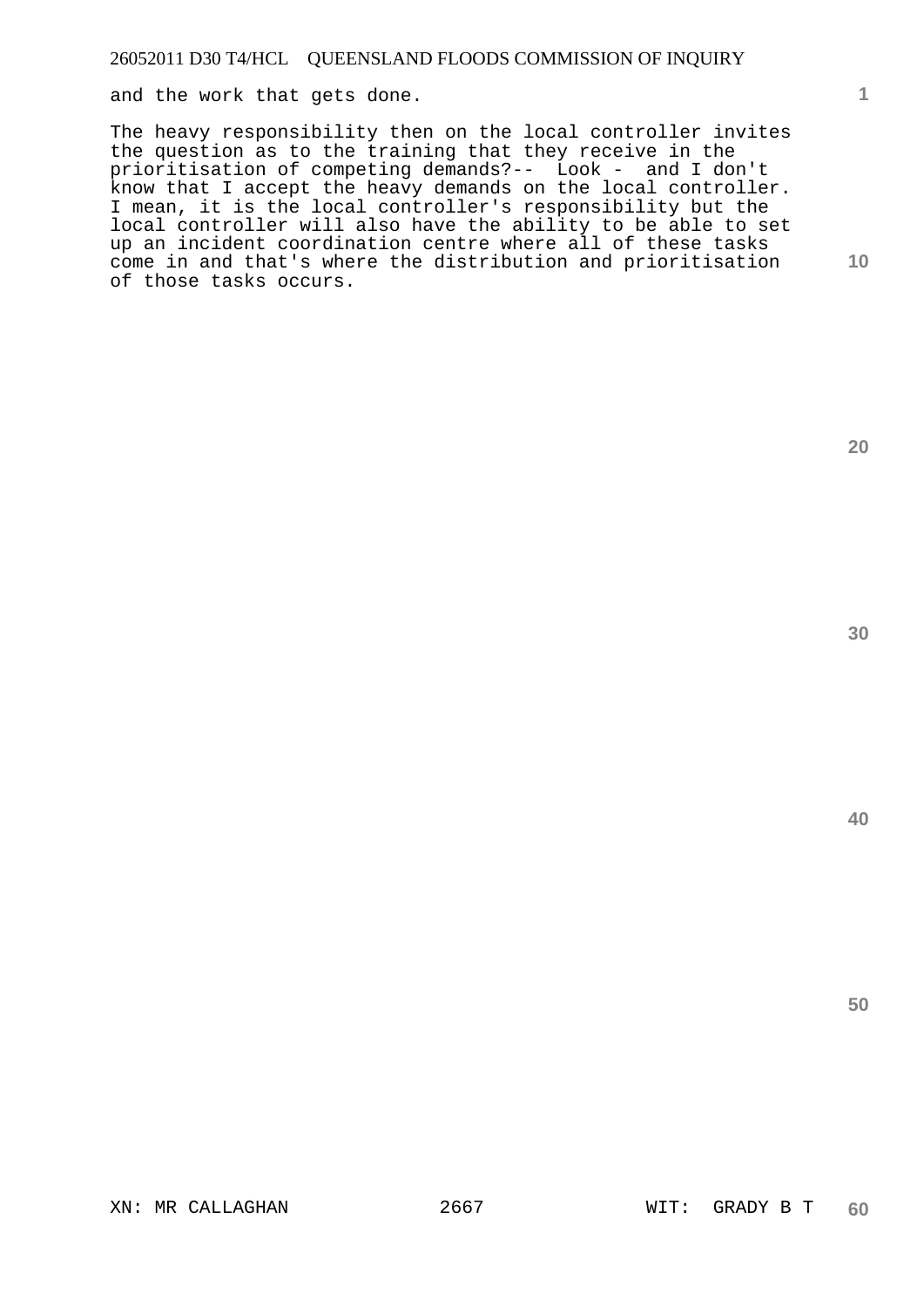But ultimately that's going to be the local controller's call?-- Well, it's going to be their responsibility-----

Yes?-- -----absolutely, but it's not a function that has to be personally delivered by the local controller. Training the training environment for the SES will train people to undertake those functions.

Sorry, if it's his responsibility or her responsibility, it is something about which or on which they should receive some training, isn't it?-- Oh, absolutely. Sorry, that's in question. No.

Specifically, I mean?-- Yes.

 $Tt!s---?--$  Yes.

It's a training requirement for local controllers?-- Absolutely.

And do they receive such a training now?-- Yes, they should, yes.

COMMISSIONER: What's the advantage with the local controller setting up an incident control centre? How does that help in the decision-making process?-- Well, that's the mechanism by which - if 100 tasks come in for the SES to do, then the coordination centre will identify how many resources are needed to do those tasks, where those tasks are, what's the logistics to get both people and equipment and so on to undertake those tasks.

What are the resources that come with the coordination centre?-- There's no resources coming - I am talking about the actual SES response. So, how many people, how many SES volunteers do we need to tarp the 10 roofs in this particular area.

Sorry, I am really not following. You are the local coordinator in Emerald?-- Mmm-hmm.

You are getting calls from all over the place. You don't know what to do first. Setting up an Incident Coordination Centre, what's that actually going to do for you? What do you get by doing that?-- If you're the SES, apart from information flows, you shouldn't be getting calls from all over the place. The task should be coming to you, either through the 13 25 00, or sometimes from the Local Disaster Management Group. So they should be collected and be provided to the SES as a group of tasks.

All right. Well, assume that there aren't these untidy extra calls just because you happen to be a local personality and everybody knows that you are the SES coordinator?-- Yes.

Take them out?-- Yes.

So, now you have got all the calls which have come through the

**10** 

**1**

**20** 

**40**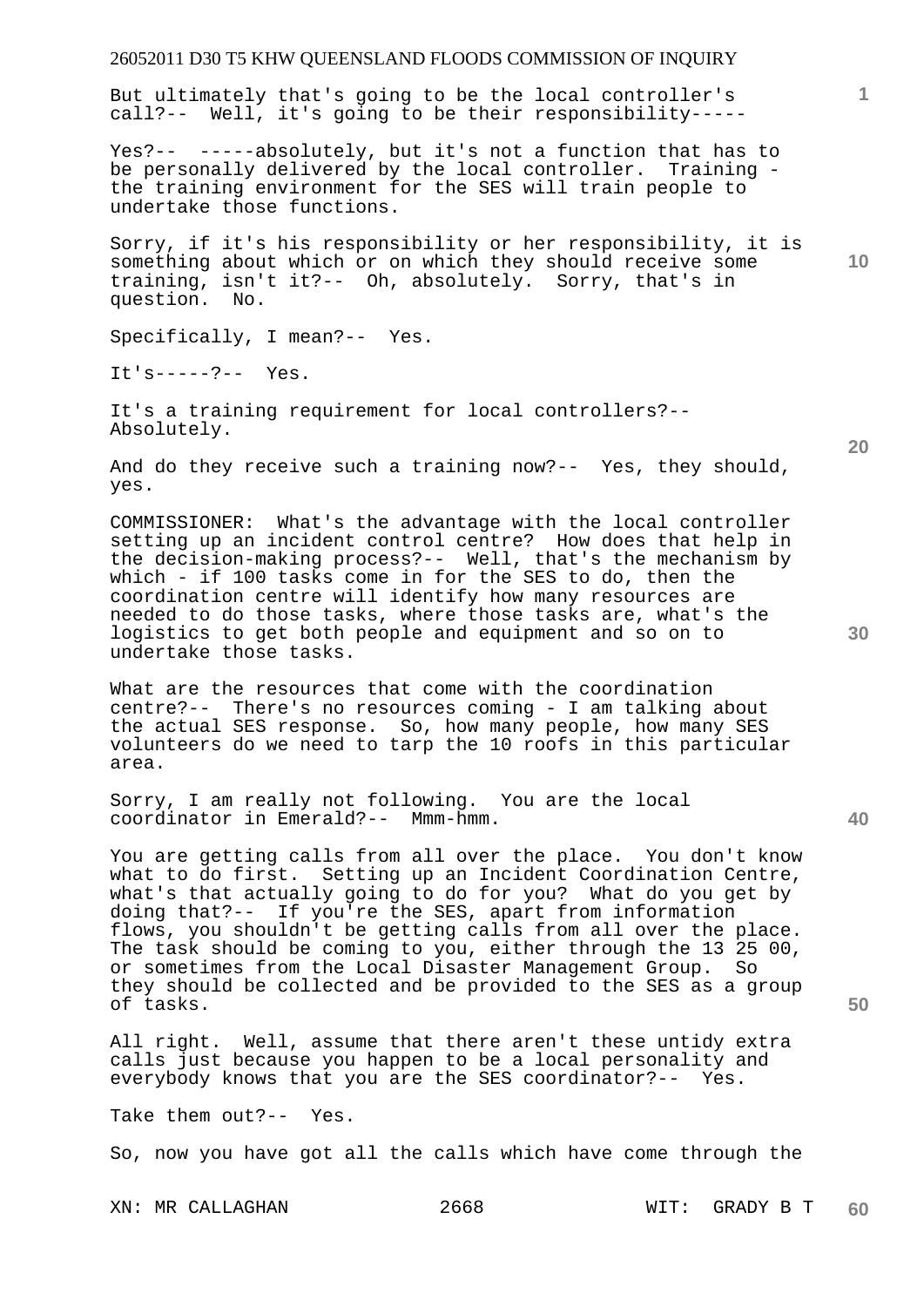13 25 00 number and everything the LGMD wants you to do?-- Yep.

Again, how does having an Incident Coordination Centre improve your problems about doing what when?-- Well, when you bring a team together to respond to those tasks, you need to know how many people you have got, what their skills are, what-----

That's what I am asking about. What's your team? Isn't it just your four local SES volunteers or-----?-- Well, it can be, but it can also be a unit that might have 100 members, and we're also talking in this environment about where teams have been deployed from outside your area and come in to be tasked as well.

In that case, will the local controller be responsible for them?-- No, no, that's - when we - when a deployment would come in, that's when EMQ would come with them and there would be a level of coordination that would sit over the top.

Okay. I am not really concerned with that situation so much. You are just the guy in Emerald, you have got a heap of jobs to assign and there's you and your four volunteers?-- And you're right. If it's you and your four volunteers and it's a small number of jobs, you wouldn't establish an Incident Coordination Centre.

But it mightn't be a small number of job. You said the Incident Coordination Centre as if that was the answer to all your problems. I am just trying to see on a practical level how that improves anything if there you are with too many requests and a limited number of resources?-- Oh, in that situation, then the SES, their first responsibility is to make a request through the Local Disaster Management Group for more resources. If there's 100 jobs and four members, then clearly it's the responsibility of the State to be able to provide additional SES resources with those skills into that area.

And the Incident Coordination Centre comes into this how?-- It is simply the mechanism by which those multiple tasks are organised and then the resources are applied to get them done as efficiently and effectively as possible. I mean, the alternative is that you have a group of jobs and somebody comes in and you hand them a job and then the next person comes in and you hand them a job. Now, they may both go to the same area, whereas if you had have given both jobs to the one team, they can have gone out, done the two jobs.

And local controllers are trained in setting up Incident Coordination Centres?-- Well, the local controller will will know how to do that. They may not necessarily be an expert themselves in running an Incident Coordination Centre, but they will have people within their unit who are trained to do that.

Where do those trained to do that - people - come from?--From the SES. That's part of their training.

**20** 

**40** 

**50** 

**30** 

**10**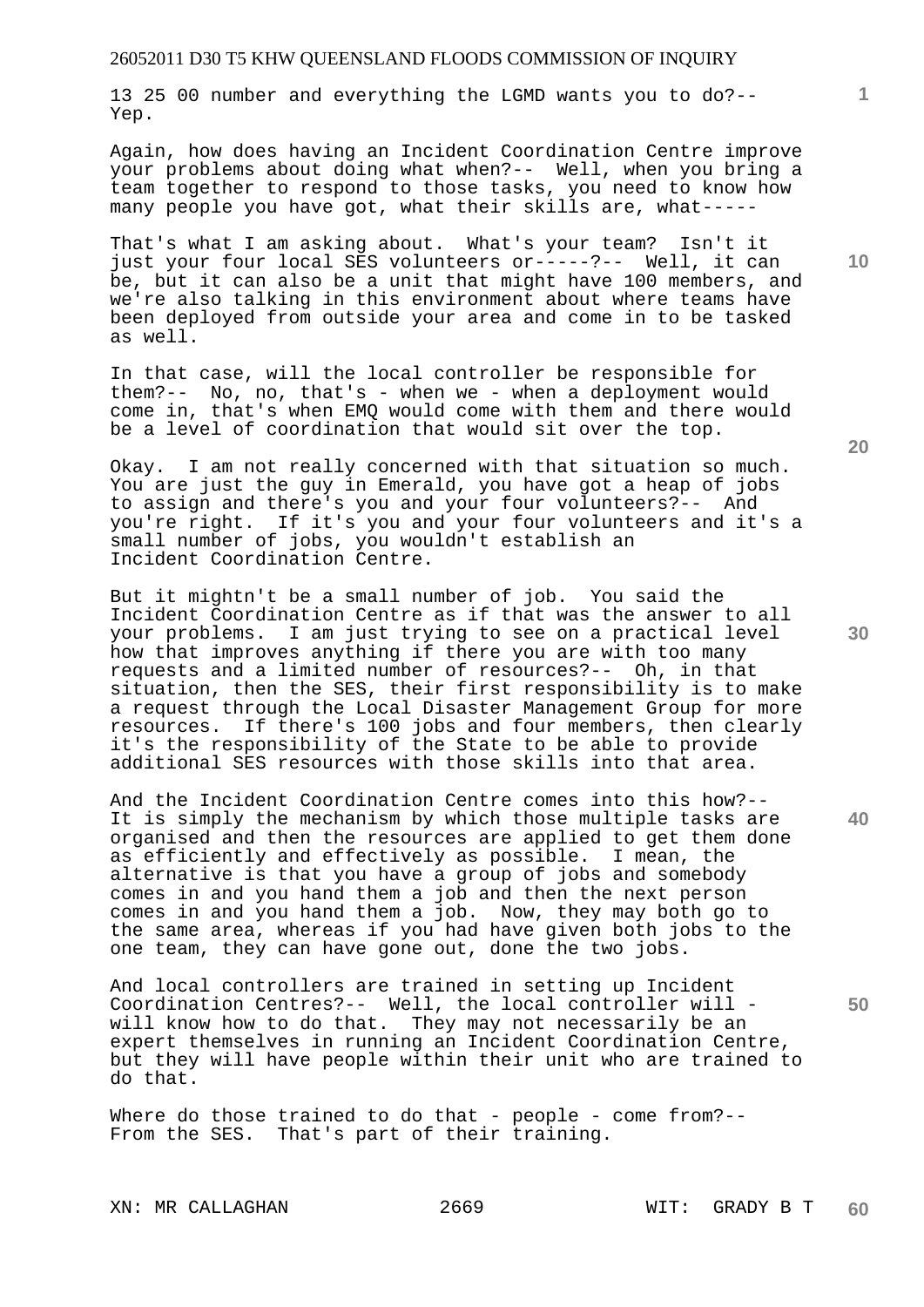Are you saying that each local group will have someone like that or you will send someone? How does that-----?-- Each local group should have people that are trained as part of their training in incident coordination.

All right. So, every local SES group, you would think, would have a person trained like that?-- I can't guarantee that everyone will, but that's certainly - would be the objective.

I am not sure that I got that impression from hearing about SES groups, but-----?-- Look - and there may well be groups out there that aren't as familiar with that process, but that's certainly in a complex environment the one that works works best.

All right. Look, while I have disrupted the flow, can I also ask you who is Smart Services Queensland? What are they? Who are they?-- It's an agency attached, I think, to the Public Works. They're basically the government's call centre.

If we have another summer of disasters, what's the guarantee there will be enough operators in a call centre to take all the calls?-- I can't answer the question. Certainly during this event there were occasions that that occurred. I mean, to give you an example, 13 25 00 has been in operation for three and a half years and it took its 100,000th call in - I think it was August - I may be corrected on that - but it was August or September of 2010. From December to the second week of February, there were 107,000 calls. So, we took more calls in 10 weeks than we'd taken in the previous three and a half years, so-----

So is the answer we hope that doesn't happen again?-- We hope that doesn't happen again obviously but-----

All right. The final question: Rolleston has a combined Rural Fire Brigade and SES unit?-- Emergency Services Unit, yep.

Yes. It's an ESU, isn't it?-- That's right.

How common is that?-- There's four in Queensland.

Where are they?-- One in Tara, one in Rolleston, the other two escape me at the moment.

And is that just because they just don't have the numbers to sustain the two entities?-- Yeah. If the - if locally they have identified that either - it can be a couple reasons, they don't have enough or that they have got the same groups of volunteers perhaps volunteering for the Rural Fire Service and the SES, it's largely the same people, then they can certainly take the decision to come together.

Is there a downside?-- It's probably more cultural than anything. There's - often locally there can be - you know, "We're rural firies.", verses, "We're the SES.", so sometimes that can be an issue, particularly in rural communities.

XN: MR CALLAGHAN 2670 WIT: GRADY B T

**20** 

**40** 

**50** 

**10**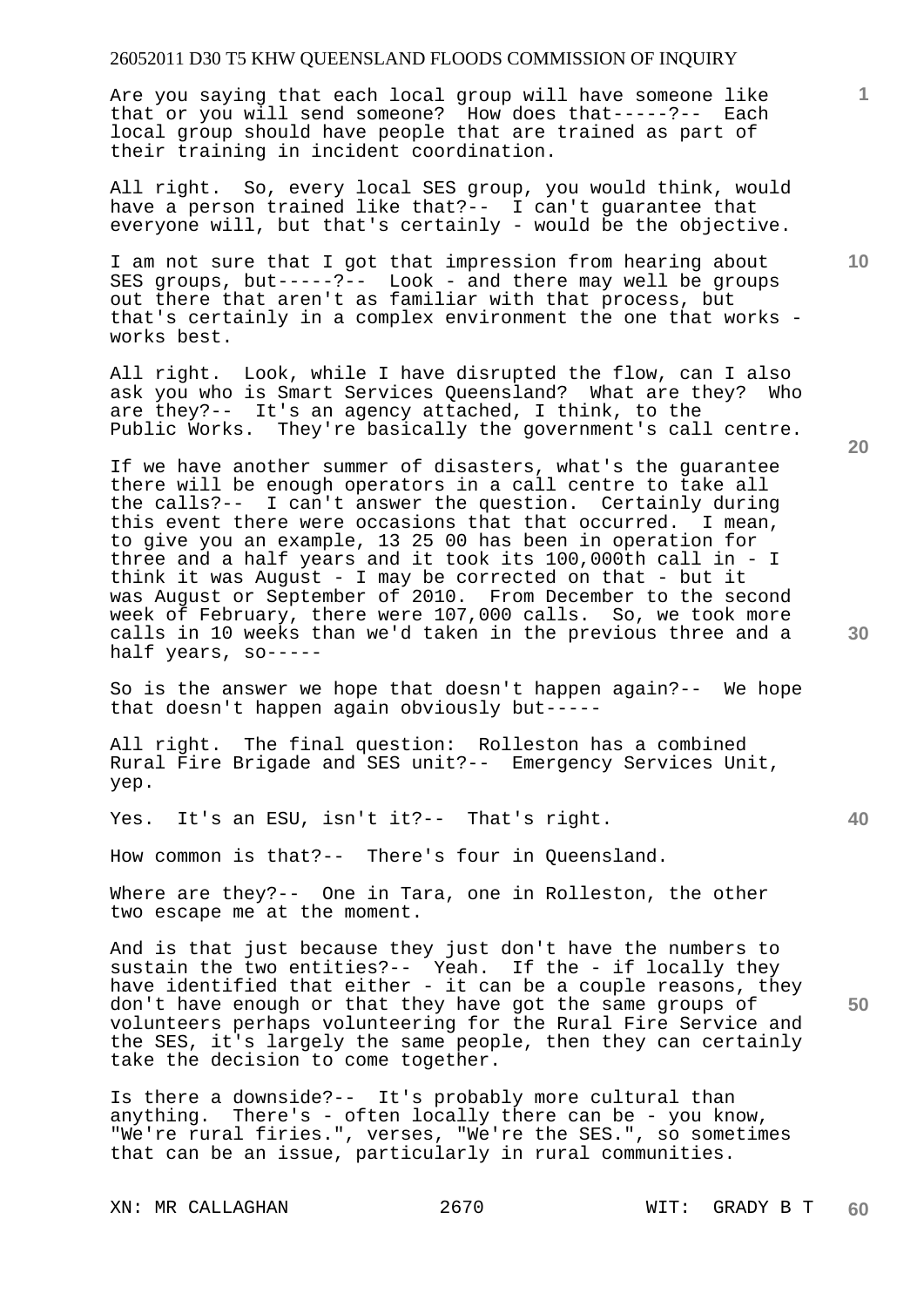If they do that, who gives them their resources?-- Both the SES and rural fire. So, if they were being trained in a skill that was a firefighting skill, all of that - their PPE to do that plus their training would come from the Rural Fire Service. If they were being trained to operate a flood boat, then the SES would provide that training.

Thank you.

MR CALLAGHAN: Two things arising out of that exchange. I may as well pick up on the concept of membership of the SES in remote areas. Again, this is something we have heard about and this seems to be a concern, that the overall trend in recruitment is downwards?-- Mmm-hmm.

And the suggestion has been made that there be some recruitment drive or some need to look for full-time employees in remote areas, and that sort of thing. What is EMQ's policy or what's the priority with overall membership of the SES?-- If your contention is that the SES is declining in total, that's not the case. It is slowly growing.

These are concerns that have been expressed particularly in regional areas?-- I would agree with the contention that it is more difficult to raise membership in some rural and remote areas, and I think that's a function of general demographics and perhaps the way industries are growing in the country, a lot of fly in/fly out workers and so on, so there's less of a base from which to draw and I think probably - and I stand corrected on this - but I think the age profile of rural and remote communities is probably getter older rather than remaining stable or getting younger.

So, is there a strategy?-- Look, we are certainly about to launch a fairly extensive recruitment campaign which will have media and so on advertising to take advantage of a significant amount of interest that's come after events, we find that, events are probably our best - best recruitment. The question about whether we can retain or secure enough resources in all of those regional and remote areas to be, I guess, commensurate with their risk profile, I don't know the answer to that. I don't know whether we will be successful in that, and I know if we can take Dalby as an example, they - it's a town of some 12,000, I think they have got less than a dozen active volunteers, and they have undertaken a range of recruitment activities supported very strongly by their local council, and that's resulted in a net gain of zero. So, I think this is where the benefit of the State Emergency Service rather than local Emergency Services comes to the fore, and I think what we are going to have look very strongly at is a model that makes the SES much more agile in being able to move and to support a small local group and to actually think quite deeply about how that might actually operate, to think about whether there's actually a new function of the SES or certainly a very strong training component of the SES about if you are in a group that has limited resources, then what's the protocol and what's the order in which you should start

XN: MR CALLAGHAN 2671 WIT: GRADY B T

**10** 

**1**

**40**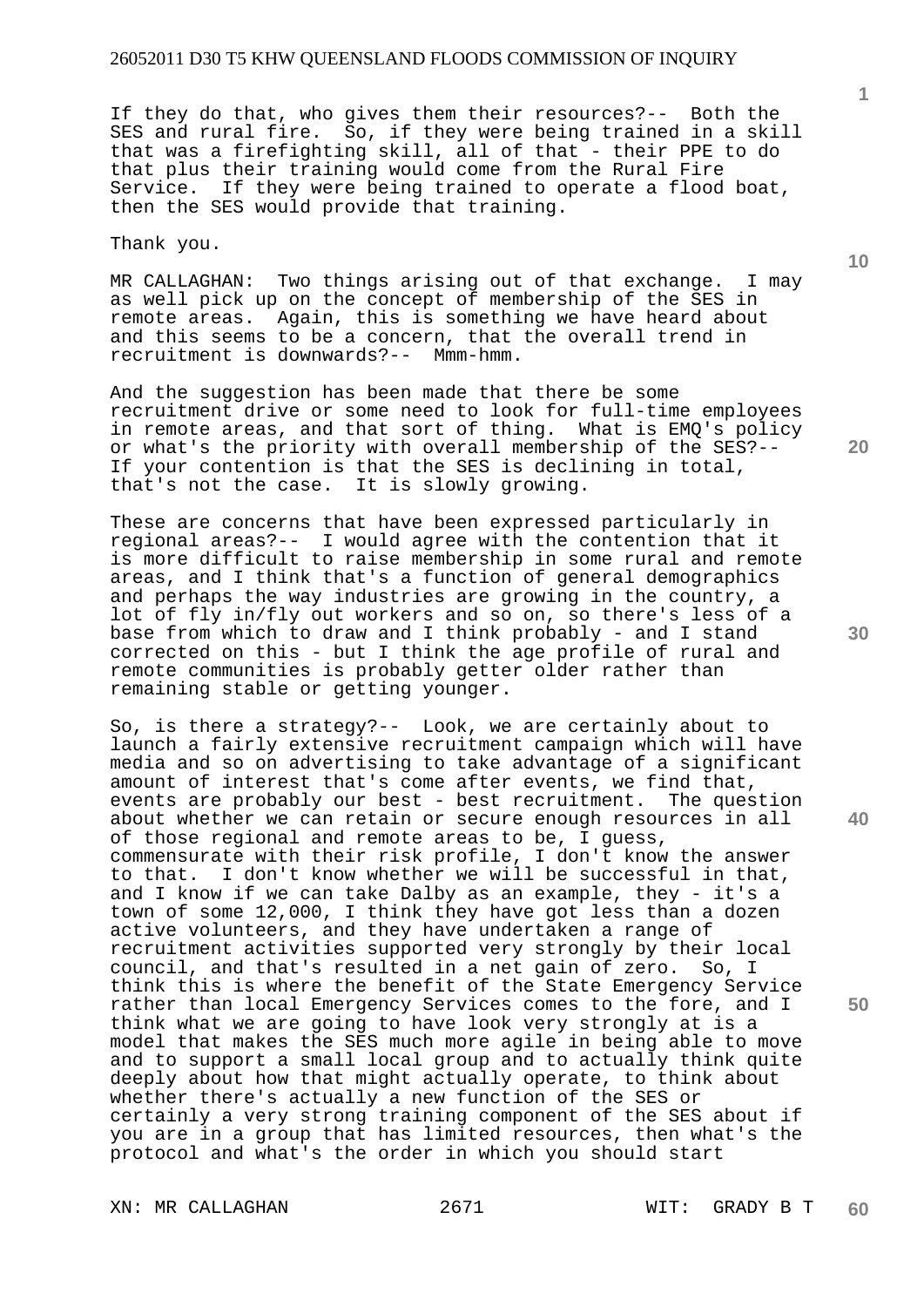managing a - the raising of a deployment to come and assist your community to respond to a particular event, and then concurrent training with all - everybody else in the SES around what the expectations are if you are to join a deployment and how can we actually connect those two things as efficiently and effectively, and I think that that's - in many ways may be the only way that we can actually properly address the risk in some of these smaller but still substantial communities that have risks and are unable to attract volunteers.

COMMISSIONER: Can I just ask something there? The councils have looked at a sort of buddy system where you get a little council and big council who comes in to help in times of need. Can you do something similar with SES groups, actually link up particular groups?-- Yeah, and I would have no problem with that, but the problem that it does bring is if you actually have issues in both local government areas and that's your only solution.

Mmm?-- So, clearly having people who have some knowledge of the environment and - you know, the landscape and so on is advantageous, but taking people from southwest Queensland and dropping them into Cairns, you know, in a tropical environment, there's a whole different range of - ways - you know, and the risks are different as well, and, you know, don't get terribly many cyclones out west. So, the local response is always best and an ability to be able to call on your neighbours is always best, but the circumstances certainly that we faced in December/January were that there was a resource issue almost all over Queensland. So, the ability to be able to bring people from Cairns down to the southwest to deal with a major flooding, you know, occurrence across a very wide area is, in my opinion, certainly one of the solutions that we need to have. We do that, but I think that we probably need to think about doing that much better.

MR CALLAGHAN: Just before we leave the SES, you've in the earlier exchanges suggested that area controllers should be trained or should be receiving training in the concept of prioritising competing demands. You have also suggested that each group should have someone who can set up an ICC. What procedures are in place to ensure that such qualifications are held by relevant members in any given group? Is there any compliance?-- There's no overarching strategy in place, but each region will look at its SES and its skill base and its risks, and if that's a requirement, then that's certainly a program of training that will be strongly encouraged and provided.

But it's something on which there just might be some regional variation, according to-----?-- That's correct, and if that fails, if there are - if there is no ability within the SES to either undertake that task of coordination, then certainly we would call - and have done in the past - on our colleagues in Queensland Fire and Rescue Service to be able to come in and assist to provide that.

XN: MR CALLAGHAN 2672 WIT: GRADY B T

**20** 

**30** 

**50** 

**1**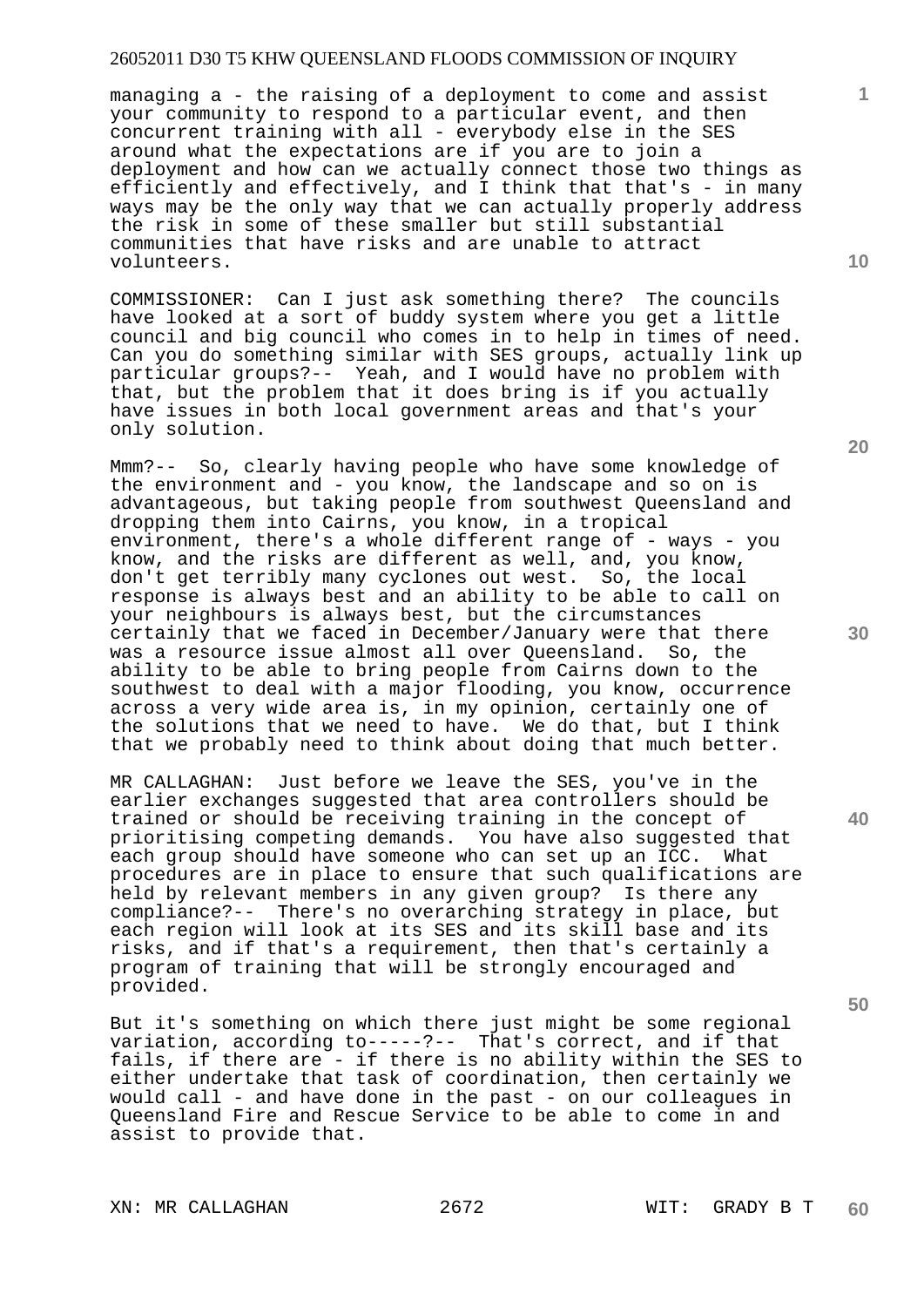All right. Can I ask you about the emergency alert system? What I will probably do is just ask you, I think, in Mr Stewart's evidence there was a suggestion that there's a joint working group within QPS and EMQ on this?-- There is.

What is it actually doing?-- Well, its primary purpose is two-fold. One is to try and truncate the time it takes to actually deliver an emergency alert, probably somewhere between 30 to 40 minutes at the moment from a need to the execution of the - of the messaging, and then on top of that there's clearly whatever time it actually takes to run that campaign and that could be another couple of hours. The other element of it is to better connect the intent of the emergency alert and ensure that that  $-$  that is  $-$  the intent is understood locally and certainly that there is additional information provided to the local group and the district group around what the risk is, what the alert is, and what the likely consequence of issuing that alert might be, and this is to avoid some of the issues that have arisen around websites crashing because that was the source of information or switchboards being overloaded.

So, what's the working group actually going to produce?-- They will produce recommendations which will go both to protocols around how the information exchange between the various levels of the disaster management system might operate.

And has it got a timetable?-- Not that I'm aware of, but it's certainly something that's - that has a very high priority to get resolved.

That's something you might be able to update us about as well?-- Yes.

I will just briefly ask you about EMQ's area of boundaries and staffing issues there, because we have seen as part of our examination of these things that, for example, the area director for Roma is - or offers support to the Roma and Charleville police or disaster districts?-- Yep.

We have also seen, for example, that Mr Bundy is a member of five different-----?-- Correct.

-----District Disaster Management Groups, which stretched him a bit thinly in January. Is there scope for improvement for addressing the difficulties occasioned by these issues?-- Look, in the past we have addressed that simply by moving people around to augment, so we'd fly some - you know, if the event was in south Queensland we'd fly experienced people from North Queensland down. The scale of this meant - absolutely stretched our resources to the limit and beyond, and our ability to be able to service both the district and local groups was problematic. That's absolutely accepted. My focus was to attempt to support the Local Disaster Management Groups because I think that's where the support is best delivered, and I think that may have resulted in some of the comments by Inspector Stiles and others around the level of support that

XN: MR CALLAGHAN 2673 WIT: GRADY B T

**10** 

**1**

**20** 

**40** 

**50**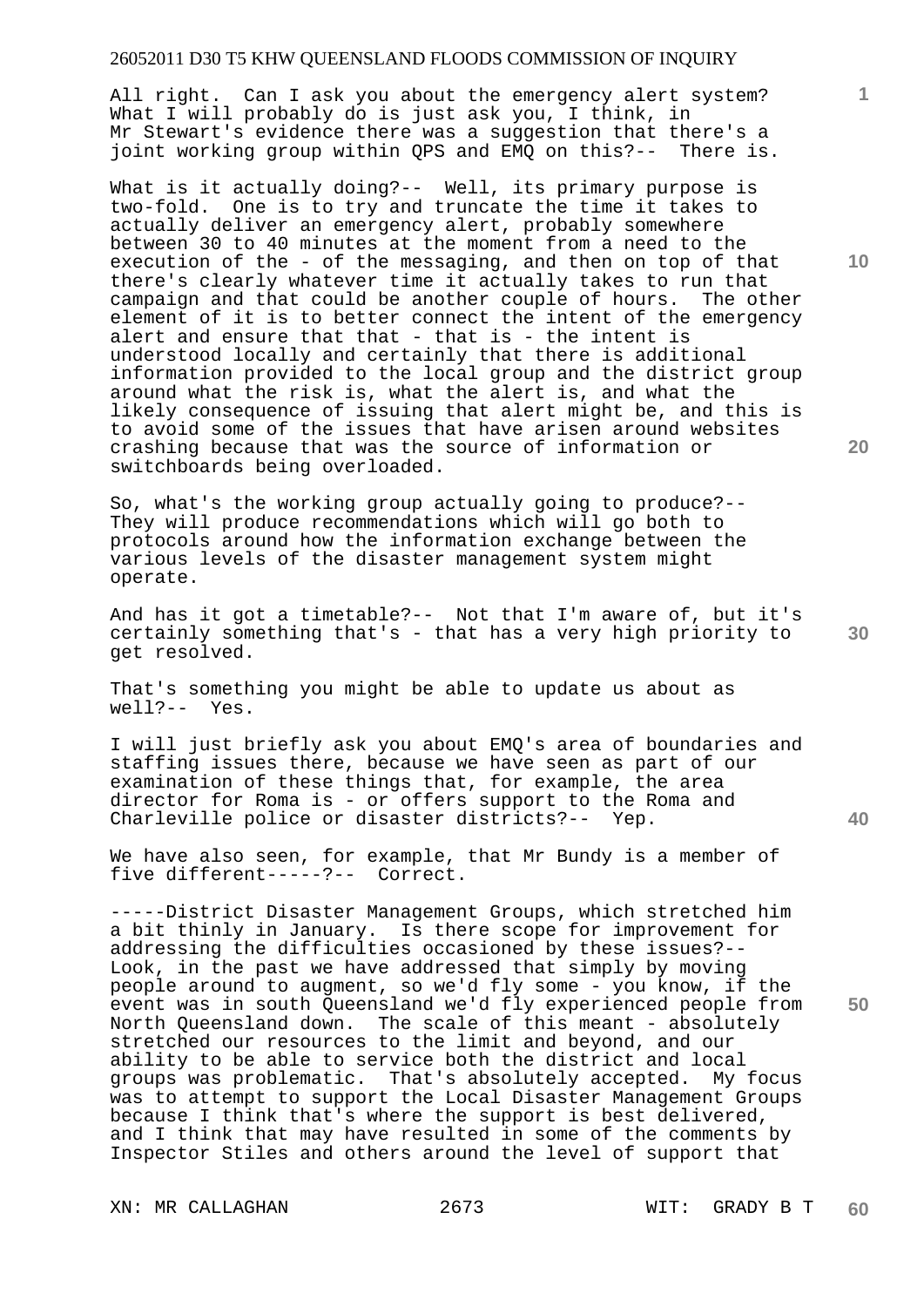they received but - and the facts are accepted absolutely.

All right. Can I ask you, now, a concern that was raised in Ipswich where the LDC expressed concerns that the request for assistance process was cumbersome, and when such a request was made no indication would come back as to how long a request might take. The solution in their case was to go to the State supplier and since - well, can I ask, you are aware of the issues that were raised there?-- Yeah. I am aware of the evidence, I am not aware of the specific issue that was the cause of that concern, and we can go back to the previous issues around the All Hazard system and one of the intents is that would provide visibility to all three levels of the system around where a request for assistance might be.

Is there an issue as far as you're concerned with the local government taking action such as that, going straight to the State-----?-- I think it's probably what they should have done first.

What they should be doing. You don't have a problem-----?--Whatever you can solve reasonably within your own boundaries you should attempt to do.

All right?-- When that becomes problematic, either in taking too much time or you are unable to solve it, then that's when it should escalate, and if I could just add to that, one of the issues that a Local Disaster Management Group should look at is, "Should I continue to make requests or should I seek additional resources to resolve these requests on the ground? That way I have got more situation awareness, I have actually got my arms around what all the issues are.", and I think that provides a better ability to manage.

All right. On that sort of resupply issue, are you aware of the point made by the Rockhampton LDC that the EMQ in Brisbane arranged for a food resupply which wasn't needed and which the LDMG and local EMQ representative did not know about?-- I am not certain of what particular example that is.

It's referred to in the statements of the Rockhampton LDMG, but you don't-----?-- This may be - I am not certain but I will talk to the issue. Well, what was occurring when the flood hit Rockhampton, because it had also flooded to the west, there was no supply route to North Queensland, so Rockhampton to the north was cut-off by road and rail. We had established a working group with the Australian National Retailers Association, including the major supermarkets and the independent chains, to preemptively look at issues about we would start to resupply north of Rockhampton, which, as you can imagine, is a fairly substantial logistical exercise, and also, if possible, to move perishable produce, product, from the north back to the south to - so it could access markets. I wasn't directly involved, I commenced them but I didn't maintain an involvement all the way through, but I understand there was an issue that there were - that the Retailers Association was making arrangements with the State and there was an assumption, I think, that they were also

XN: MR CALLAGHAN 2674 WIT: GRADY B T

**20** 

**10** 

**40**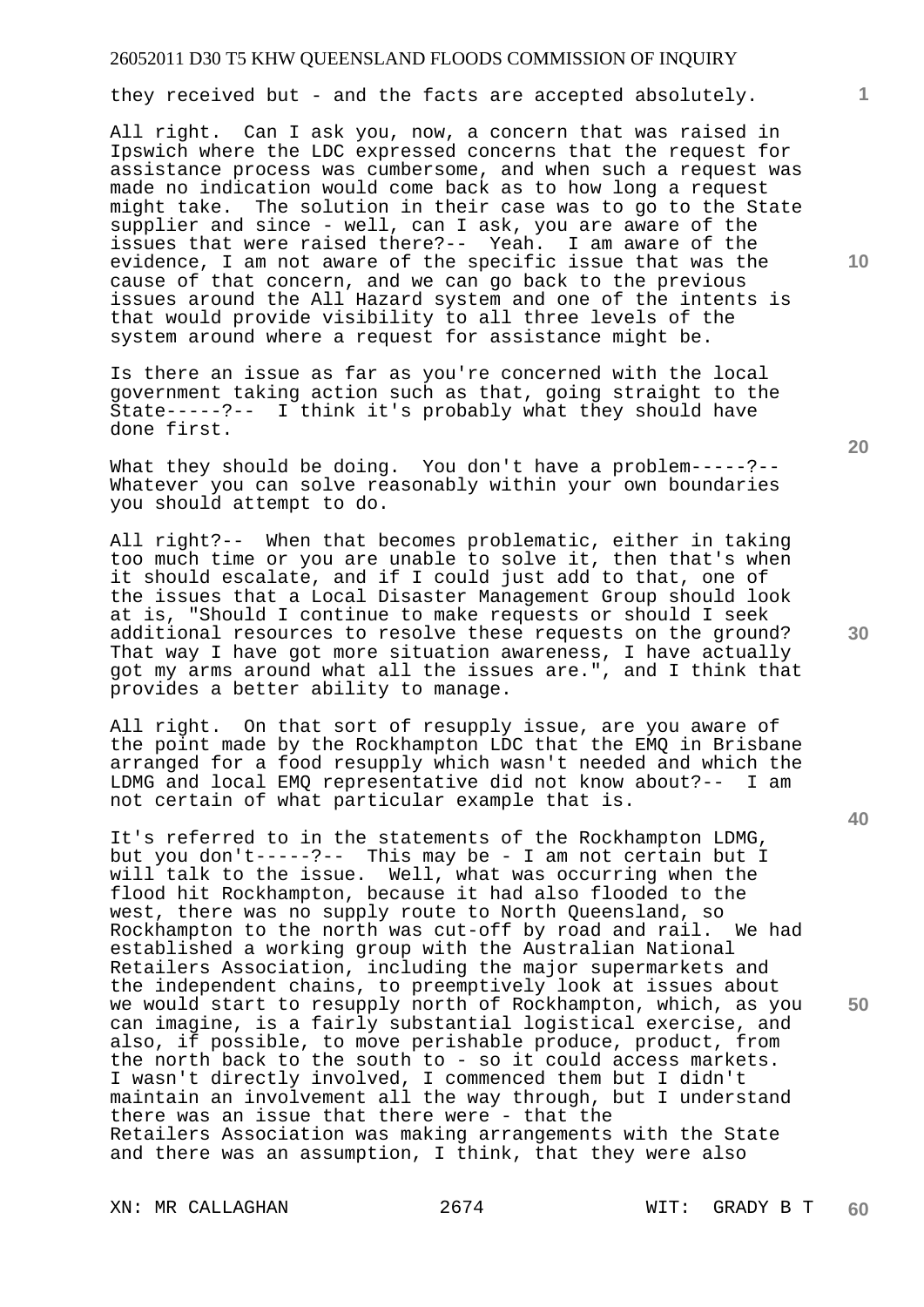discussing those issues with the locals. That assumption was incorrect. So, when things arrived, I think they arrived without the knowledge of the local group. We have certainly taken that on as a learning. Nobody is going to fix the Bruce Highway in the next few years, so if it floods Emerald to Rockhampton, the issue will recur, and that's something that we will certainly be aware of, both the need to set up and establish at the macro level those supply changes and what is it with need to support them, do we need to secure the ability to move goods by sea, do we need to support them with the ADF with the heavy lift capabilities, a combination of those things, or something different, but there's certainly and it is acknowledged - that there needs to be very strong connection with a Local Disaster Management Group who can provide us with a very strong on the ground assessment about what their priorities are and what their genuine needs may be.

All right. Were you present this morning when Mr Elcock gave evidence?-- I heard some of his evidence outside, yes.

It would seem that there are some seven different tasking agencies for the helicopters?-- Correct.

The need for a single point of tasking would seem to make sense; you'd agree with that?-- I would certainly.

How do you say that should be done?-- I think the way that was described by Dr Elcock is certainly a reasonable one, and one that we as one of the providers of services into that network of emergency helicopters would be supportive of. I think the issue that's at play here is one of situational awareness. I think the decision often is either so difficult that making either call will be right or so obvious that making the right call with the right information is obvious. I think what we are dealing with here is a lack of information or a lack of situational awareness, and the examples that Dr Elcock gave, I think, make that quite clear.

You don't see a problem - I mean, he seemed to think that such a change could be effected fairly quickly. From your perspective, there's no reason why that couldn't be done quickly?-- Well, he would certainly have our agreement.

Yes?-- And I think you can make progressive steps towards its full implementation. I think you can make a quantum leap and then refine that as you move forward, but without compromising any clinical outcomes or any safety issues.

All right. And, finally, I just wanted to ask you a question about public education, which is part of your function?-- Mmm-hmm.

And how you are looking forward and plan to work with local government on this issue? It would seem that there might be a more coordinated approach that could be adopted?-- Yeah. At the moment, it's largely on the basis that EMQ will produce content and provide that at no cost to local government and then local government are able to rebrand that and distribute

XN: MR CALLAGHAN 2675 WIT: GRADY B T

**20** 

**10** 



**40**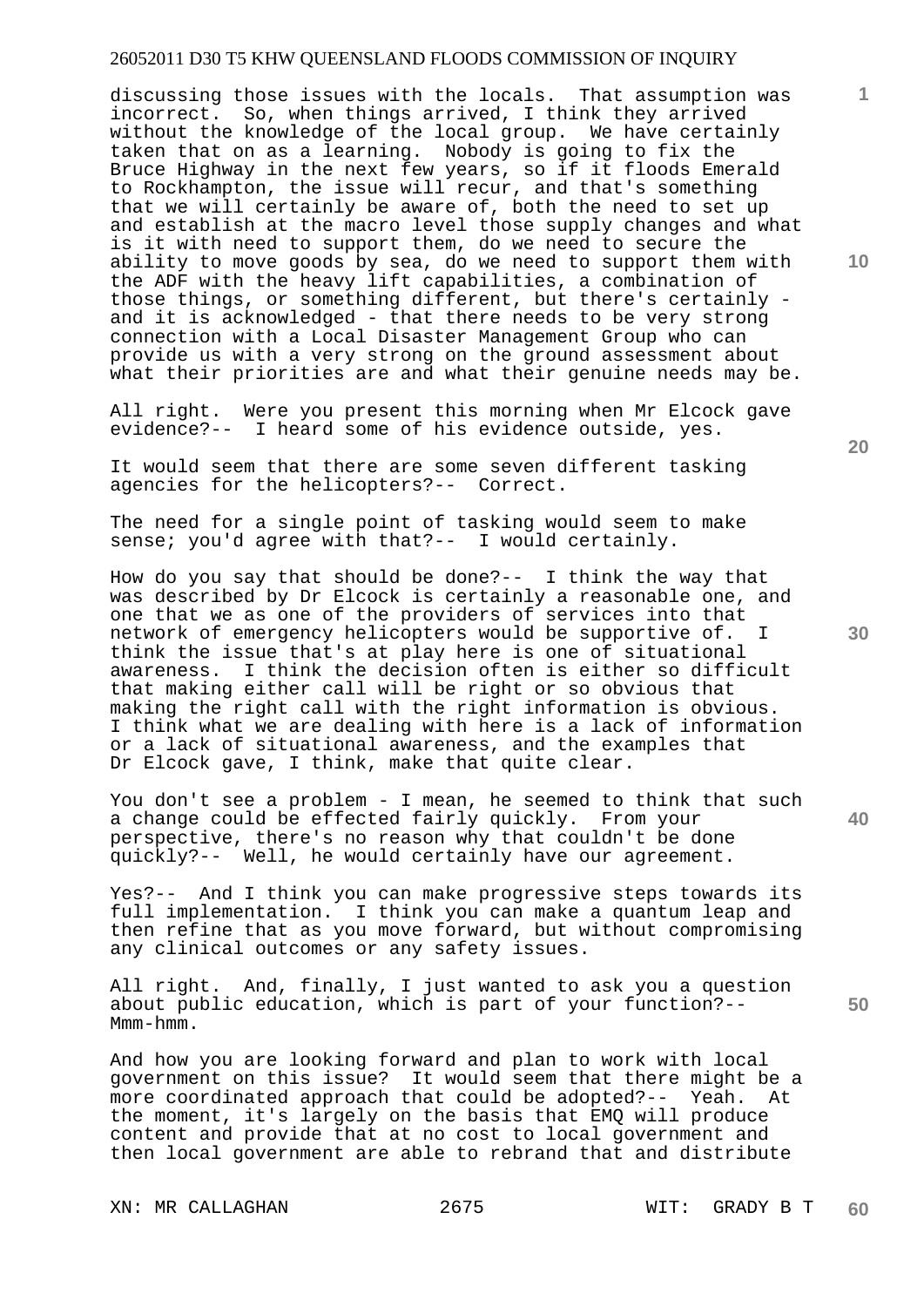it locally. I think the opportunities that are provided, as I mentioned before, with, you know, new tools like social networking and so on will certainly enable us to get much greater reach at relatively low cost. So, I think that's something that we will be exploring very, very actively into the future. The question of engaging with local government, absolutely, you know, many local governments will make application under the grants program to undertake community education programs. Those grants are administered by - sorry, through the EMQ, through a joint working group, and we'd certainly continue to support and promote that, in terms of - I don't know whether the question's going to a more formal model of engagement around this.

Well, there does seem to be some suggestion that that might be appropriate?-- Yeah. I don't think there's a one size fits all, because risks in different communities are different, but there certainly may be an opportunity to bring councils with similar risk profiles together and to talk through those issues. We have a conference with local government later this year and that certainly, you know, may be an issue that we could canvas at that conference.

Right. That's all I have, thank you.

COMMISSIONER: Thank you. Mr Dollar?

MR DOLLAR: No questions, thank you.

COMMISSIONER: Ms O'Gorman?

MS O'GORMAN: No questions.

COMMISSIONER: Mr MacSporran?

**50** 

**40** 

**10** 

**1**

**30**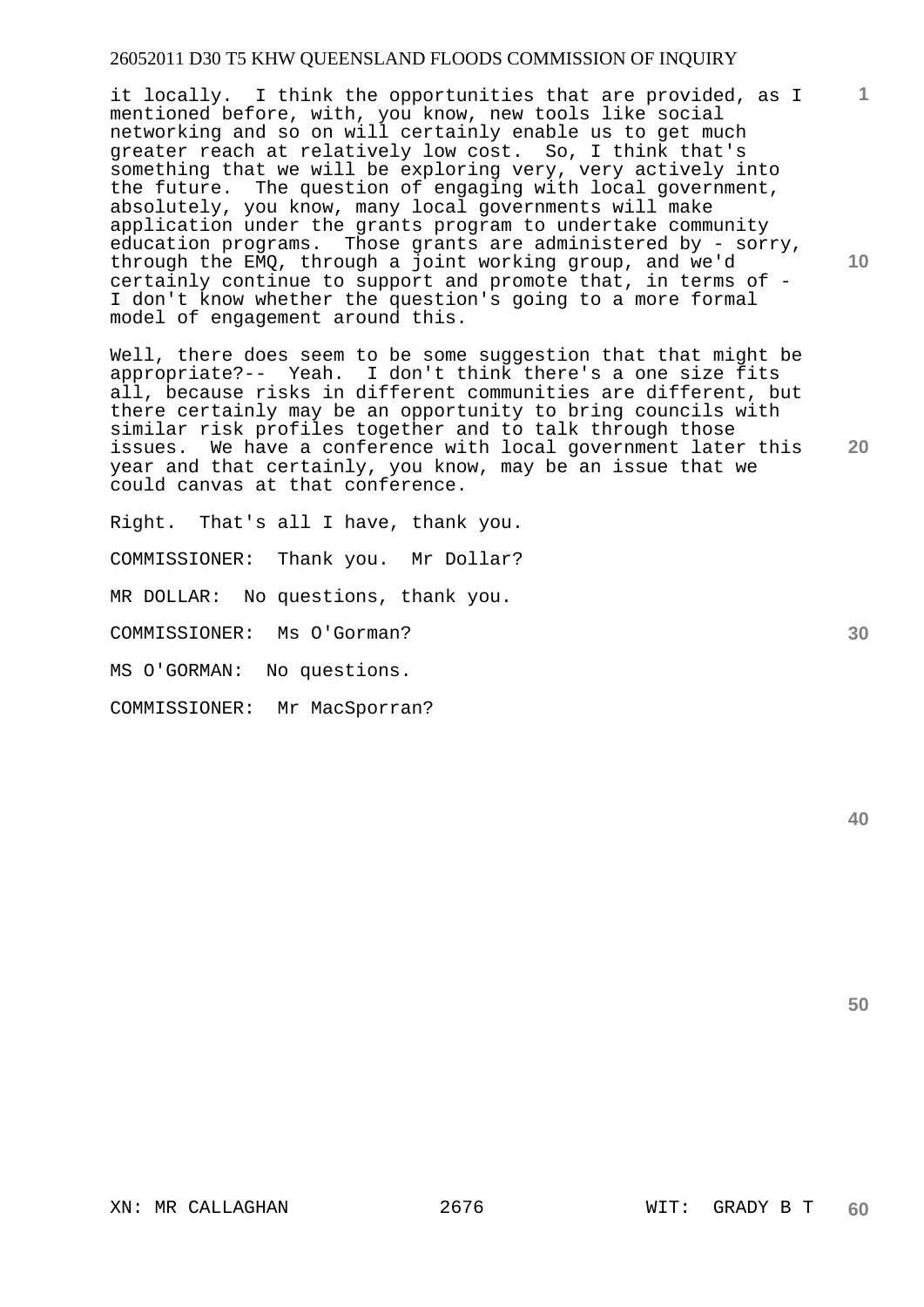MR MacSPORRAN: Mr Grady, does EMQ conduct disaster management training?-- It does.

And what form does that currently take?-- There is an introduction to the Queensland Disaster Management Arrangements and there is a program for local disaster coordinators.

And is there a proposal to advance that in the near future?-- Absolutely. As part of the role that we have under the legislation - new legislation, where training is clearly an issue within our responsibility, we're developing a disaster management framework so that each person who has role or responsibility within the disaster management system has a training program that's applicable to them, and the next stage of that is that we will identify specific functions within that and develop training programs for people who may have a particular role. So if you're a Local Government employee working in a local coordination centre and you are working in the planning cell, then there will be a program of work around how that works, how it integrates into the disaster management system, and what your particular roles and responsibilities should be.

The evidence here tends to indicate what I suppose is obvious, that different Local Government councils have different capabilities to respond to disasters depending on the size of them?-- Yep.

There has been some evidence here promoting the idea of having a specialist team or teams to fly in to assist the local association. Do you have a view on that?-- Yeah. I certainly conceptually think that bringing people in to augment a local disaster group that has been overwhelmed, either by the size/complexity of the event, or something else. I, however, would not be supportive of a specialist team - an A team environment that sat to be accessed by Local Government. I think that that has a couple of problems with it. One is that I think Local Government - it makes it too easy for a particular Local Government to put up their hand and ask for support when clearly that's their responsibility, and so I think there is a potential that it could be used to abrogate a particular responsibility that that group might have. The second problem is that if we were faced with - or not even on the scale that we have, how many A teams might you need, and I don't know that we could actually support that. I think the model that I talked about with the SES, where the SES needs to become more agile, when the issues are agility, scalability and sustainability, they are the three things that you need to be able to support over time in a disaster. So the work that LGAQ has done on their C to C program, and I think they have given evidence around that, we would certainly support that. I would certainly see that that may become a very specific training function delivered by us or others through our program. Where I think the criticism - and I think the criticism was correct around the utilisation of that

XN: MR MacSPORRAN 2677 WIT: GRADY B T

**1**

**20** 

**30** 

**40**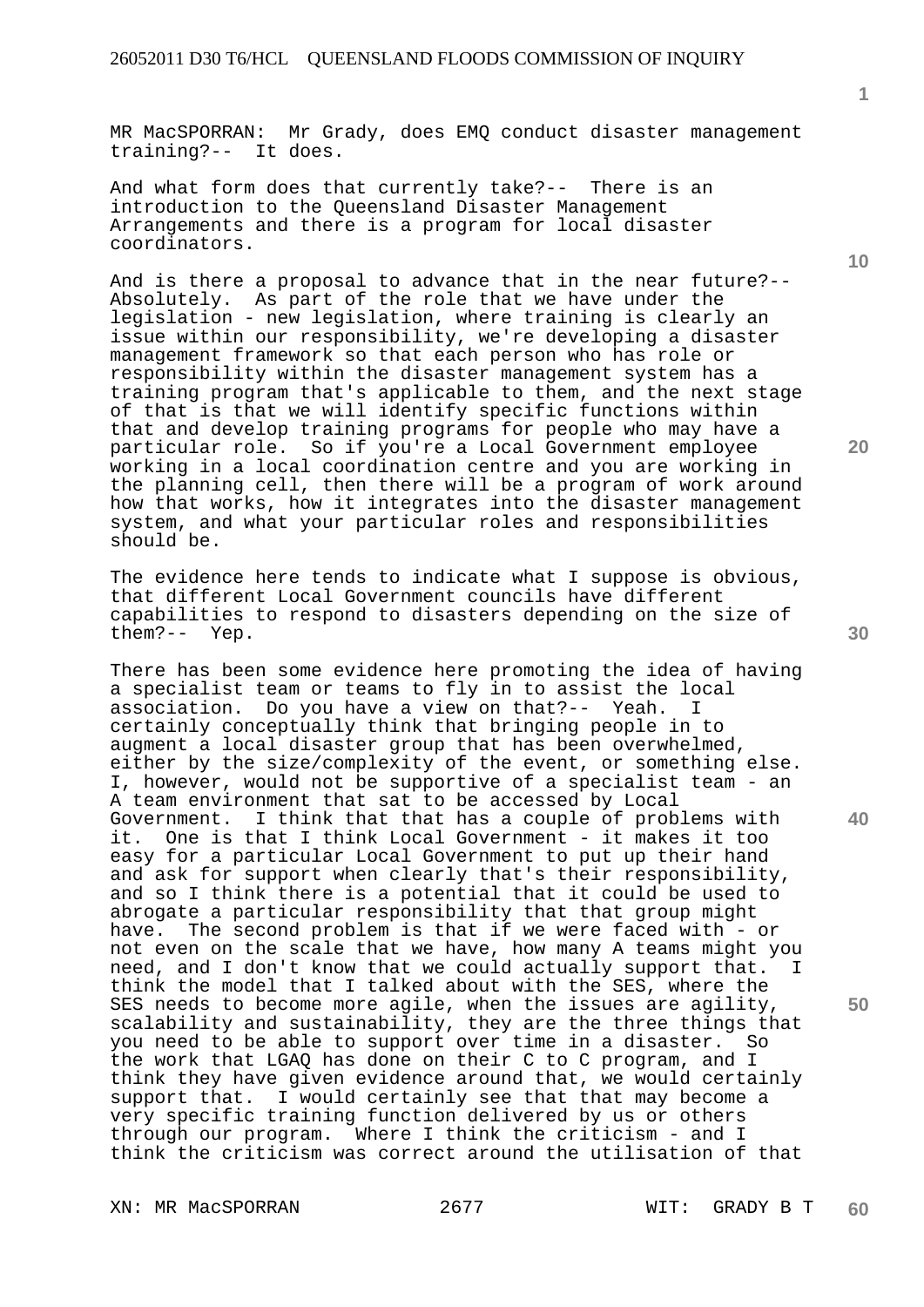program - is that the request may have come in for assistance from a local council, we then gave that to the LGAQ to manage and lost visibility of it. So the council who was providing and the council who was requesting, I think, quite correctly you know, there was a level of confusion about who was actually doing this. So that program, fully support it. My view is that managing that should be brought into the State Disaster Coordination Centre, so LGAQ employees, no problem, come into the State Disaster Coordination Centre, access the systems, use - you know, get the visibility on what's actually occurring, and also have the support of the planning, logistics and administration cells to be able to give effect to the movement of the people around to meet those priorities. I think conceptually the idea of flying people in is a good one but I wouldn't have a specialist A team to do it. I would access resources from all Local Governments.

And you would promote, as you have told us, training of the local group to be able to manage better in that situation anyway?-- Yeah, I think there is a training component again for both the council who may request it, what's available, how do I get it, what will it do when it gets here, and training for the people who come in. "Okay, I am moving in. I am not taking over, I am part of their Local Disaster Coordination Group. What's my role? How do I fit in? How do I become effective?"

Can I ask you something quickly about evacuation centres? The evidence here has indicated that in a number of localities there were official and unofficial evacuation centres for a whole host of reasons. Have you taken that on board in terms of future planning?-- Yes. I think what's happened for all of us in our lesson out of this is we have tended to attempt and by that I mean us and Local Government - to identify what is the big evacuation centre that can hold a lot of people and has all of the facilities that are needed to support people over time. And that's fine, I wouldn't suggest that we move away from that at all. What I think that this has taught us is that we actually need to identify where any evacuation centre might be, to do some preliminary work around assessing its appropriateness, and then to engage with whomever might be the owner/operator of that centre. So we have heard church groups have established an evacuation centre. If that becomes the potential evacuation centre, then there should be some preliminary work around protocols, contact numbers, et cetera, around how do we integrate that back into the system so they don't become outriders, so they are part of the overall system, they can be supported with people, they can be supported with supplies and whatever else it is that they may need.

Could I move on to the issue of resupply during these events. Is there a need to emphasise where resupply, as such, sits in the disaster management arrangements?-- Certainly. Again, I think our learning from these recent events is that the resupply policy and its application has largely been designed for a North Queensland environment, where it rains, rivers come up, people get isolated for long periods of time. What

XN: MR MacSPORRAN 2678 WIT: GRADY B T

**10** 

**1**

**20** 

**50**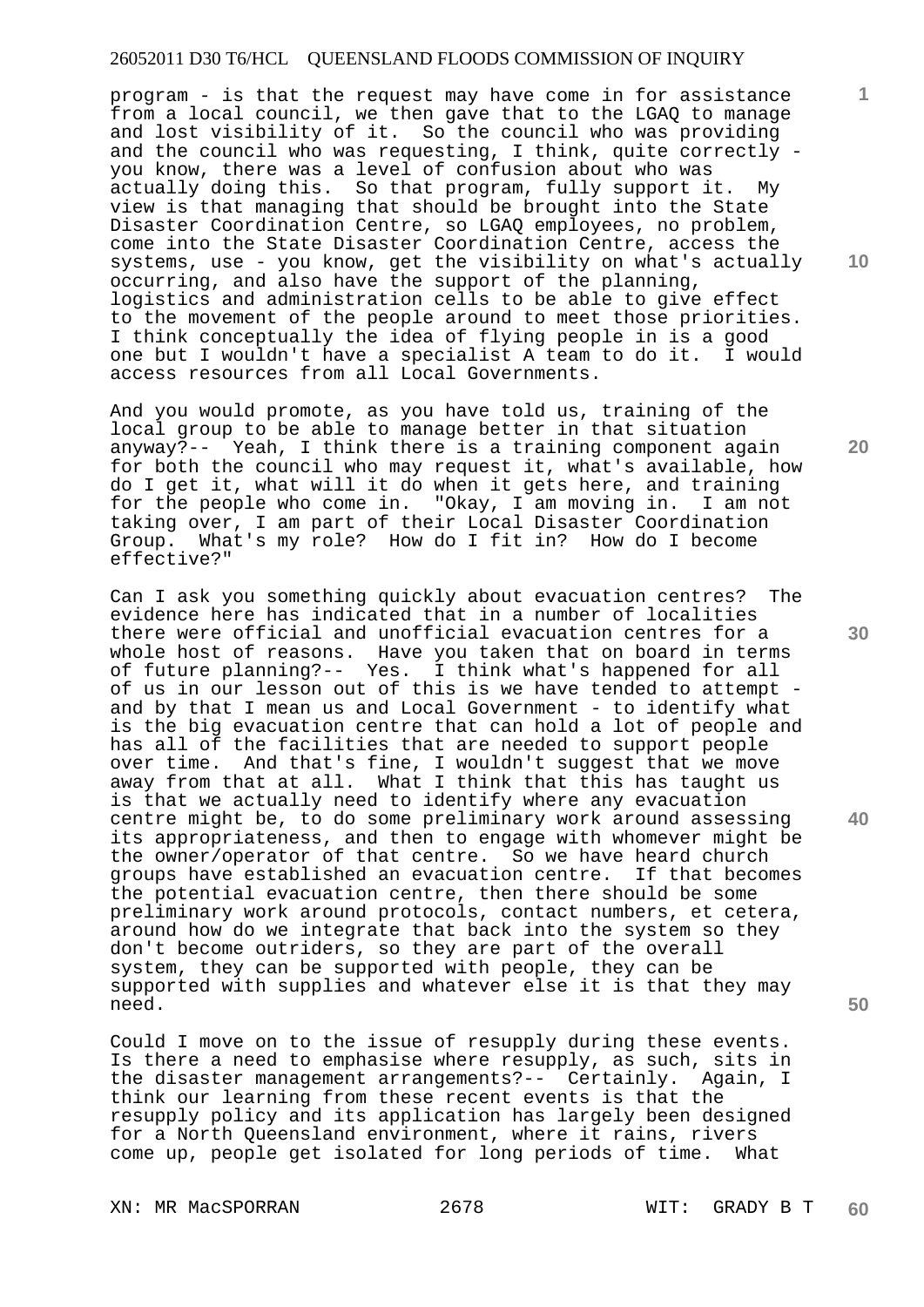this has shown us is that we have had multiple resupplies occurring simultaneously and our ability to be able to bring experienced people to sit with Local Government and work them through the resupply arrangements has certainly been limited. So I think we need to revisit the resupply arrangements, not in their intent but certainly, I think, to provide more guidance and assistance to a local council that may only use resupply on an infrequent basis. There has been a lot of confusion. You know, the requirement to have three quotes, and so on, is holding things up. That may or may not be the case. We would certainly encourage people, if there is any, you know, potential requirement through your risk profile to have a need for resupply, make those arrangements before the event. Go to the market, get your three quotes, have a standing offer arrangement in for both fixed wing and rotary wing assets, or whatever it is you may need. You may not need them, but if you do you have already been through the due diligence process. I guess the other comment that I would may like to make around resupply is the function of resupply is not one of an emergency nature. You know, it is something that can be managed that can be coordinated well, and can take a little time to give effect to. You know, it is not like a triple 0 call where we need to immediately get to, you know, a location and get someone who is injured or ill. It is around the timely resupply of essential items into a community that's been cut off, and usually them being cut off is an event that has been known or anticipated for some time.

When you talk about - in passing you mentioned the - whether there is a need to get three quotes. You are talking about that, I take it, in the context of resupply arrangements?-- That's correct, yes.

Is there any such requirement in terms of arranging an evacuation, for instance?-- No, no. This is only for the resupply of foodstuffs, medicines, et cetera, into a community that may have been isolated, for example, by floodwaters.

All right. Can I move to requests for assistance? You have told us that in your view if a Local Disaster Management Group decides that it can't fill a request it has within its local boundaries, it is quite entitled to use its own initiative and go outside its boundaries to organise that request, whichever way it can, before going up the level to the District Disaster Management Group for assistance. So it might be a matter of how you interpret the protocol but you see nothing wrong with a local group acting in that way?-- No, look, the reality is the local group and the district group are almost joined at the hip usually in these anyway. I think that we need to take a practical approach to those things. My view is absolutely you should keep the next level of your system informed of what it is you are doing and so on, but if you can solve the problem, then I think that's where it should go.

There was some evidence given by the Mayor of Rockhampton, Mr Carter, about a request he made for flood barriers for the airport, which was denied initially because of the cost of something like \$20,000. Are you aware of the-----?-- Yes, I

XN: MR MacSPORRAN 2679 WIT: GRADY B T

**10** 

**1**

**20** 

**30** 

**40**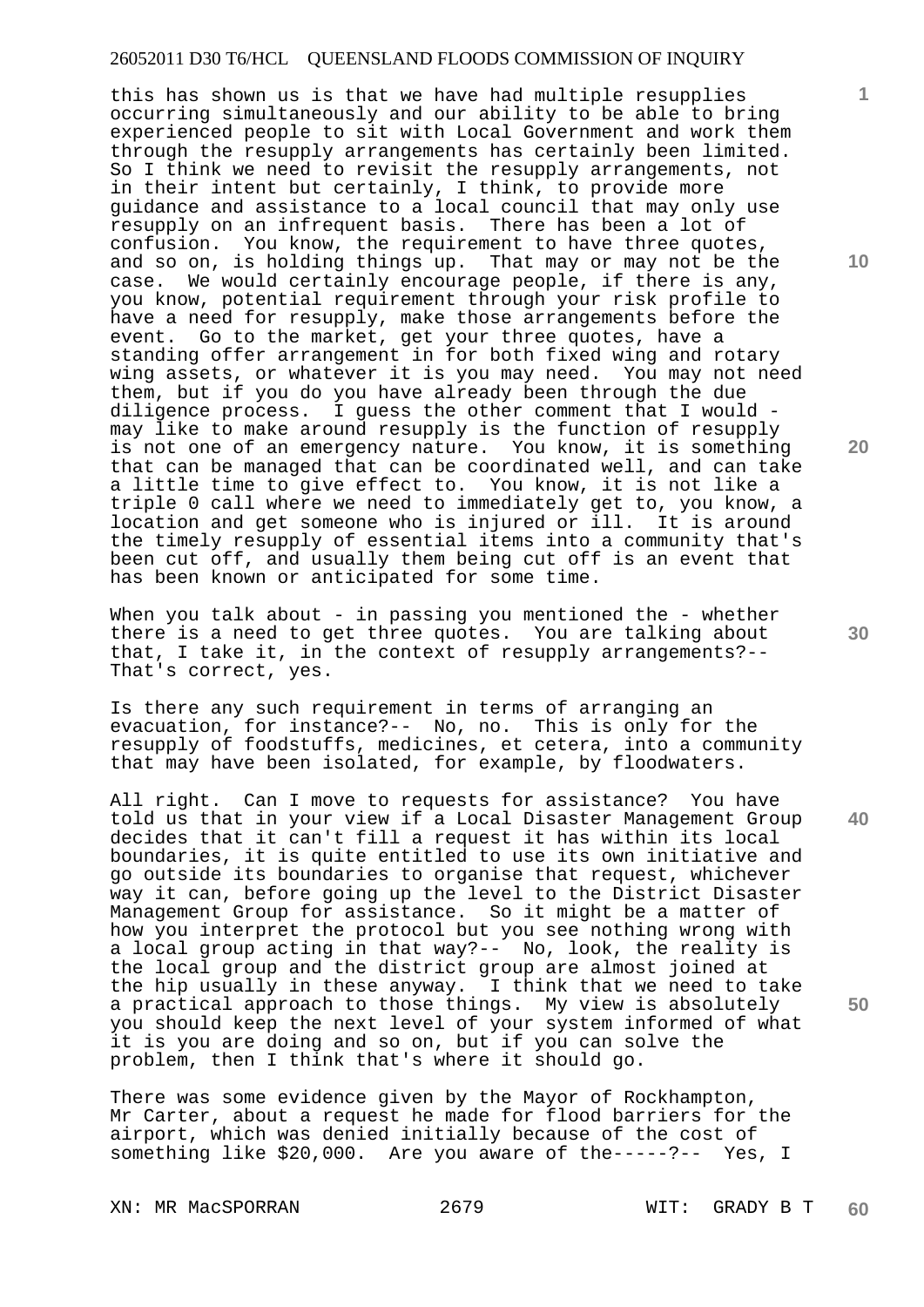am.

-----evidence first and the example?-- I am.

Can you tell us what you know about that?-- Well, first of all, it wasn't denied because of the cost. That's absolutely refuted. The request was made at a time when Rockhampton was not facing a major flood and there was no identified specific need for that flood barrier. Much of the rest of Queensland was in flood or was facing potentially significant flooding and it was mine and others' opinion - I am quite happy to take responsibility for the decisions - sorry, if I can just - the flood barrier is like a big Meccano set that you put together. It is a kilometre lineally but you can also put it around critical assets to protect them from floodwaters. We keep half a kilometre in Brisbane in our warehouse at Ormeau and half a kilometre in Townsville, and it is all pelletised so it is able to be moved around very quickly and on very short notice. So the decision not to provide the flood barrier to Rockhampton was one based on need and the immediacy of need and the risk assessment of elsewhere in the State, not on any financial consideration. When the circumstances changed later in December and Rockhampton was facing a major flood, the flood barrier was dispatched to Rockhampton. It was used to protect the terminal of the Rockhampton Airport, which we know was flooded. So when the floodwaters went down and the tarmac was available, so was the terminal and all the equipment in it. So - and I guess that's, by way of an example, one of the issues that is dealt with at State level around competing tasks from multiple local governments who may all have a need and it is not possible to satisfy all of those needs simultaneously, so there is a need to assess those, to prioritise them based on their need, the availability of the assets and a range of other factors.

Has there been some thought given to streamline the arrangements between the Commonwealth, in particular the ADF, when requests for their assistance are made?-- We have been working very closely with the Commonwealth probably for the better part of a year and a half now around the application of the DACC Policy, the Defence Aid and Civil Community policy. The issue has been that the DACC process is predicated on the assumption that you have exhausted all of the State's resources and available commercial resources before you call on the Commonwealth, and as a policy position, I have got no problem with that. I think that's entirely appropriate. Where we found a problem was that where you could reasonably anticipate that Defence was going to be the only appropriate resource, that we could actually get them planning earlier. So that at the time that the need came about, they were actually ready to execute that, and I think there have been a lot of advances made in that. Certainly with this event, we had a senior officer from Enoggera imbedded with the State Disaster Management Group early on. That opened up those channels of communication and requests flowed very efficiently and when the scale of the event, you know, after the Brisbane/Ipswich floods became so large, Defence actually established a taskforce with a Brigadier in charge, and all of

XN: MR MacSPORRAN 2680 WIT: GRADY B T

**1**

**30** 

**40** 

**50**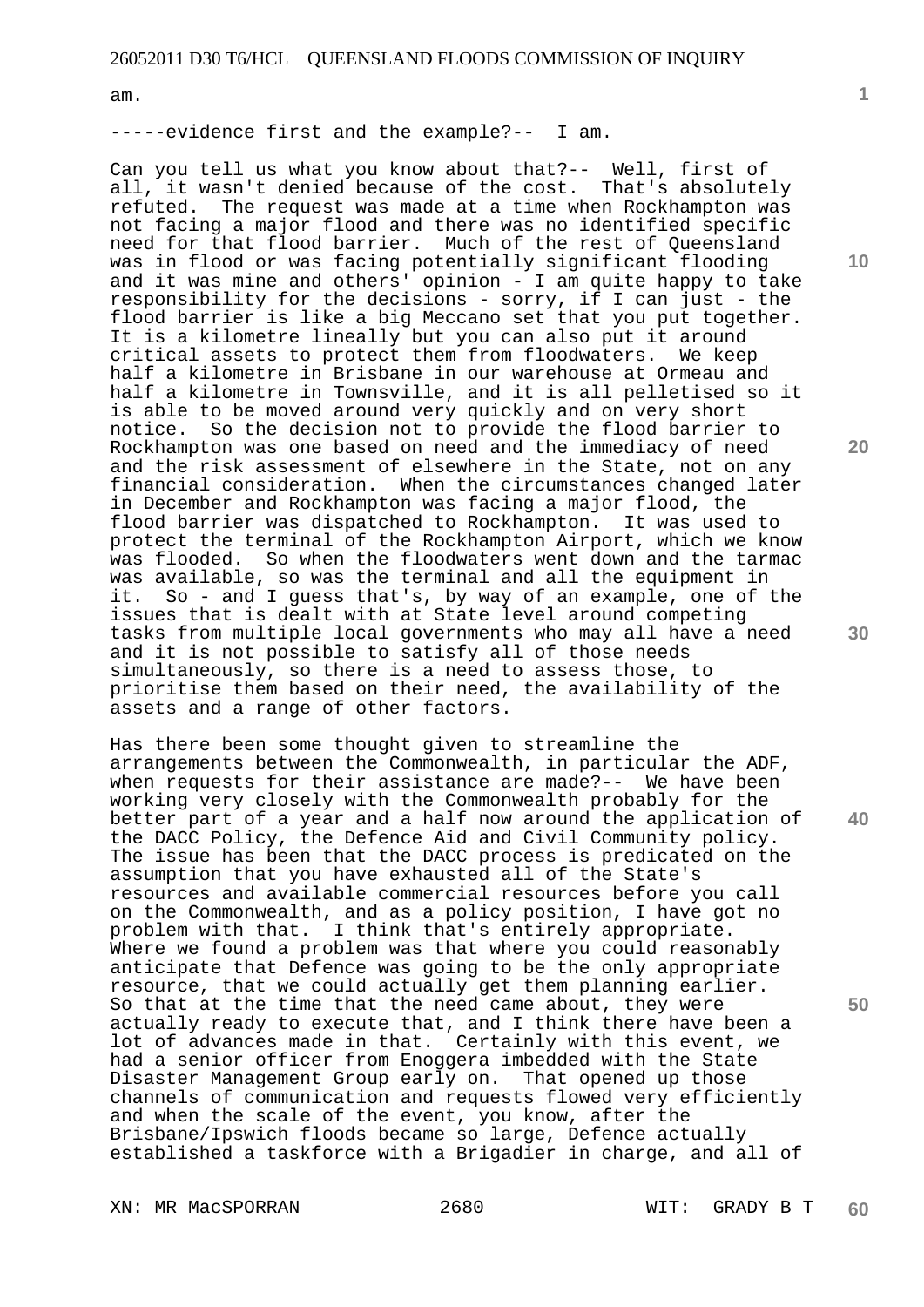the Defence assets were then made available to that taskforce to be deployed. So there has certainly been, I think, a lot of advances over the last two years from a relatively, you know, bureaucratic, policy-driven approach to a much more, you know, event-based and risk-based approach and we continue to have those discussions with both the Commonwealth and the ADF.

One proposal is that the ADF have advance warning so they can commence their planning?-- Yes. commence their planning?--

And if needed they can then deploy the assets very quickly and if not needed they can simply cancel the planning for it?-- That's right, and the ADF are exceptional at planning and they like to practise, so I guess if they plan and it doesn't eventuate, then it hasn't been entirely lost.

Now, you mentioned again in terms of requests for assistance. Is your All Hazards Information Management System of use in that context?-- Absolutely. One of the critical elements we will be able to both receive data around requests for assistance and then provide visibility around how that request is being progressed to all levels of the system, and across all agencies, because the nature of requests for assistance are that they will come into the system, they will find a home at District or State level as to where they believe that request could be satisfied, and then usually the requirement is that it moves outside to another agency or a group of agencies to resolve. So the principle of the design of the All Hazards Information System being through the system and across all the agencies is that all of those agencies will be able to input data into the progress of a particular request and that all levels of the system will be able to have visibility around how that particular request is being progressed.

Now, currently the State Disaster Coordination Centre is based at the EMQ Headquarters at Kedron?-- It is.

In your view would there be any benefit in the Commissioners personally, if they had the time, visiting that centre and seeing it for themselves?-- I think, you know, if the Commission had time, that that certainly would provide a benefit. We - it is not so much about seeing the room, it is just walls, but it is about looking at the organisation of the room, the structure and then I think it provides, you know, some greater context to the way the system is designed and how we give effect to that system.

And that could be arranged if need be?-- Absolutely, at any time. More than happy.

Now, you have agreed that a central point of tasking would be - well, it is essential really for the deployment of helicopters?-- Yes.

We have heard an example in the evidence where a helicopter turned up at St George and thought to be from Townsville and the locals certainly believed it wasn't necessary, it was a

XN: MR MacSPORRAN 2681 WIT: GRADY B T

**10** 

**1**

**20** 

**30** 

**40**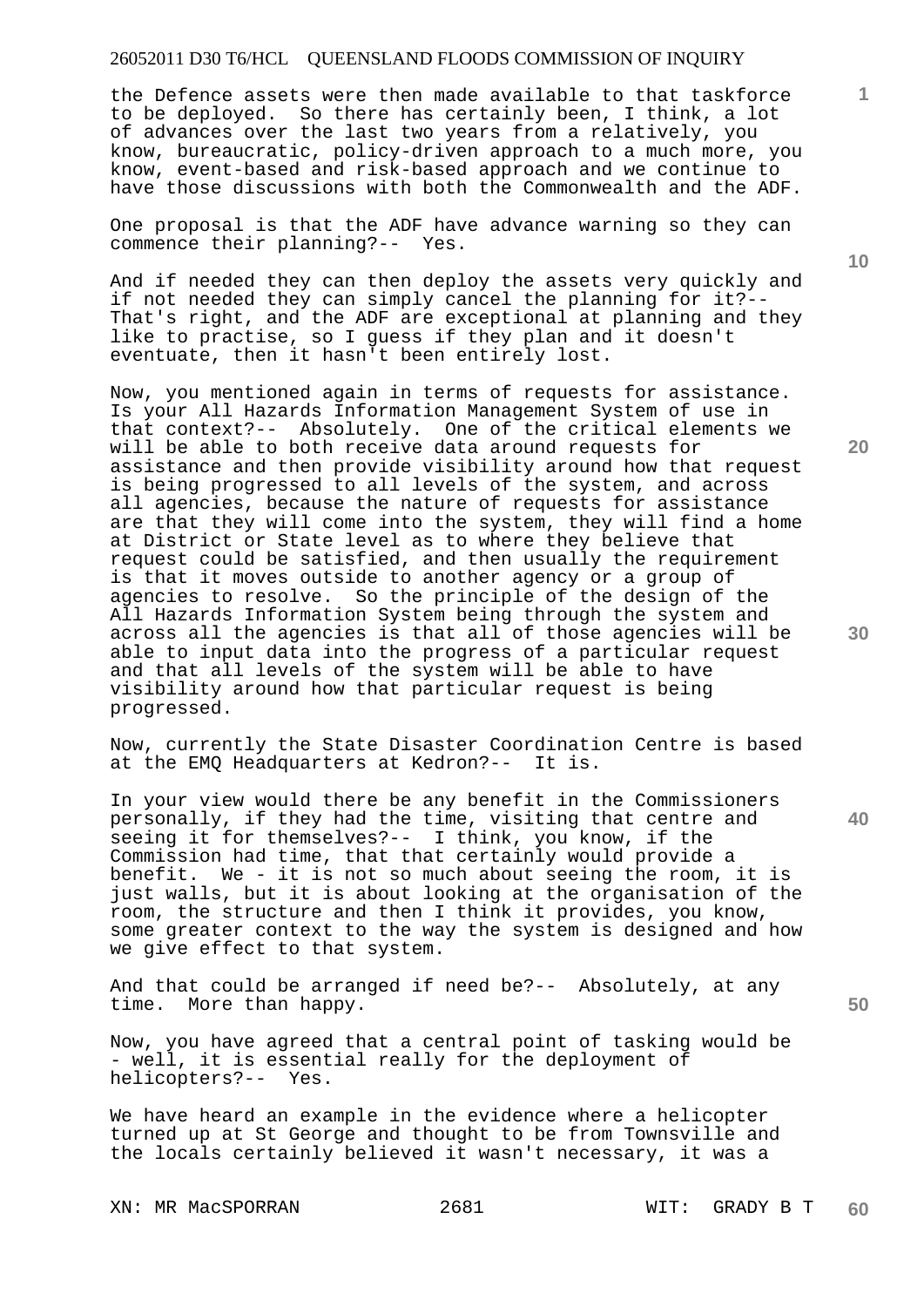waste of valuable resources?-- Uh-huh.

Are you aware of that example firstly?-- I am.

Can you tell us what you know about that?-- Yes, it was from Townsville. We had been moving assets, rotating assets around to meet either actual or perceived need. There was some evidence, and certainly there was a level of uncertainty, around what the potential for the maximum height of the flood in the Condamine-Balonne system would be and how that would affect townships like St George and below St George. There was a lot of work being done by the bureau around a place called the Barrackdale Choke and because the river was in record flood levels, they were uncertain as to how this point would operate. Basically, it is almost like a dam and the water traditionally has always built up at this point. They were uncertain whether the water actually let go and almost a wall of water would come down, or whether it would operate as normal and basically control, to some extent, the amount of floodwater going down. We had experience in St George in the previous year where they had a record flood where a number of properties needed to be evacuated and potentially hospitals, nursing homes, and so on. The decision was made preemptively to position an asset that may have been critical had a set of circumstances occurred, to have it available there before that event occurred. It didn't. Our view is always we plan for the worst and hope for the best. This time we got probably not the best but something close to that. The craft was tasked I think for two jobs. It was no longer needed and we removed it. It is a decision that I would make every time given the same circumstances.

Thank you. Mr Taylor, who gave evidence before you, raised that the server at West End went down?-- Uh-huh.

You are aware of that?-- I am.

What effect did that have on the disaster management arrangements?-- Limited. The data that's held in that is passive information, basically. We would certainly like to extend that and the All Hazards system will do that, where it becomes an exchange of information rather than the provision of information. It was down for I think half a day. We were able to secure the server and reconnect it. The system came back up again, so there was no critical elements that were unavailable.

And have steps been taken since then to the protect that server?-- Absolutely. The server is now located in our server rank at Kedron but there are also redundancy arrangements with backup servers in other places.

All right. Now, the State Disaster Management Group, did it have an initial debrief on 2 March this year?-- It did as part of its meeting, yes.

And have minutes of that debrief meeting recently become available?-- Yes, they were endorsed this - last week.

**1**

**10** 

**20** 

**30** 

**40**